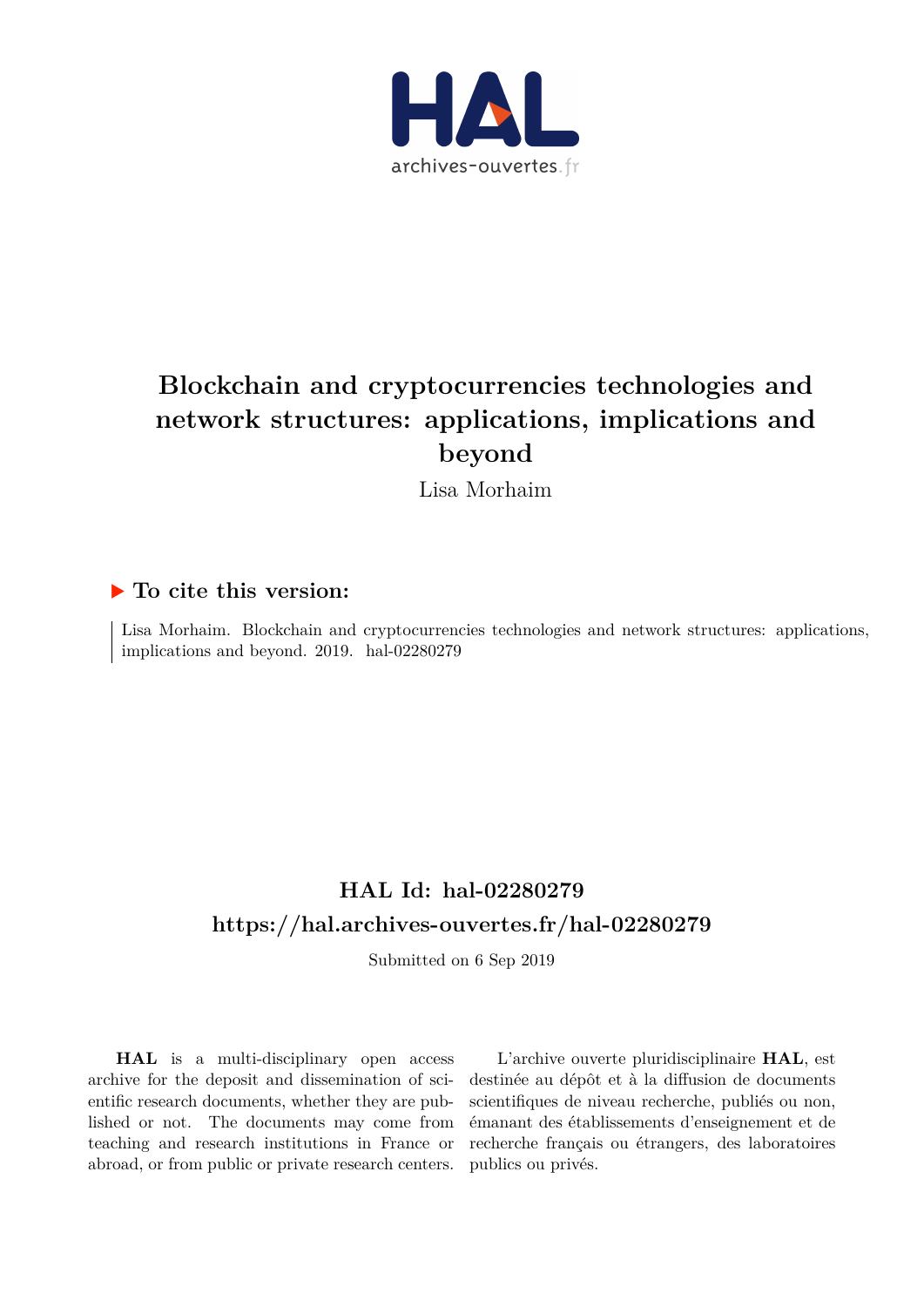# Blockchain and cryptocurrencies technologies and network structures: applications, implications and beyond

### LISA MORHAIM<sup>\*</sup>

Wednesday 4th September, 2019

## **ABSTRACT**

Blockchain technology is bringing together concepts and operations from several fields, including computing, communications networks, cryptography, and has broad implications and consequences thus encompassing a wide variety of domains and issues, including Network Science, computer science, economics, law, geography, etc. The aim of the paper is to provide a synthetic sketch of issues raised by the development of Blockchains and Cryptocurrencies, these issues are mainly presented through the link between on one hand the technological aspects, i.e. involved technologies and networks structures, and on the other hand the issues raised from applications to implications. We believe the link is a two-sided one. The goal is that it may contribute facilitating bridges between research areas.

Keywords: Blockchain, Cryptocurrency, Technologies, Network structures, Applications, Implications, Economics, Law, Geography, Humanities, Interdisciplinary research.

<sup>∗</sup>University of Paris 2 Panth´eon-Assas, CRED Paris Center for Law and Economics, Chaire Finance Digitale. Email: lisa.morhaim@u-paris2.fr.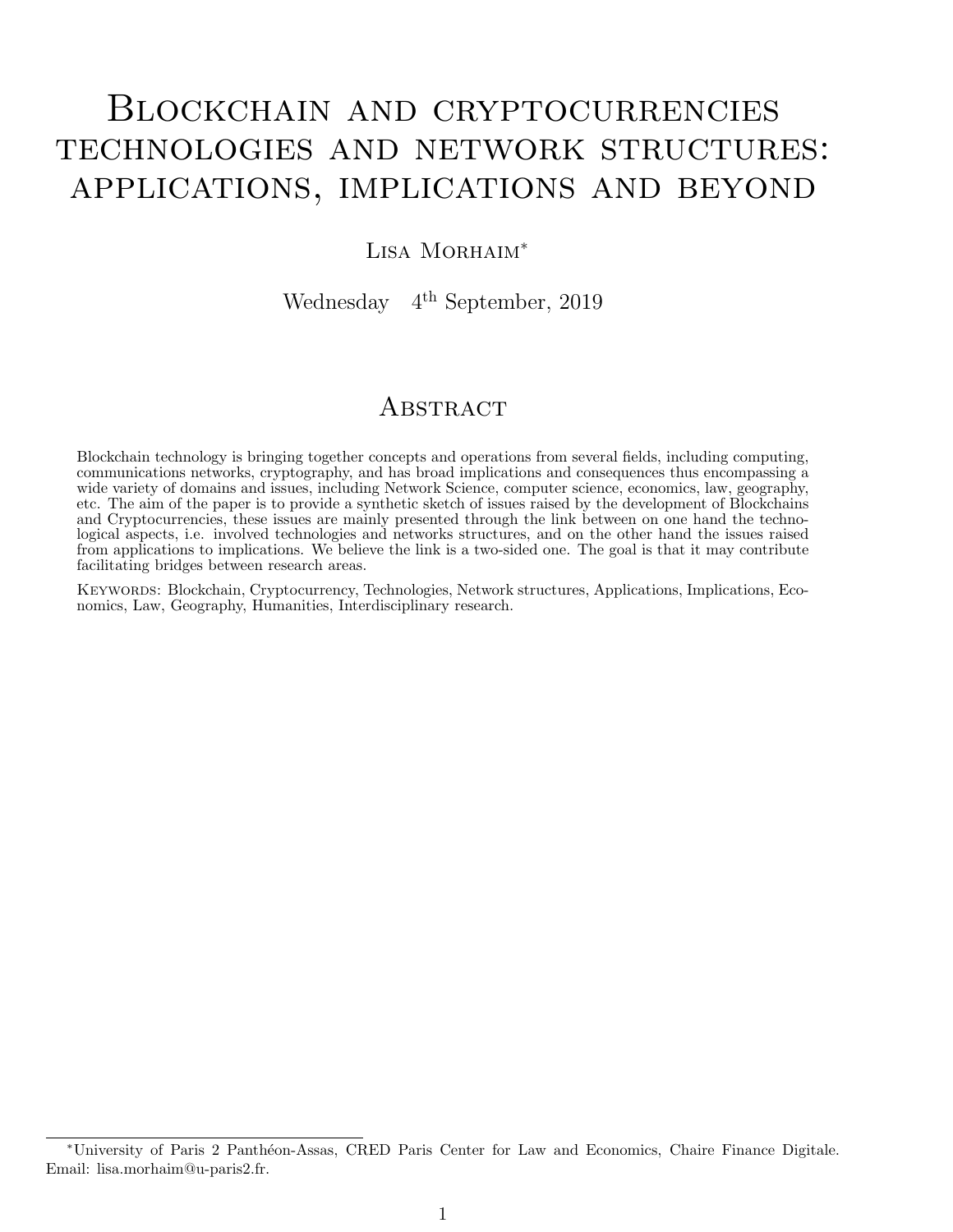| $\mathbf{1}$   |                                           | INTRODUCTION                                                                                                                                                                                                                                                                                                                          | 1                                                                                   |
|----------------|-------------------------------------------|---------------------------------------------------------------------------------------------------------------------------------------------------------------------------------------------------------------------------------------------------------------------------------------------------------------------------------------|-------------------------------------------------------------------------------------|
| $\overline{2}$ | APPLICATIONS A BRIEF SKETCH               |                                                                                                                                                                                                                                                                                                                                       | 5                                                                                   |
| 3              | 3.1<br>3.2                                | TECHNOLOGIES, NETWORK STRUCTURES AND SPECIFICITIES<br>Distributed system, peer-to-peer (P2P) network, decentralization and immutability $\dots$ .<br>Distributed system, peer-to-peer (P2P) network and Blockchain<br>3.1.1<br>3.1.2<br>3.1.3<br>3.2.1<br>3.2.2                                                                       | 6<br>$\,6\,$<br>$\boldsymbol{6}$<br>$\overline{7}$<br>8<br>8<br>$\overline{8}$<br>8 |
|                | 3.3                                       | Mining and mining pools, fees, costs, incentives and strategies<br>3.2.3<br>Cryptography, identity, anonymity and pseudonymity, privacy and security $\dots \dots \dots$<br>$3.\overline{3}.\overline{1}$<br>Identity, anonymity and pseudonimity, and privacy $\dots \dots \dots \dots \dots \dots \dots$<br>3.3.2<br>3.3.3<br>3.3.4 | 9<br>10<br>10<br>10<br>11<br>11                                                     |
|                | 3.4<br>$3.5\,$<br>3.6                     |                                                                                                                                                                                                                                                                                                                                       | 11<br>12<br>12                                                                      |
|                |                                           | Networks, Community structures, Hierarchies and digital geographies<br>3.6.1<br>Complex network analysis, transaction graph analysis, neutrosophic graphs<br>3.6.2<br>3.6.3<br>3.6.4                                                                                                                                                  | 12<br>13<br>14<br>14                                                                |
|                | 3.7                                       | Multiplex networks, connecting blockchains and interoperability<br>Connecting blockchains, interledger, sidechains and cross-blockchain Technologies.<br>3.7.1<br>3.7.2                                                                                                                                                               | 16<br>16<br>16                                                                      |
|                | 3.8                                       | Economic analysis, networks and Blockchains: some insights towards new frameworks and                                                                                                                                                                                                                                                 |                                                                                     |
|                | 3.9                                       | 3.9.1                                                                                                                                                                                                                                                                                                                                 | 16<br>17<br>17                                                                      |
|                | 3.10                                      | Currency pluralism, Central bank digital currency, Currency competition<br>3.9.2<br>3.10.1                                                                                                                                                                                                                                            | 17<br>18<br>18                                                                      |
|                | 3.11                                      | 3.10.2                                                                                                                                                                                                                                                                                                                                | 18<br>19                                                                            |
| $\overline{4}$ | <b>BEYOND</b><br>4.1<br>4.2<br>4.3<br>4.4 | $Risks$<br>Quantum computing and Blockchain, Quantum Blockchains, Quantum networks<br>Sustainability and energy consumption $\ldots \ldots \ldots \ldots \ldots \ldots \ldots \ldots \ldots \ldots \ldots$                                                                                                                            | 19<br>19<br>$20\,$<br>21<br>21                                                      |
| 5              | CONCLUSION                                |                                                                                                                                                                                                                                                                                                                                       | 21                                                                                  |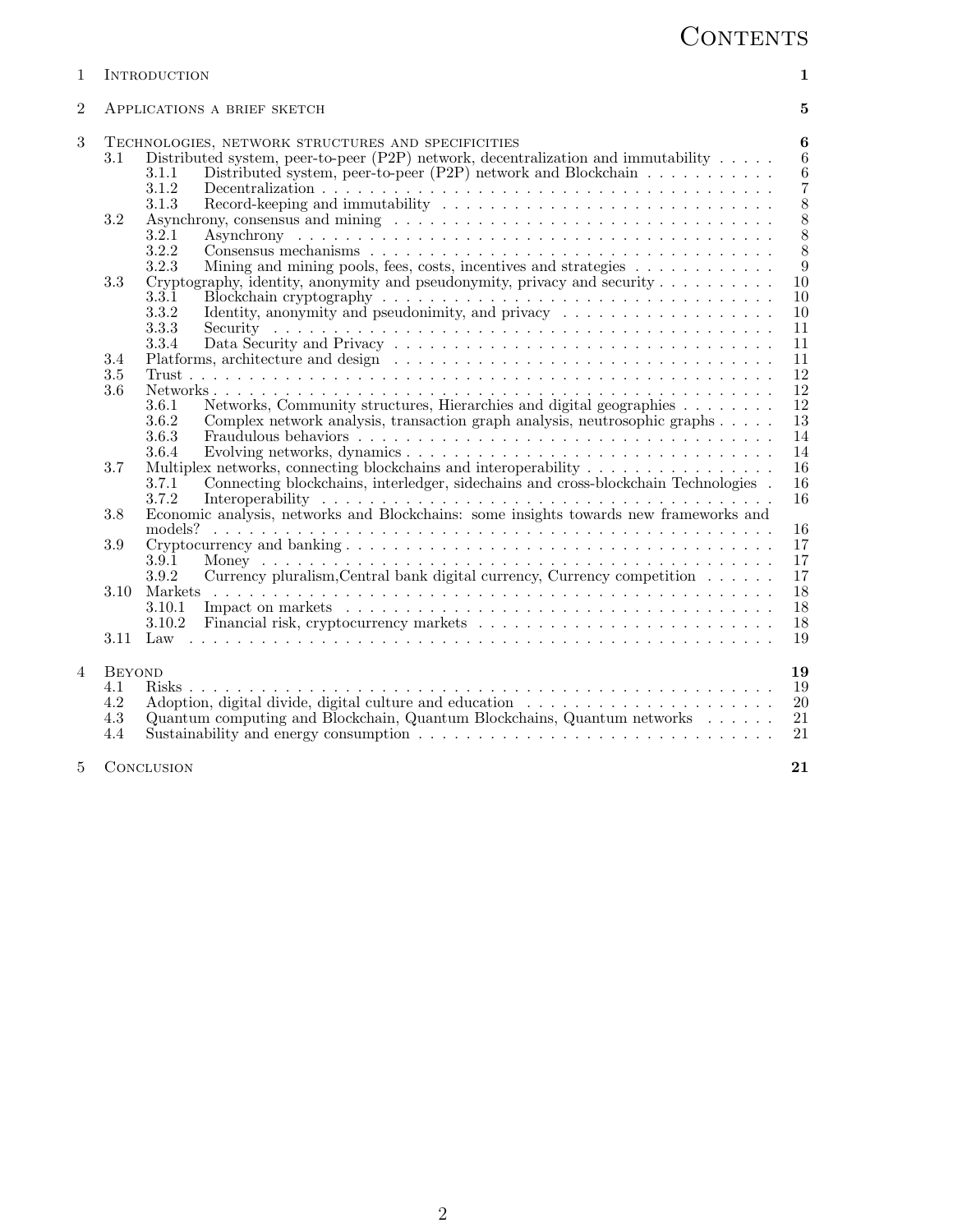# 1. INTRODUCTION

Blockchain technology is bringing together concepts and operations from several fields, including computing, communications networks, cryptography, and artificial intelligence (Swan[547]). Additionnally, the separation between economics' analysis, law analysis, etc can not be quite pertinent as they often mix. The Blockchain technology has broad implications and consequences thus encompassing a wide variety of domains and issues. Network Science is a deeply interdisciplinary rooted field. Keeping in that tradition, this paper proposes some paths to think about the Blockchain revolution and analyze its technologies and structures, applications and implications in a deeply interdisciplinary way.

The objective is mainly twice: to give a most possible synthetic panorama of issues raised by the Blockchain technologies and network structures both for researchers working on a specific Blockchain research area and for researchers working and thinking on the tools in one or some of the specific domain(s) that are in the scope of the paper (which includes besides Network Science, economics, but also computer science, law, geography, political science, etc) and we hope it will easy and enhance interdisciplinary researches. As the paper is intended to easy bridges between area researches, it has been conceived somehow self-contained and synthetic as possible.

The aim of the paper is to provide a synthetic sketch of issues raised by the development of Blockchains and Cryptocurrencies. These issues are mainly presented through the link between on one hand the technological aspects (involved technologies and networks structures) and on the other hand the issues raised in Economics, Law, etc, from applications to implications and beyond. We believe the link is a two-sided one. The goal is to contribute facilitating bridges between research areas and to give a first introduction to these links and issues. It refers to many existing good surveys and on-going research.

The panorama have been thought from the issues they raise and discuss. Given the fast rythm at which new articles and analysis are provided, it is becoming impossible to cover exhaustively the literature on Blockchain, cryptocurrencies and related fields. Choices have been made in order to provide a quite wide range of questions and issues that are being currently discussed while easying interdisciplinary research. Network Science is rooted as an interdisciplinary field using and providing mathematical, physical, statistical as well as biological, engineering and computer science tools. As the Blockchain technology field is spreading, it is becoming clearer and clearer that Network Science can deeply fruitfully provide and develop tools at the interaction with some other various disciplines, as Economics, Law, Geography, History, Anthropology, Sociology, Political Science, etc....The aim of this paper is to give insights on what such an experience is already being done while providing some motivation and will for future research, mainly through a few chosen examples and studies. The main remarkable feature of blockchain technology is that it has been thought so that the users trust the system without no longer having to trust the partner or an intermediary and so that it solves the double-spending<sup>1</sup> issue.

Cryptocurrency<sup>2</sup>. As reported by the ECB-European Central Bank[47, 48], Virtual Currency Schemes (VCS) are diverse, ECB distinguishing closed, unidirectional, and bi-directional VCS while underlying that the most common approach distinguishes centralised and decentralised VCS. Decentralised bi-directional VCS (the vast majority of all VCS) can differ from various standpoints.<sup>4</sup> The virtual currency ecosystem involves new categories of actors not before present in the payments

<sup>&</sup>lt;sup>1</sup> i.e. spending the same unit more than once.

<sup>2</sup>Cryptocurrencies date from Chaum 1983[136] and many developments have followed (see [496]). Haber Stornetta 1990[256], refering to Diffie Hellman<sup>[177]</sup>'s asymmetric (i.e. public-key) cryptography<sup>3</sup> (see also RSA[491], Merckle[391], Bayer Haber Stornetta[59]), first described the concept of a blockchain.

<sup>4</sup>ECB[47, 48]. They can differ from their validating systems (i.e. the methods used for validating the transactions made and securing the network), the algorithms involved (i.e. the mathematical procedure for calculating and processing data), their (total) supply of coins, a functional perspective (i.e. extra features available on the network).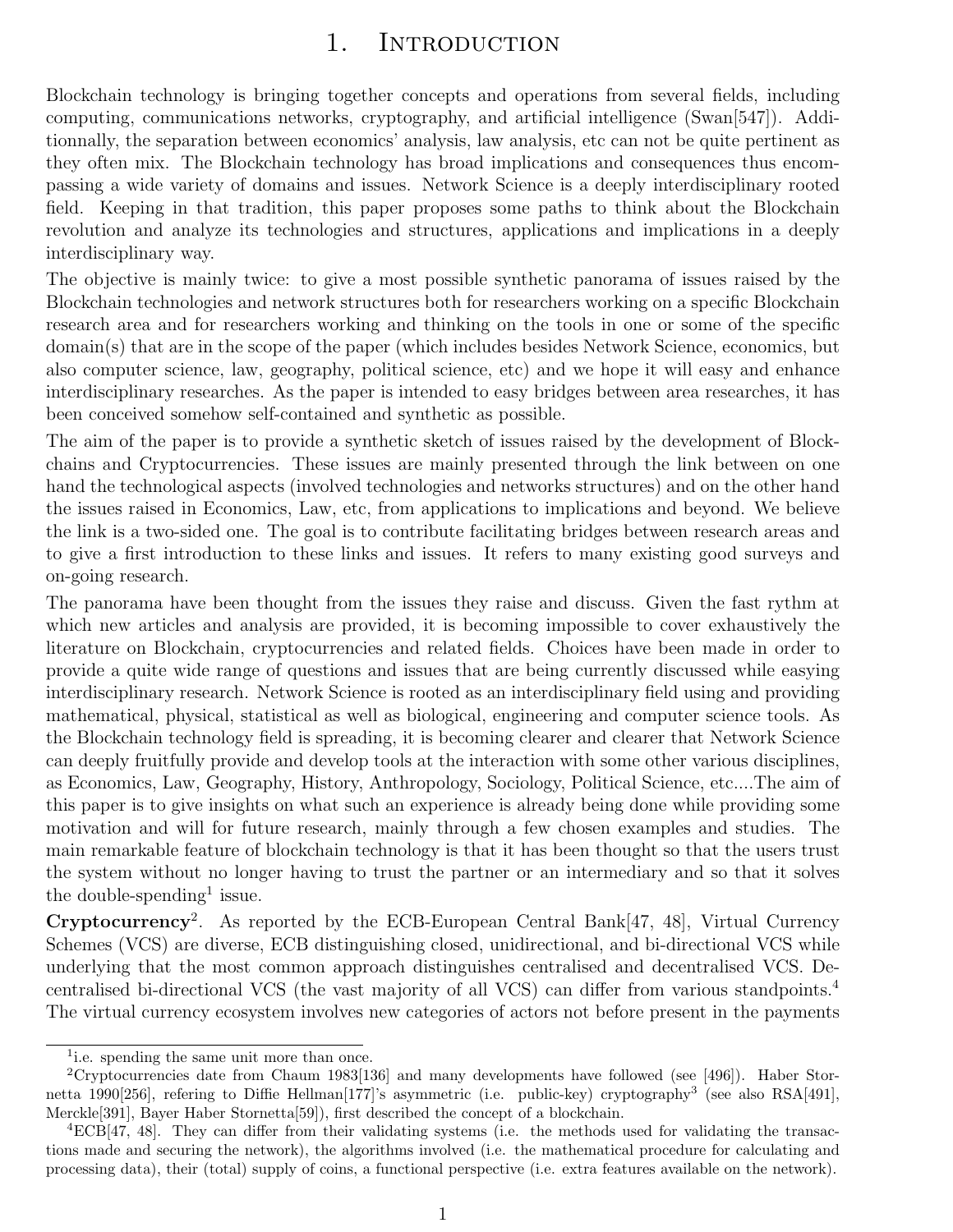environment.<sup>5</sup> Since Nakamoto's seminal paper [413] on Bitcoin, the Blockchain technology is currently intensively studied in the scientific community. As Swan[547] underlines: Bitcoin terminology can be confusing because the word Bitcoin is used to simultaneously denote three different things. First, Bitcoin refers to the underlying blockchain technology platform. Second, Bitcoin is used to mean the protocol that runs over the underlying blockchain technology to describe how assets are transferred on the blockchain. Third, Bitcoin denotes a digital currency, Bitcoin, the first and largest of the cryptocurrencies.

Blockchain and cryptocurrencies: definitions, technologies and specificities A blockchain is the combination of several technologies and characteristics: distributed database over a P2P network, public-key cryptography (including eventually digital signature) and eventually consensus mechanisms (see Narayanan Clark[416]). Narayanan Clark[416] show that, in 2008 when Nakamoto[413]'s paper on Bitcoin was published, nearly all of the technical components of bitcoin originated in the academic literature of the 1980s and '90s.<sup>6</sup>. For a discussion on public blockchain versus private (and semi-private) blockchain see Guegan[247].

A cryptographic hash function h is firstly a hash function i.e. one that maps a bit string x (of arbitrary length) to a short unique value  $h(x)$  (a short bit string of fixed length) such that computing  $h(x)$ knowing x is easy. Given a hash function h, a collision is a couple  $(x, x')$  such that  $x \neq x'$  and  $h(x) = h(x')$ . A cryptographic hash function h is collision resistant, i.e. it is infeasible<sup>7</sup> to find a collision. It is a *one-way function*: finding x from its hash value  $h(x)$  is infeasible. It is expected to satisfy the *avalanche effect*: a small change in x must lead to a large change in  $h(x)$ .<sup>8</sup>

Public-key (or asymmetric) cryptography is a cryptographic system that involves the use of two keys, a public-key that may be disseminated widely<sup>9</sup> by the owner and a private key known only to the owner (and that must remain private to achieve efffective security). The key used to encrypt the message cannot be used to decrypt it, and the message encrypted using one key can only be decrypted with the other key. It can ensure confidentiality, the message (data) being encrypted by the sender with the recipient's public key and decrypted by the recipient with the recipient's private key. It can ensure authentication and data integrity through *digital signatures*, the message being encrypted by the sender with her/his own private key and decrypted by anyone with the sender's public key.

Combining public-key cryptography and hash functions allows to ensure both authentication and confidentiality efficiently.

A blockchain is a distributed ledger (i.e. a distributed database allowing to record and share data across multiple data stores, the ledgers) with a linked list of blocks using hash pointers (i.e. pointers to where some information is stored, together with a cryptographic hash of the information), such that additions to the database are done through the procedure

 ${}^{6}$ See also Sherman<sup>[527]</sup>

<sup>&</sup>lt;sup>5</sup>These are (ECB[47, 48]): inventors (known or unknown individuals or organisations that create a virtual currency and develop the technical part of its network, issuers (that are able to generate units of the virtual currency), miners (persons, sometimes working as a group, who voluntarily make computer processing available in order to validate a set of transactions (a block) made with a decentralised VCS and add this to the payment ledger (a blockchain)), processing service providers (facilitating the transfer of units from one user to another, these services being part of the activity performed by the miners in decentralised VCS), users, wallet providers (offering a digital wallet to users for storing their virtual currency cryptographic keys and transaction authentication codes, online or offline wallets, although users can also set up and maintain a wallet themselves without making use of a wallet provider), exchanges offer trading services (quoting exchange rates by which the exchange will buy/sell virtual currency against the main currencies), trading platforms (that function as marketplaces) and various other actors not specific to the VCS environment (merchants, payment facilitators, software developers, computer hardware manufacturers (building specific equipment for mining) and ATM-Automated Teller Machine manufacturers).

<sup>7</sup>meaning here that no process, not even one subject to arbitrary faults, can find a collision (Cachin Guerraoui Rodrigues<sup>[112]</sup>). In particular, it does not mean that no collision exists. This can also be expressed in terms of "easy/not easy" and is clearly related to algorithmic complexity issues (see Katz et al.[317, 316], Stallings[541]).

<sup>8</sup>h being clearly not continuous nor invertible.

<sup>9</sup>Each user will thus have a collection of public keys of the other users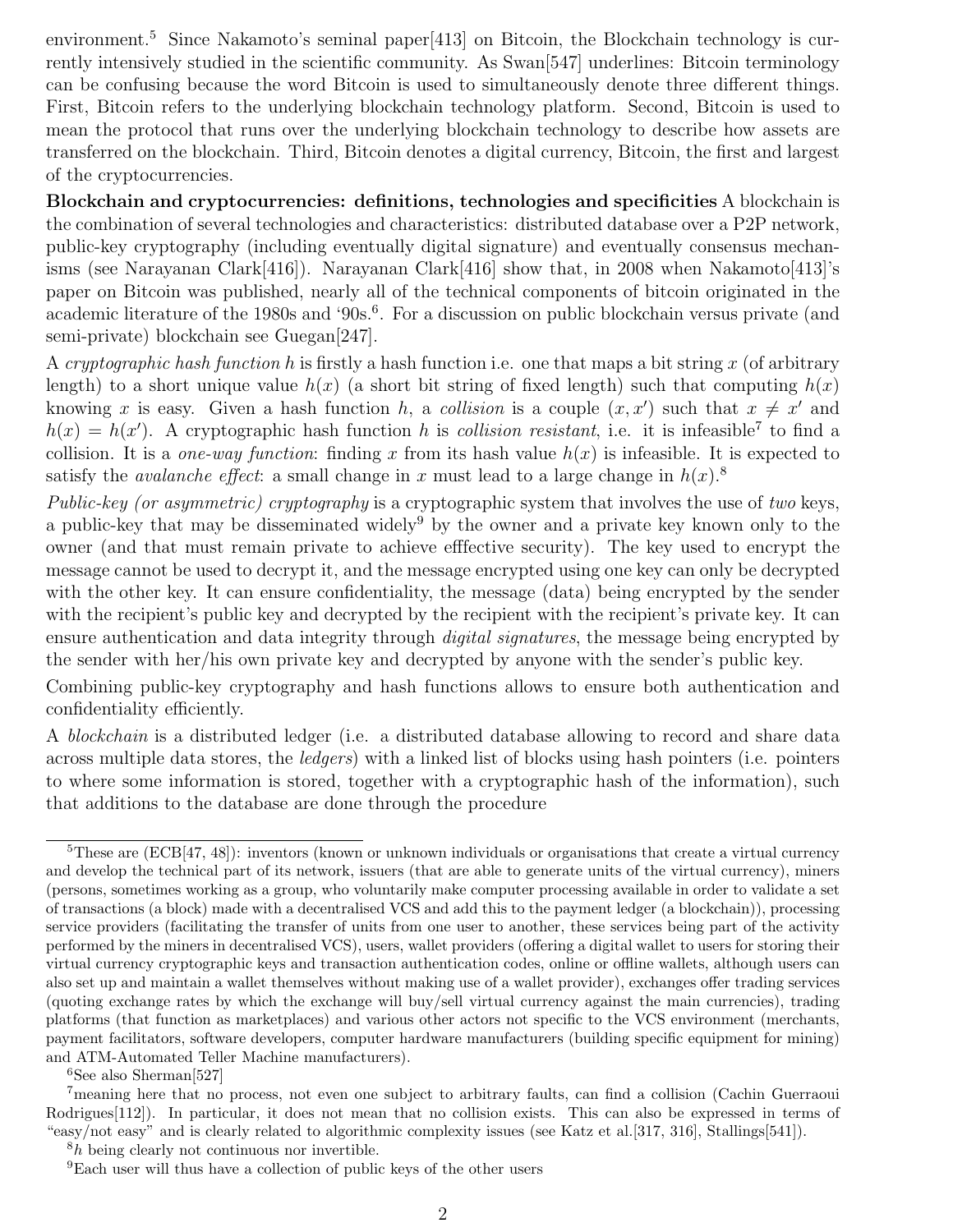- transactions are grouped with other transactions to form a block
- the network nodes determine collectively if the block is valide through a validation algorithm called a consensus mechanism
- as an example, in the PoW consensus mechanism, a puzzle that needs time and computing power has to be solved. The miner who first solves the puzzle sends the solution to the other nodes of the network (who can easily check it and validate the transactions in the block), and is rewarded for his contribution to the network by finding the puzzle solution.
- once a block (each block containing the transactions, a hash of its own, a hash of the previous block, timestamp) is validated, it is added to the database and the blockchain is updated accross the network.

Do you need a blockchain? Blockchain is not advantageous for every situation. On the way to construct indicators for comparing Blockchains. A decision-model. A vademecum on Blockchain for identifying when, which and how. Framework propositions for practitioners and decision-tree. On DLT characteristics. On misconceptions. Insights to select a protocol..

As noted in Swan[547]: the Blockchain is not for every situation despite the many interesting potential uses of blockchain technology, one of the most important skills in the developing industry is to see where it is and is not appropriate to use cryptocurrency and blockchain models (Swan $[547]$ ). So, firstly, do you need a Blockchain ? (see Wust[595]) or what blockchain alternative do you need ? (see Koens[330]). Criteria are being developed. Guegan Henot[250] analyse from different aspects why a company (in banking or insurance system, and industry) interested to develop its business with a public blockchain decides that a blockchain protocol is more legitimate than another one for the business it wants to develop looking at the legal (in case of dispute) points of view and introduce the notion of probative or evidential value associated to a blockchain in order to provide to the entrepreneurs an intrinsic value characterizing the blockchain he/she wants to use to develop his/her business. By quantifying the revenues a 51% attack can create for the miners, a corresponding cost is provided for each blockchain. Betzwieser 2019[77] propose a decision model for the implementation of Blockchain solutions. Belotti et al.[65] provide a vademecum on Blockchain technologies, drawing a picture to answer to when (when there are actual advantages in using blockchain instead of any other traditional solution, such as centralized databases), which (which kind of blockchain better meets usecase requirements) and how (how to use it). De 2019[170] propose a framework of blockchain models to help practitioners understanding and potentially implement Blockchain-based solutions based. Mulligan[409] propose a framework for practitioners (including a decision-tree). Kannengiesser et al.[313] present a comprehensive set of 49 DLT characteristics synthesized from the literature on DLT, which have been found relevant to consider when developing viable applications on DLT. Conte[154]'s purpose is to clarify current and widespread misconceptions about the properties of blockchain technologies. Shahaab[520] have listed consensus protocols against basic features and sector preference in a tabular format to facilitate selection. They argue that no protocol is a silver bullet, therefore should be selected carefully, considering the sector requirements and environment.

Applicability. An applicability framework. A taxonomy of Blockchain applications.

Risius and Sohrer[488] provide a framework to understand where and how blockchain technology is effectively applicable and where it has mentionable practical effects. Labazova[346] gives a taxonomy of blockchain applications.

#### Layers Some analysis of Blockchain through layers.

A blockchain can be analyzed through its layers (see Singhal et al.[532]): application layer (i.e. the layer where the desired functionalities are coded and made an application out of it for the end users), execution layer (i.e. the layer where the executions of instructions ordered by the application layer take place on all the nodes in a blockchain network, the instructions being simple instructions or a set of multiple instructions in the form of a smart contract), semantic layer (the rules of the system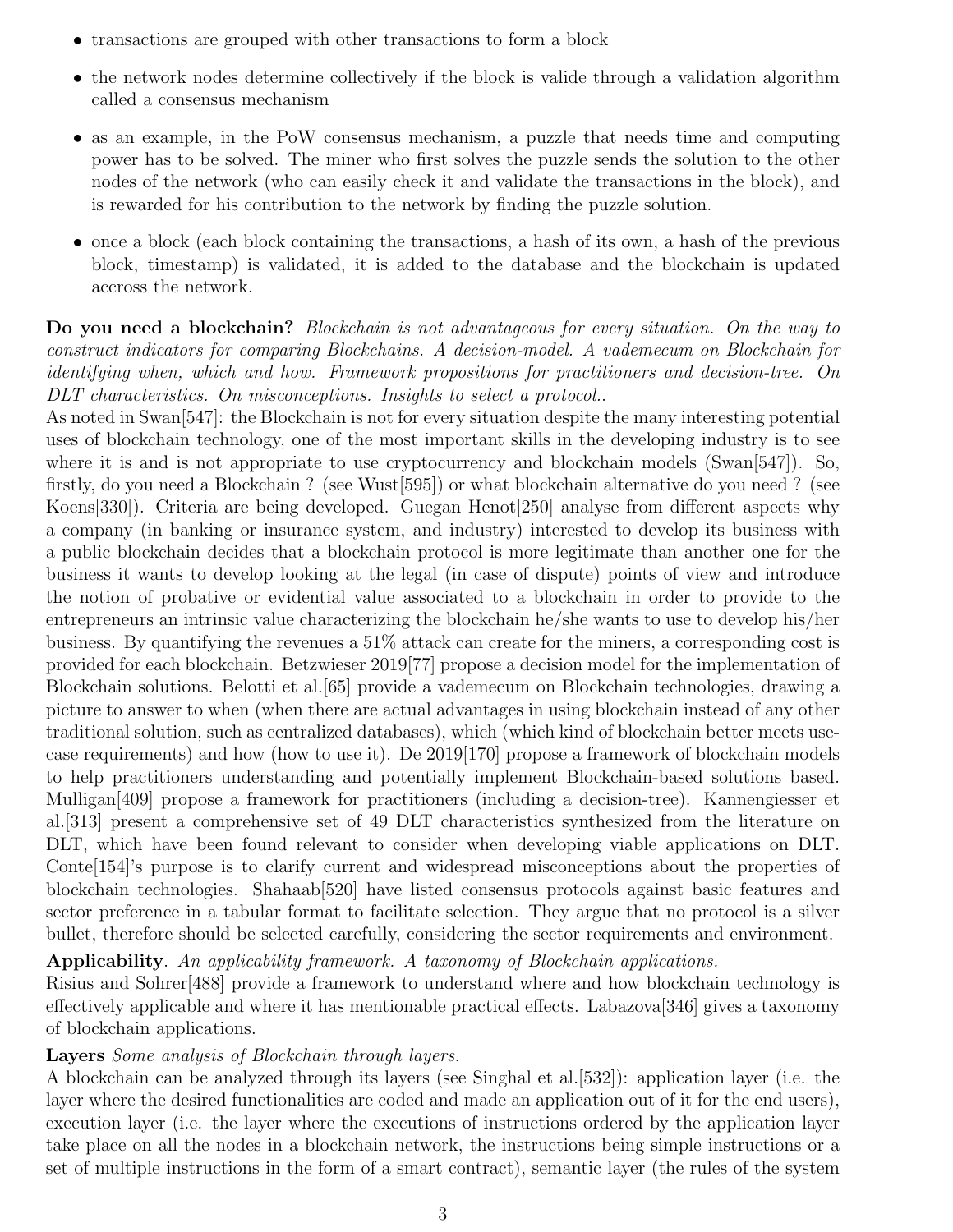can be defined in this layer, such as data models and structures and how the blocks are linked with each other), propagation layer (i.e. the peer-to-peer communication layer that allows the nodes to discover each other), consensus layer (i.e. the layer getting all the nodes to agree on one consistent state of the ledger). See also Casino[125]. Glaser Hawlitschek Notheisen in [189] (volume 1 chapter 4) investigate the blockchain as a platform and present technical layers of the system as well as institutional characteristics and governance implications, followed by a discussion of the role of trust in blockchain systems.

Digital disruption Thinking the Blockchain revolution within innovations (and digital) disruption Theories of disruptive innovations and managerial implications have been explored and developed since the 1990's. Moller<sup>[405]</sup> on characterizing digital disruption in the theory of disruptive innovation. See also Lessig[353, 354], Wu[594], De Filippi Hassan[166], De Filippi Wright[169], Olleros [435].

#### On previous and existing surveys

Books Many books on Blockchain have been published. See Narayanan et al. 2016[415], Tapscott[554], Casey[124], Burniske[109], Swan[547], Ammous 2018[20],Campbell-Verduyn [118], Treiblmaier Beck[189], etc. On Blockchain economics: see Tasca 2016[556], Swan[549] and the references herein, and Blockchain and the law: see De Filippi Wright[169].

Surveys General and technical on Blockchain. Cryptocurrencies. Bitcoin. Bitcoin research across disciplines. Consensus and mining strategy. Architecture. Merkle tree. Security. Privacy. Applications. Platforms. Financial sector. ICO. FinTech. RegTech. Governance. Intellectual property. Economics. Game theory. Law.

For a technical survey, see Tschorsch[569]. Refer to see Tasca et al.[557] and Casino Dasaklis Patsakis<sup>[126]</sup> for general surveys. See also [368, 601, 597, 11]. Sejfuli 2018<sup>[516]</sup> provide a synthetic and general overview of the Architecture, Security and Reliability of blockchain. Belotti et al.[64] provide a vademecum on Blockchain technologies. Bonneau et al.[148] provide a systematic exposition of the second generation of cryptocurrencies, including Bitcoin and altcoins. Hardle[264] provide some insights into the mechanics of cryptocurrencies, describing summary statistics and focusing on potential future research avenues in financial economics. See also Kumar Smith[535]. Singh[531] perform a literature review on Bitcoin and its upsides, downside and divergent views from previous studies. Holub 2018[280] surveys on Bitcoin research across discplines. Wang et al.2019[581] survey on consensus mechanisms and mining strategy management. Yang 2019[603] provides a survey on Blockchain-based internet service architecture (requirements, challenges, trends and future). Bosamia[101] discusses the Merkle tree concept with its advantages and disadvantages and its implementations. Dasgupta et al.[163] and Kolokotronis[332] survey on blockchain from security perspective. See also Taylor[558]. Conti[155] on privacy. On Blockchain applications, see Schedlbauer Wagner<sup>[508]</sup> for a literature review, Joude<sup>[302]</sup> for a recent survey on applications usage in different domains survey. For an overview Platforms based on Distributed Ledger Technology see Schoenhals et al.[510]. Collomb[151] survey on implications on the financial sector. See also Zhao Meng[613]. Li[356] for a recent discussion on ICO current research and future directions. On Fintech see Kavuri 2019[318]. On RegTech see Johansson et al.[307]. For a literature review on use of Blockchain in governance: Razzaq et al.[482]. Wang[579] for a recent summary of research on Blockchain in the field of Intellectual property. On Blockchain economics, see among many Catalini Gans[129] Davidson et al.[165], Abadi Brunnermeier[1], Davidson et al.[165], Halaburda[257] and Qin[471] on economic issues in bitcoin mining and blockchain research. Liu[366] provides a survey on applications of game theory in Blockchain. Benson[67] on implications of adopting Blockchain technology on international sales transactions. For a survey on Blockchain issues and the law, we refer to Filippi Wright[169] and Marmoz[380], Berg et al.[69], see also Ostbye[441] on liability issue if a public cryptocurrency protocol fails. De Filippi Wright[593] on the widespread deployment of Blockchains will lead to expansion of a new subset of law, which they term Lex Cryptographia.

Organization of the paper. Section 1 introduces the aims, definitions, literature and frameworks.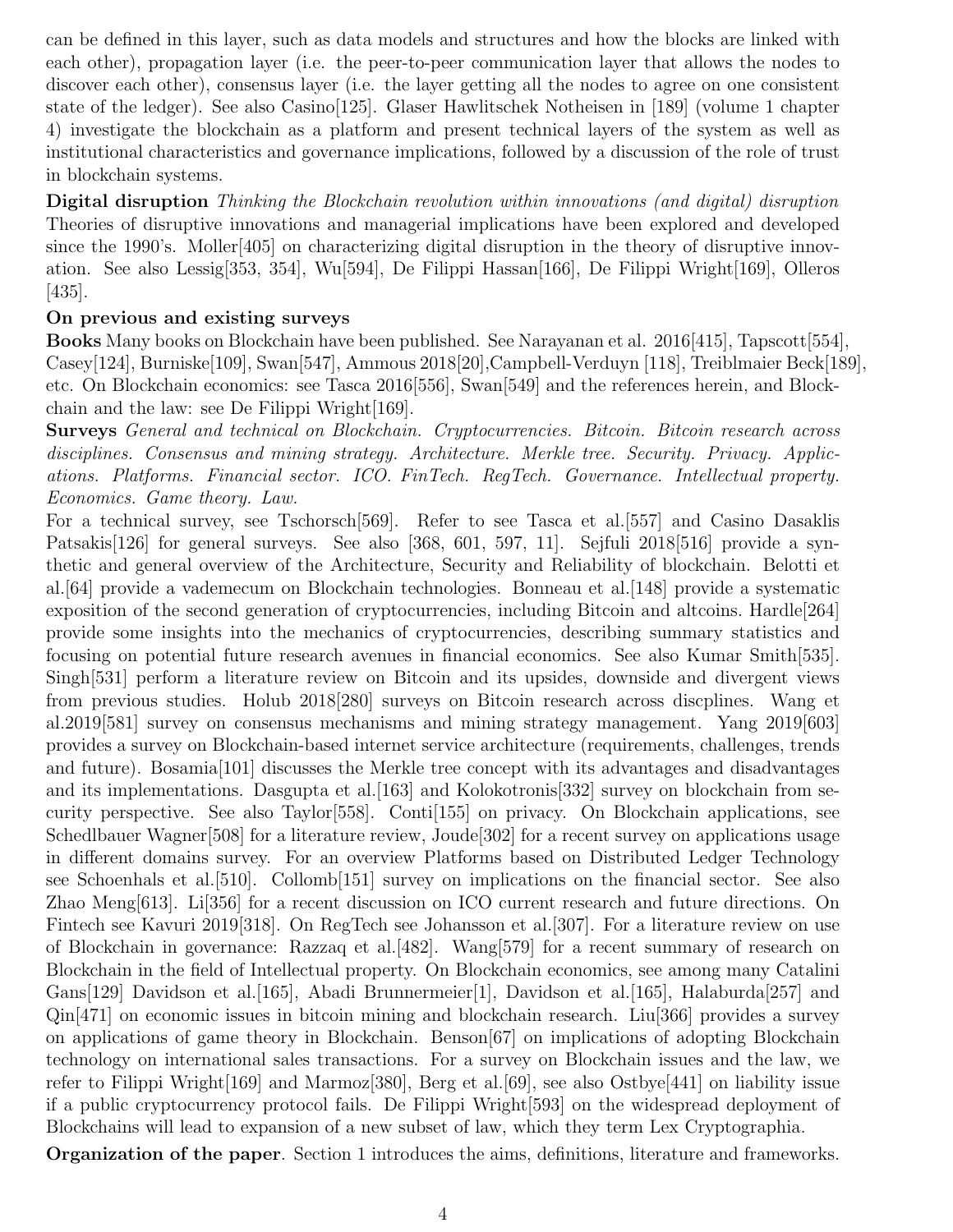Section 2 provides a brief sketch of some of the many Blockchain applications. Section 3 describes the technologies, specificities, network structures, implications and related issues of Blockchains and Cryptocurrencies. Section 4 provides some insights on a broader scope. Section 5 concludes.

# 2. Applications a brief sketch

For a systematic literature review of Blockchain-based applications refer to Casino[126].

.

In the economic areas, one can insist on Fintech (see Kavuri 2019[318], Anand 2019[25]), Business (see Viriyasitavat et al.[573] investigate the characteristics of Blockchain and business processe), Tourism (see Horst et al. (volume 2 chapter 1 in Treiblmaier Beck 2019[189]), Intellectual property, Industries (see Al-Jaroodi[9]), Payments industry (see Holotiuk et al. (volume 1 chapter 7 in [189]), including a discussion agenda based on pain points and opportunities), Music industry, ICO Crowdfunding and Microfinance (see Boreiko[98] describes all important aspects of Blockchain financing and provide a comparative study of token sales versus crowdfunding and conventional financing methods, provide a review of literature on token sale financing and challenges and provide empirical related studies, Li 2019[356] for a recent discussion on ICO current research and future directions, Fridgen[220] for a taxonomy blockchain and crowdfunding, Arnold et al.(volume 1 chapter 8 in Treiblmaier Beck 2019[189]) on identifying industries and use cases that may benefit from adopting blockchain when it comes to crowdfunding and showing how crowdfunding and initial coin offerings differ and how the latter is reshaping the former, Cervhiello[131] for statistical approach to detect characteristics of ICO significantly related to fraudulent behaviors, Holoweiko 2018[279] on ico security, Garratt garratt2019entrepreneurial examines how financing a start-up through an ICO changes the incentives of an entrepreneur relative to debt and venture capital financing: depending on market characteristics, an ICO can result in a better or worse alignment of the interests of the entrepreneur and the investors compared with conventional modes of financing), Humanitarian aid, Shared Economy (see Huckle[291] (volume 1 chapter 3 in[189]) providing a technology adoption perspective on the Blockchain-Based decentralized business models in the sharing economy and apply agent-based modeling to explore the circumstances under which a decentralized sharing economy business model might achieve widespread adoption), Management and governance (DAO, dApps, Howell 2019[286], Young 2018[605]), Supply Chain (see [576]), Supply Chain Finance (see [278]), Marketing and Adertising uses.

In Law areas (see references in Bolotaeva[94], Filippi Hassan[169], De Filippi[169], one can insist on Smart Contracts (SCs) (see Bakos Halaburda 2019[46], Howell 2019[286], see Alharby Moorsel[10], see also[87, 268, 176], Meneghetti[390], senopra[347], [426], see Dargaye[162]<sup>10</sup>, Tonelli[564], Casino[125], Marchesi Tonnelli[461], Krishnan [335] on smart contract and interoperability, O'Shields[438] and Westerkamp[584]), Multisignature: Smart Complex Contracts, LegalTech (see Corrales Fenwick Haapio[156]), Regulation (see Smith[534] for a framework, Melo[387], Baidoo[45]), Dispute resolution (Raymond 2014[480]), Crowdsourcing and Court system (Ast[35], Li 2018[358]).

Beside Economics and Law, many other applications are being developed: Archives (on decentralized scientific publications, see Tenorio 2019[560] and on medical see Coghill[150]), Health (see Burniske 2016[592], Sachin et al. (volume 2 chapter 5 in [189]) presenting a mobile healthcare system for personal health data collection, sharing, and collaboration between individuals and healthcare

 $10$ Dargaye[162] presents a formal logical framework able to extend the execution of blockchain transactions to events coming from external oracles: in many industrial applications smart contracts react to information coming from external sources (sensors, human interfaces, other applications), often called oracles in the blockchain jargon, which amplifies their vulnerability, these events being by essence non-reliable, since transaction execution can be triggered by information whose veracity cannot be established by the blockchain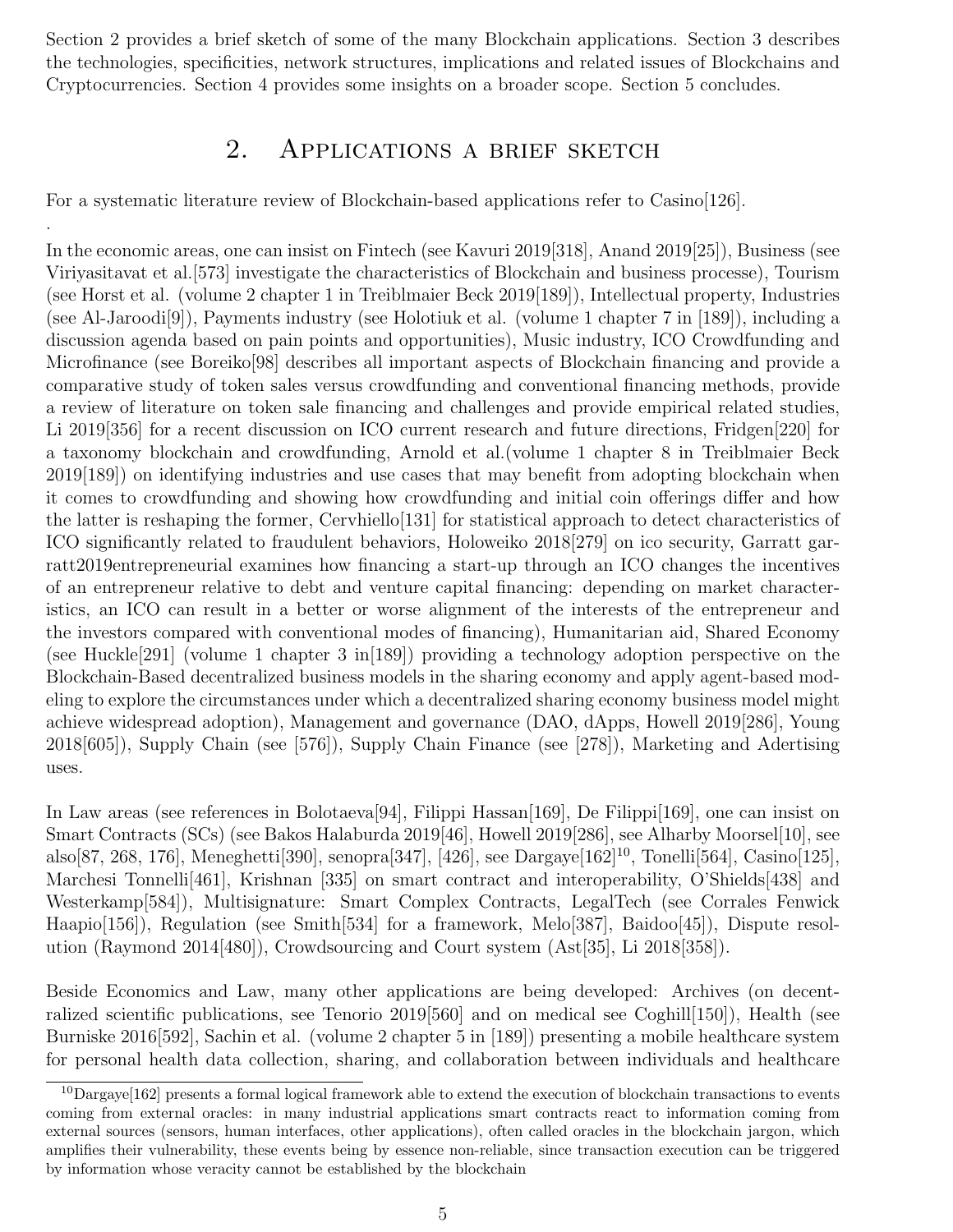providers, as well as insurance companies, Genestier[226], review[339, 238, 185, 616, 320, 295, 333]), Agriculture, Food traceability, Energy (see Strucker et al.(volume 2 chapter 2 in Treiblmaier Beck 2019[189]) having a close look at the energy sector and present some ideas on how blockchain might potentially impact this sector in the not-so-far-off future, Peter[455]), Politics (see De Filippi Loveluck[168], Berg[76], Martinez[382] argues on Blockchain solution in eDemocracy platforms, Grontas[240] on electronic voting, Dhillon Grammateia Riley[175] on voting questions for economists, Elsden[199]), Education (see Chen [138], Sommer[537], Palavinel[448]), Post-Disaster Recovery (see Nawari Ravindran[418], Demir[172]), Smart cities (see Kitchin[325], Speed[539], Ramos 2019[475]), Prediction markets, Blockchain gaming (see Min[401], and Min[400] on security of blockchain games).

# 3. Technologies, network structures and specificities

Technical aspects and specificities and related issues involved in applications and implications reveal that advantages of Blockchain can sometimes also be their main limitations.

# 3.1 Distributed system, peer-to-peer (P2P) network, decentralization and immutability

#### 3.1.1 Distributed system, peer-to-peer (P2P) network and Blockchain

#### Distributed system. Processes cooperate? Distributed computing community. Theoretical aspects of Blockchains.

Blockchain protocols are solving a classical distributed computing problem. When a program encompasses multiple processes (a process representing a computer, a processor in a computer, etc), the fundamental problem is having all the processes cooperate on a common task. Important issues then arise as the tolerance to uncertainty and adversarial influence in a distributed system, which may arise from network delays, faults, or even malicious attacks (Cachin Guerraoui Rodrigues[112]). There is growing work on the line of recent distributed computing<sup>11</sup> community efforts dedicated to the theoretical aspects of blockchains (see [28, 468, 251]). Anceaume et al.[26] is the first paper specifying blockchains as a composition of abstract data types all together with a hierarchy of consistency criteria that formally characterizes the histories admissible for distributed programs that use them. Anceaume et al.[27] introduce the Distributed Register, a register that mimics the behaviour of the Bitcoin ledger, the aim being to provide formal guarantees on the coherent evolution of Bitcoin.<sup>12</sup> Rauchs et al.[478] establish a conceptual framework and terminology that can be applied across DLT systems and to distinguish these newer technologies from traditional databases and other systems, providing a multidimensional tool for examining and comparing existing DLT systems and their traits and features, it also can serve when examining new DLT systems proposals. Siris et al.[533] discusses on the interledger approach: blockchains and more generally distributed ledger technologies(DLTs)' shortcomings becoming more apparent, a relatively recent approach to address their performance, scalability, privacy, and other problems are to use multiple different DLTs instead of relying on just one. Daniel Burkhardt et al. (volume 2 chapter 4 in [189]) argue that distributed ledgers will enable new opportunities to replace existing components on all layers of industrial IT architecture.

The main examples of distributed systems without blockchains are distributed systems based on

<sup>&</sup>lt;sup>11</sup>see Cachin et al. [112], Fokkink[216, 215]

 $12$ Anceaume et al.<sup>[27]</sup> underlines that even though the behaviour of distributed ledgers is similar to abstractions that have been deeply studied for decades in distributed systems no abstraction is sufficiently powerful to capture the distributed ledger behaviour.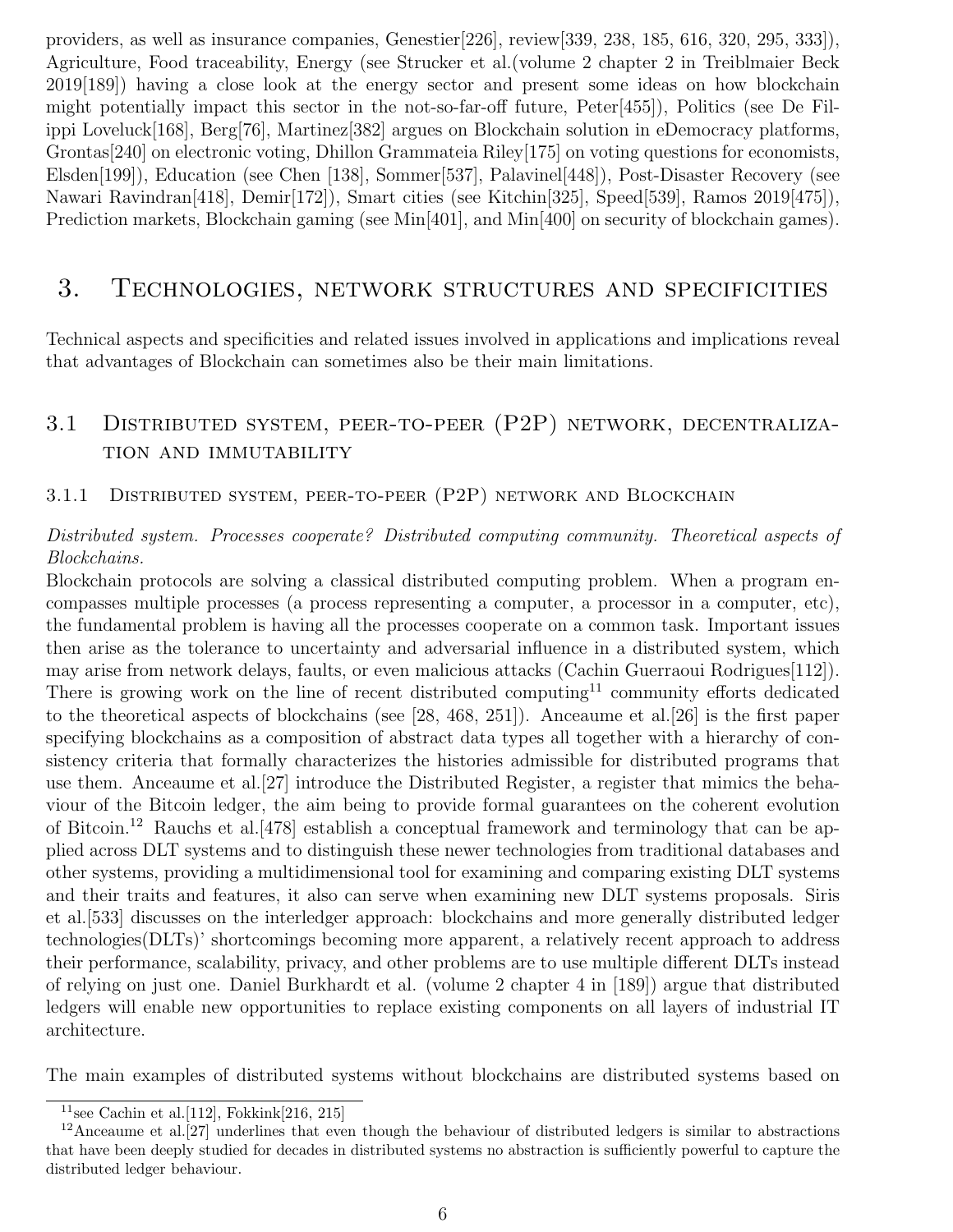Directed Acyclic Graph (DAG). Instead of a chain, such distributed systems use a Directed Acyclic Graph (DAG)<sup>13</sup> as decentralized structure. Examples of such cryptocurrencies are Iota (based on the DAG called Tangle), Hashgraph, and Nano. There are other distributed systems without blockchains, for example Corda[270, 106, 105] used to treat financial legal agreements could look like a firms' consortium blockchain but uses of a concept of change of states and transactions in place of chain of blocks.

#### 3.1.2 Decentralization

#### Distributed system and organization. New forms of organization. Institutional cryptoeconomics. Dynamics. Organizational economics

Resnick[487] discusses how computer-modeling activities can help people move beyond the centralized mindset, helping them gain new insights into (and appreciation for) the workings of decentralized systems. Blockchain can be thought of as an institutional innovation. Berg[75] introduces the V-form organisation, a new form of firm organisation where vertical integration is outsourced to a decentralised distributed ledger (a blockchain), and rely on the coordination of a (trusted) third party. Allen[12] apply institutional cryptoeconomics to the information problems in global trade, model incentives under which blockchain-based supply chain infrastructure will be built, and make predictions about the future of supply chains, arguing blockchain will change the patterns and dynamics of how, where and what we trade through four main reasons. Berg[73] study the institutional economic dynamics of a wide-spread blockchain technology adoption, examining the structural economic effects of this institutional innovation as disintermediation in markets, dehierarchicalisation of organisations, and growing private provision of economic infrastructure for exchange, contracting and coordination. Schneider[509] discusses the very concept of decentralization, arguing that to be a reliable concept, it should come with high standards of specificity. Takagi[553] study the economic mechanisms behind blockchain-enabled decentralisation from the viewpoint of organizational economics.

Decentralization analysis and networks. Consensus Network Topology. How to quantify decentralization. Decentralization metrics. Decentralization function. Mining pools and endogenous fees. See Tasca et al.[557]: Consensus Network Topology describes the type of interconnection between the nodes and the type of information flow between them for transaction and/or for the purpose of validation. Consensus Network Topology is linked to the level of (de)centralisation in the validation process, lthough it is not the only determinant as other factors influence it (like the reward mechanism) (see Bonneau et al.[96]). Gencer et al.[225] study decentralization metrics in Bitcoin and Ethereum networks, adapting Internet measurement techniques. Kwon et al. [342] define  $(m, \varepsilon, \delta)$ -decentralization, a state satisfying that there are at least  $m$  participants running a node, and the ratio between the total resource power of nodes run by the richest and the  $\delta$ -th percentile participants is less than or equal to  $1+\varepsilon$ . So that when  $\delta=\varepsilon=0$  and m is large enough,  $(m,\varepsilon,\delta)$ -decentralization is full decentralization. Kwon et al.[342] study decentralization in PoW-based, proof-of-stake (PoS)-based and delegated proof-of-stake (DPoS)-based coins by the means of studying  $(m, \varepsilon, \delta)$ -decentralization. Stifter[543] shows an example of data mining applied to the analysis of the blockchain network. Bodo[93] analyzes decentralization related to distributed ledger technologies (DLTs), its extent, its mode, the systems which it can refer to as the products of particular economic, political, social dynamics around and within these techno-social systems. Chu Wang[147] explore the trade-off decentralization-scalability, decentralization being quantified by the decentralization level they define within the paper. Cong et al.[152] study the centralization and decentralization forces in the creation and competition of mining pools.

<sup>13</sup>i.e. une chaine avec des ramifications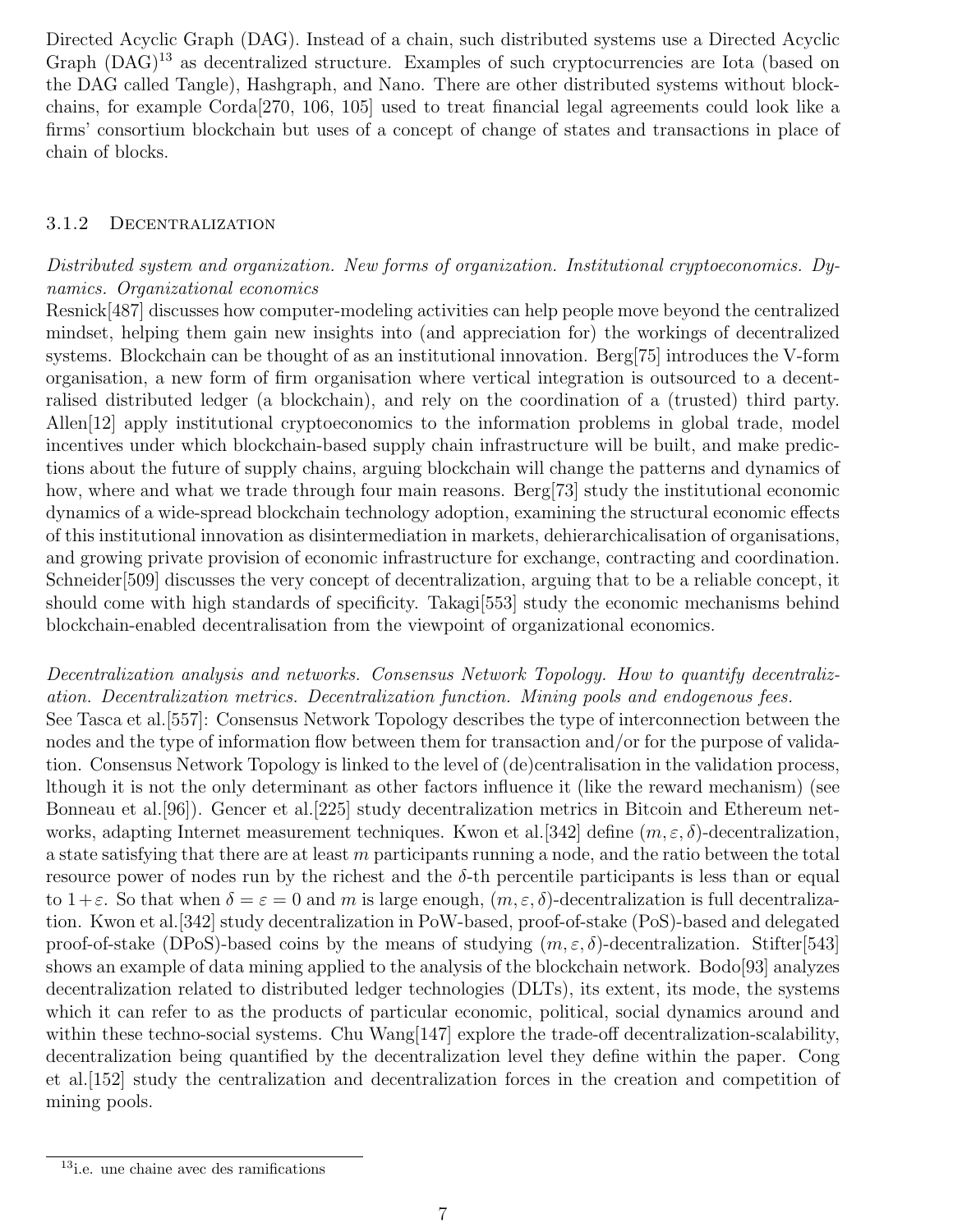Dapps (decentralized applications), DAOs (decentralized autonomous organizations), DACs (decentralized autonomous corporations) and DASs (decentralized autonomous societies)

See Raval<sup>[479]</sup> for more details on Decentralized Applications. Hsieh<sup>[287]</sup> analyse Bitcoin as an example to shed light on how a DAO works in the cryptocurrency industry.

## Some limitations about decentralization. Centralization-decentralization tension. Is decentralization always positive. On the role of the Law.

Swan[547] already notes that "There is a mix of forces both toward centralization and decentralization operating in the blockchain industry". Hsieh et al.[288] provide a statistical analysis whose results may seem paradoxical: they find that decentralization at the blockchain level affects returns positively as one would expect, since the promise of blockchain is decentralization as a way to create value but also find that decentralization at both the protocol and organizational levels affects returns negatively. Neitz[420] provide a discussion on Blockchain, decentralization issues and the role of the Law.

#### 3.1.3 Record-keeping and immutability

Immutability. Irrevocability. Mutability challenges and solutions. Legal or non-legal reasons for local erasure. Propositions. Rgpd.

As immutability (if realized) is also irrevocability: there is ongoing research on solving this conflict, among which Politou et al.[466]'s survey on mutability challenges, Ateniese et al.[36] who give a framework that makes it possible to re-write and/or compress the content of any number of blocks in decentralized services exploiting the blockchaintechnology, Kuhn[337] proposing a data structure for integrity protection with erasure capability, Florian[214] providing a discussion of legal and non-legal reasons for local erasure and proposing an approach enabling nodes to erase data while continuing to store and validate most of the blockchain, and on Blockchains and Rgpd see Pagallo et al.[446], Jussila[308].

### 3.2 Asynchrony, consensus and mining

#### 3.2.1 ASYNCHRONY

#### Coordination. Asynchrony. Double-spending. Is consensus necessary?

Coordinating the actions of processes is crucial for virtually all distributed applications, especially in asynchronous systems (Aspnes[34]). As discussed in Guerraoui<sup>[472]</sup>: there seems to be a common belief that consensus is necessary for solving the double-spending problem, whether it is for a permissionless or a permissioned environment, the typical solution uses consensus to build a totally ordered ledger of submitted transfers. Guerraoui<sup>[472]</sup> show, by introducing AT2 (Asynchronous Trustworthy Transfers) a class of consensusless algorithms, that this common belief is false: consensus is not needed to implement a decentralized asset transfer system.

#### 3.2.2 Consensus mechanisms

A consensus mechanism can be thought as a mechanism to confirm a person's innocence or to discourage him/her to act wrong. The incentives to act not wrong are quite different concepts through computer science, economic or law lenses.

Unifying scheme. Lack of a general framework. Building bridges. Consensus mechanisms. Guerraoui et al.[252] provide a unifying scheme that captures at a high level the behavior of any blockchain protocol, discussing which variation opens which vulnerability breach. Garay Kiayias[223] in a consensus taxonomy give a roadmap for studying the consensus problem under its many guises,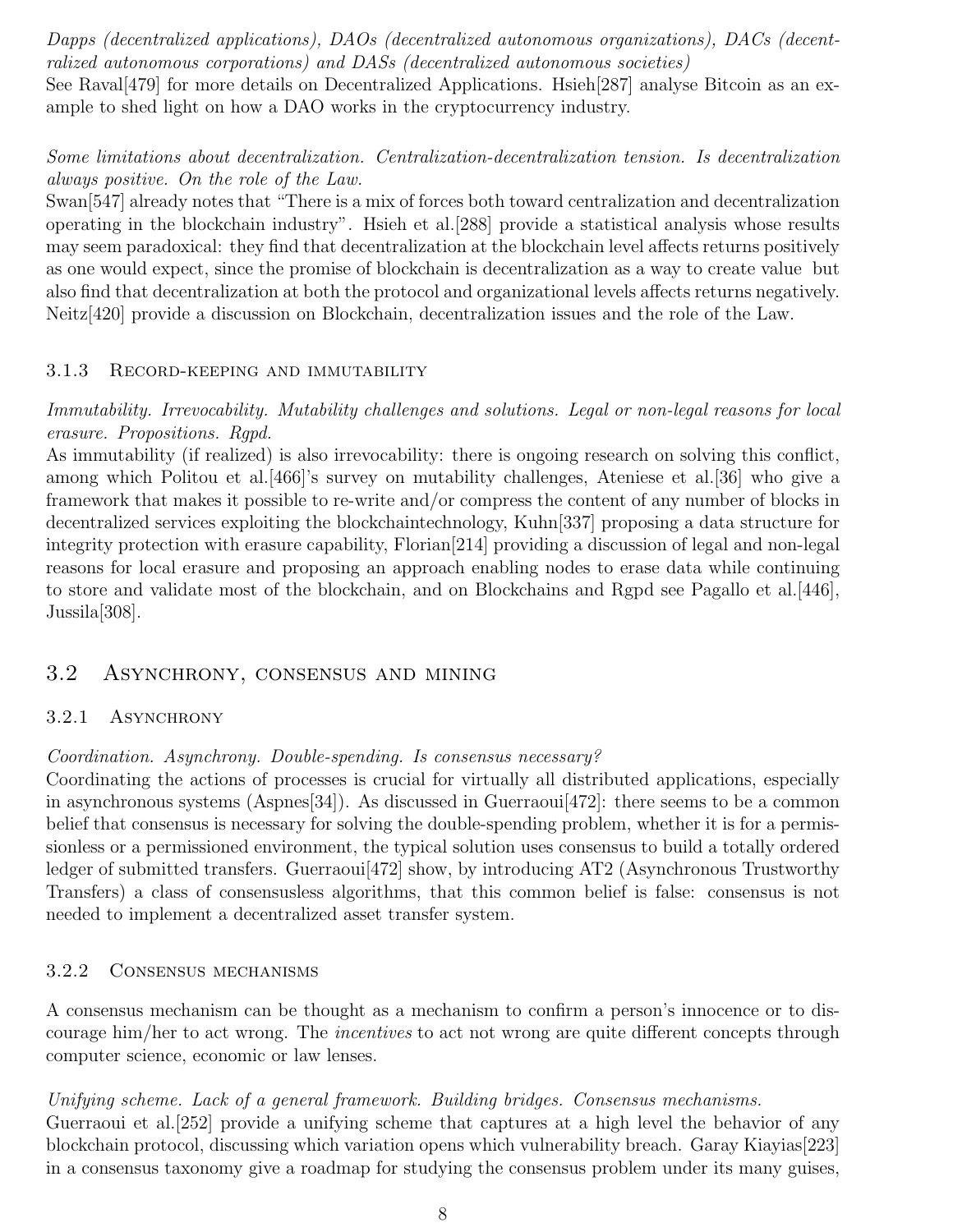classifying the way it operates in the various settings and highlighting the exciting new applications that have emerged in the blockchain era. Rigorous formalization of specific blockchain protocols and their properties can be found in Badertscher et al.[44], Pass et al. [453], Garay et al.[222].

The blockchain community does not have well-established theoretical foundations for consensus algorithms although Sorensen[538] establishes a framework intended for academic and industrial blockchain researchers as a foundation for the theory of consensus. See Cachin Vukolić $[114]$ , Cachin $[113]$ . Xiao et al.[596] for a recent survey of distributed consensus protocols for Blockchain networks. Ehmke Blum Gruhn[190] study properties of decentralized donsensus technology ("why not every Blockchain is a Blockchain"). See Amoussou[24] on blockchains based on repeated consensus. Shahaab[520] review 66 known consensus protocols and classify them into philosophical and architectural categories, they argue that advancement of consensus protocols in recent years has enabled distributed ledger technologies (DLTs) to find its application and value in sectors beyond cryptocurrencies. see Wang<sup>[581]</sup> for a survey on consensus mechanisms and mining strategy management in blockchains. See Azouvi Hicks Murdoch[40] for a discussion on the role of incentives in consensus mechanisms and Hicks Murdoch[274]. See also Azouvi Hicks[39] for a discussion on game-theoretic tools.

Consensus algorithms are numerous, and some are being created, among which: Proof of Authority (PoA), Proof of Work (PoW) (see Saleh[500] for economic impact analysis, see also Szalachowski[552]), Proof of Stake (PoS) (see Nguyen[425],Barinov[49]), Hybrid PoW/PoS, Delegated Proof of Stake (DPoS) Proof of Brain, Proof of Retrievability (PoR), Proof of Importance (PoI), Byzantine Generals Problem and Practical Byzantine Fault Tolerance (PBFT) (see for instance Amoussou et al[22] modelling the Byzantine-consensus based blockchains as a committee coordination game), Proof of Burn (also examined in Saleh[500] for economic impact), Proof of Activity, Proof of Capacity, proof of storage, Proof of Elapsed Time (PoET), Simplified Byzantine Fault Tolerance (SBFT), Proof of concept, DAG, Committe selection, RAFT consensus (see Huang[289]), Chan et al. 2019[134] propose a State Machine Replication (SMR) protocol (i.e. consensus protocol) inspired by a social phenomenon called herding, where people tend to make choices considered as the social norm. Partially synchronous protocols are being developed see Ranchal-Pedrosa Gramoli[476] that develops latypus, a partially synchronous offchain protocol for blockchains, etc

#### 3.2.3 Mining and mining pools, fees, costs, incentives and strategies

#### Pooled mining reward systems. Mining strategy. Incentives. Fees.

Bitcoin pooled mining reward systems have been analyzed by Rosenfeld[497], describing various scoring systems used to calculate rewards of participants in Bitcoin pooled mining, explaining problems each were designed to solve and analyzing their respective advantages and disadvantages. Wang et al.[581] survey on consensus mechanisms and mining strategy management. One can refer to Zhu et al.[614] for a (quite modelized) survey on reward distribution mechanisms and withholding attacks in Bitcoin pool mining. Romiti[495] provide an empirical analysis of Bitcoin mining shares, analyzing mining reward distribution within three of the four largest Bitcoin mining pools and examine their cross-pool economic relationships, their results (in line with previous research) suggesting centralization tendencies in large mining pools and cryptocurrencies in general. Chatzigiannis[135] present a mining portfolio model, miners optimally distributing their computational power over multiple pools and PoW cryptocurrencies taking into account their risk aversion levels, while Wang Tang[582] model the pool mining process as a two-stage game, and Kitti 2018[327] on allocating rights for mining as a contest. Eyal Sirer[203] showed that the Bitcoin network is vulnerable even if only a small portion of the hashing power is used to cheat ("selfish mining strategy") and that unless certain assumptions are made, selfish mining may be feasible for any group size of colluding miners. The Bitcoin mining protocol is not incentive-compatible, as they present an attack with which colluding miners obtain a revenue larger than their fair share. They propose a practical modification to the Bitcoin protocol that protects Bitcoin in the general case that prohibits selfish mining by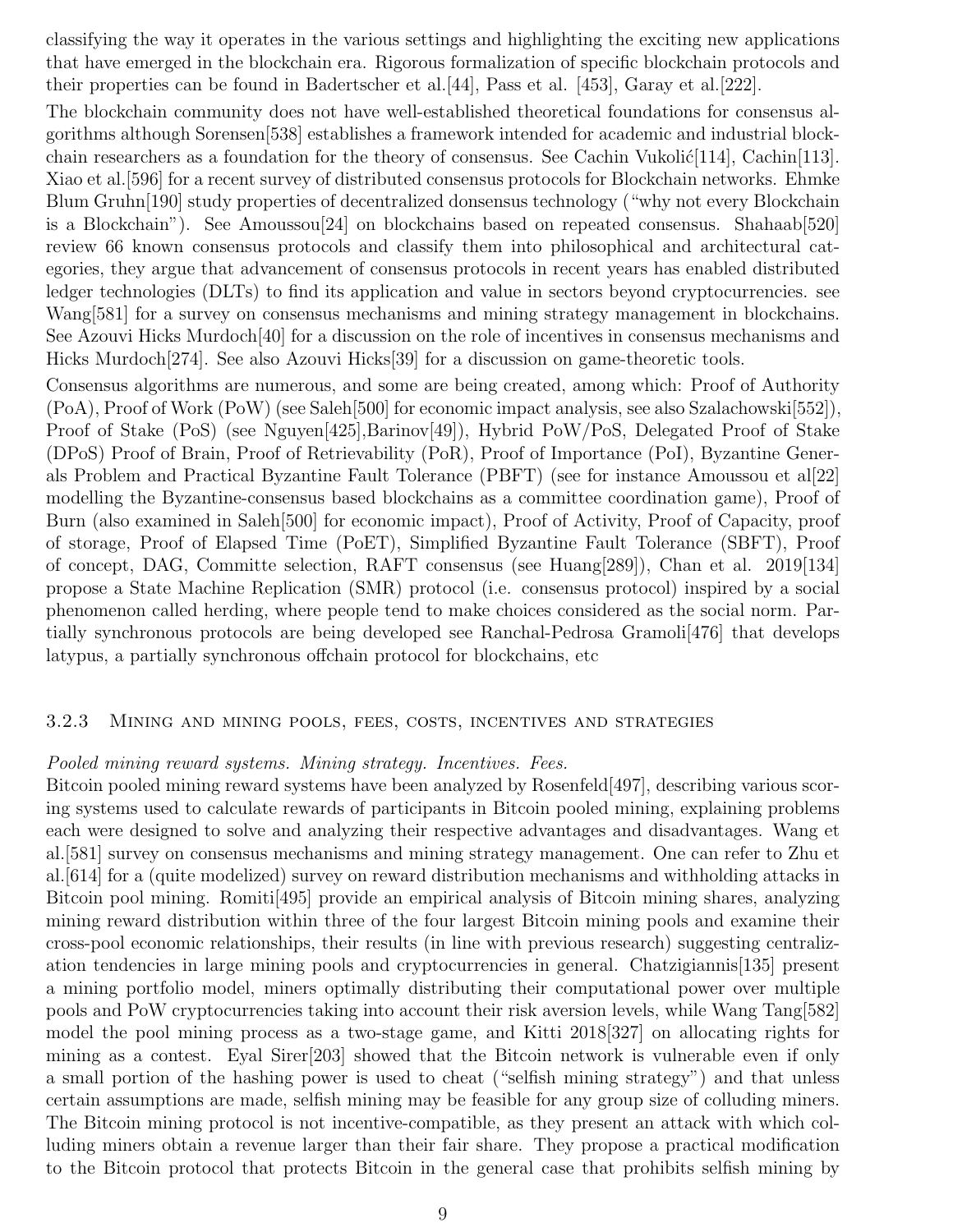pools that command less than 1/4 of the resources. Selfish mining have been generalized (algorithm to find  $\varepsilon$ -optimal strategies in [504], stubborn mining in [419], multiple selfish miners in [349], etc) and Grunspan Pérez-Marco[242, 244, 243] have recently proposed a profitability model for repetition games, finding that in the bitcoin network, no strategy is more profitable than the honest strategy before a difficulty adjustment, so selfish mining can only become profitable afterwards, and thus being an attack on the difficulty adjustment algorithm. Falk et al.[206] study blockchain-based platforms that have implemented token weighted aggregation to incentivize efficient and effective information crowdsourcing from their users in a decentralized way (these systems aggregate information through user votes, where the final action of the system is determined based on the weighted average of the users votes, and each users vote is weighted according to his token holdings within the system) and provide economic analysis including on wether token weighting encourages or discourages truthful voting and how accurate is the resulting crowdsourced information. Brown-Cohen et al.[107] focus on incentive-driven deviations (any participant will deviate if doing so yields higher revenue) instead of adversarial corruption (an adversary may take over a signifcant fraction of the network, but the remaining players follow the protocol), obtaining several formal barriers to designing incentivecompatible proof-of-stake cryptocurrencies (that don't apply to proof-of-work). Liu[363] provides a viewpoint on research on token incentive mechanism of open source project taking Blockchain project as an example. Prat Walter[469] propose an equilibrium model of the market for Bitcoin mining, refer also to their paper for the main related literature. Zamyatin et al. [608] formulate a model of the dynamics of a queuebased reward distribution scheme in a popular Ethereum mining pool and develop a corresponding simulation. Bissias et al.[86] find that there exists a resource allocation equilibrium between any two blockchains, which is essentially driven by the fiat value of reward that each chain offers in return for providing security and that this equilibrium is singular and always achieved provided that block producers behave in a greedy, but cautious fashion while the opposite is true when they are overly greedy: resource allocation oscillates in extremes between the two chains. Bissias et al.[85] present an economic model that leverages Modern Portfolio Theory to predict a miners allocation over time using price data and inferred risk tolerance. Shanaev et al.[524] test theories of cryptocurrency pricing (causal inferences from the instrumental variable approach on the marginal cost of mining, Metcalfe's law and cryptocurrency value formation). Hinzen[275] provides discussion on Proof-of-Work's latency dilemma and a permissioned alternative.

# 3.3 Cryptography, identity, anonymity and pseudonymity, privacy and security

#### 3.3.1 Blockchain cryptography

Bonneau Miller[95] discusses on cryptocurrency without public-key cryptography and provide a comparison with Bitcoin, having economic implications (in particular it could involve thinking and distributing fees differently). Wang et al.[580] survey cryptographic primitives of 30 principal cryprocurrencies. Raikwar[473] beside reviewing and systematizing the cryptographic concepts already used in blockchain, give a list of cryptographic concepts which have not yet been applied but have big potentials to improve the current blockchain solutions and include possible references of these cryptographic concepts in the blockchain domain.They postulate 18 challenging problems that cryptographers interested in blockchain can work on.

#### 3.3.2 Identity, anonymity and pseudonimity, and privacy

For a fundamental paper, refer to (previous to blockchain) Sweeney[550] and for a discussion on an algorithmic introduction to anonymity in asynchronous systems , see Raynal[481], distinguishing process-anonymity and memory-anonymity. See also Herrera-Joancomart Jordi [273], Fabian[204],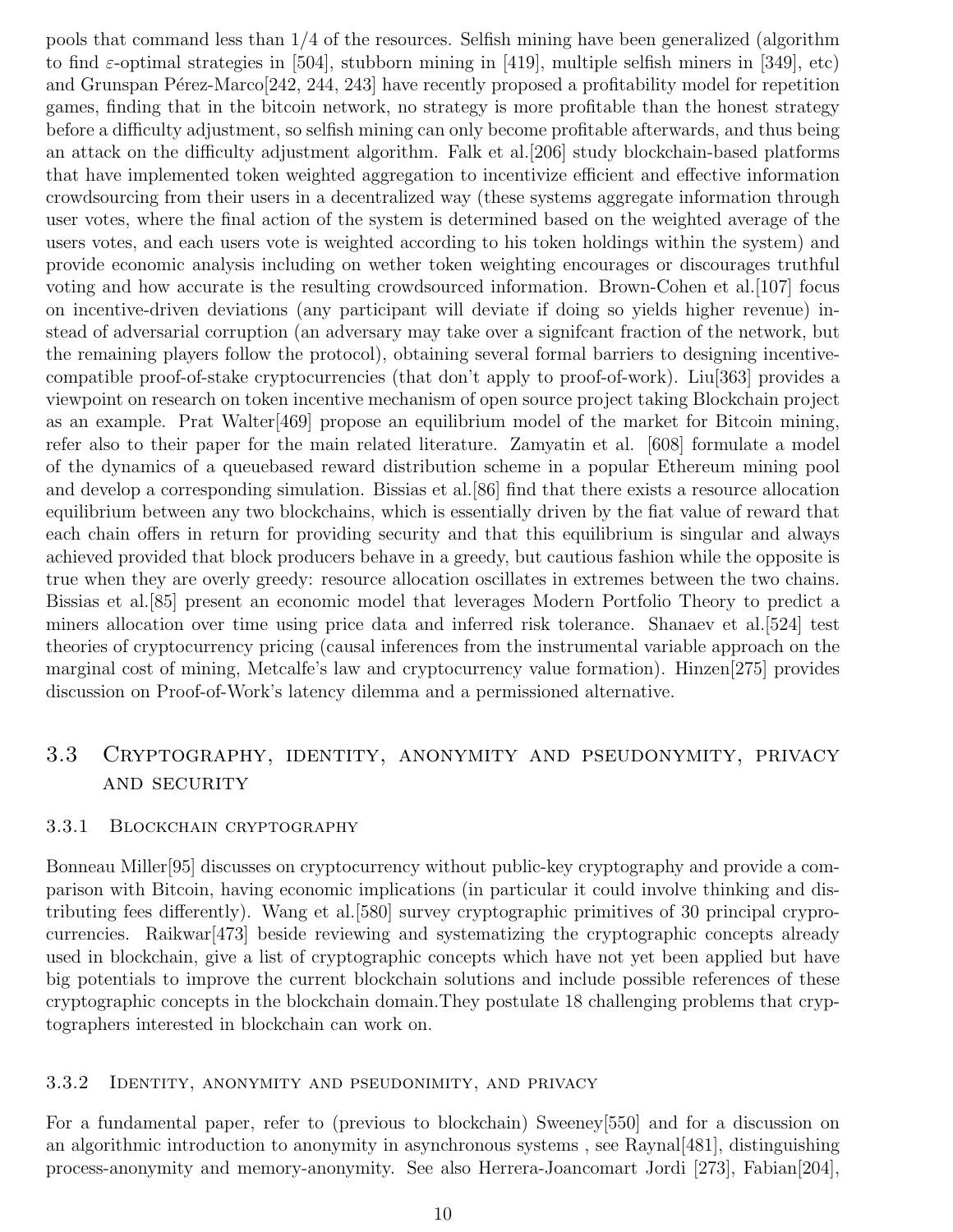ShenTu [526], fanti [208]. While studying Bitcoin, Moser Bohme[408] surveys and compares transaction anonymization techniques. Moser[407] argues that as all transactions in the network are stored publicly in the blockchain, allowing anyone to inspect and analyze them, the system does not provide real anonymity but *pseudonymity*. Community detection tools have been used in Cazabet et al. [486] to argue that studying the Bitcoin transaction network, such tools can be used to re-identify multiple addresses belonging to a same user. Dunphy et al.[187] review open questions and challenges for distributed ledgers on decentralizing digital identity. Lesavre 2019[352] propose a taxonomic approach to understanding emerging Blockchain identity management systems. Borgonovo[99, 100] on Privacy. Bushager[110] provide a study of users experiences of bitcoin security and privacy.

#### 3.3.3 SECURITY

For a survey see Conti[155]. See also Saad et al.[499] developing defense strategies in theor overview on attacks in Blockchains, Chen[139] on ethereum. For a recent survey on blockchain from security perspective see Dasgupta 2019[163]. Bushager[110] provide a study of users experiences of bitcoin security and privacy. Manuskin et al.[379] introduce Ostraka, a blockchain node architecture that scales linearly with the available resources, i.e. to secure Blockchain scaling by node Sharding. see also network analysis. On ico security, see Holoweiko 2018[279]. In order to lay down the foundation of a common body of knowledge, Zhang Preneel[612] introduce a multimetric evaluation framework to quantitatively analyze PoW protocols chain quality and attack resistance. See also Azouvi[39] for SoK tools for game theoretic models of security for cryptocurrencies.

#### 3.3.4 DATA SECURITY AND PRIVACY

Two-sided issue: issues one side on Data Security and Privacy when using Blockchains and another side on using Blockchain technology for Data Security and Privacy. Truong 2019[568] propose a Blockchain-based Solution for GDPR-Compliant Personal Data Management. On Blockchain for data provenance Tosh 2017[565]. See Clementi 2019[149] for an example on securing the sharing of Flight Data. On privacy issues when using Blockchains in Smart Cities, see Ramos et al. [475]. Wang[578] describe a blockchain based privacy-preserving incentive mechanism in crowdsensing applications. See also Daneshgar<sup>[160]</sup>, Alsayed<sup>[18]</sup> and in Casino<sup>[125]</sup> the section on Data management and privacy and security solutions.

#### 3.4 Platforms, architecture and design

Blockchain-based platforms. Blockchain as a platform. Architecture. Design. Scalability. Velocity. On platforms based on distributed ledger technology see Schoenhals[510] for an overview, on Blockchain as a platform Glaser[235], Sarkintudu 2018[505] for a taxonomy of blockchain platforms. See also De Filippi[167]. Constantinides[153] have edited research to discuss platforms and infrastructures concomitantly. Glaser et al. (volume 1 chapter 4 in [189]) investigate the blockchain as a platform and present technical layers of the system as well as institutional characteristics and governance implications, followed by a discussion of the role of trust in blockchain systems. On scalability see Szabociteszabo2017money, Jiao<sup>[305]</sup>. Dang et al. [161] study the use and effectiveness of trusted hardware on scaling distributed consensus protocols. Duffie<sup>[186]</sup> examine monetary policy implications and business strategy concerns related to the introduction of digital currencies and faster payment systems. Lei<sup>[350]</sup> prove that the blockchain concept helps to shorten the key transfer time.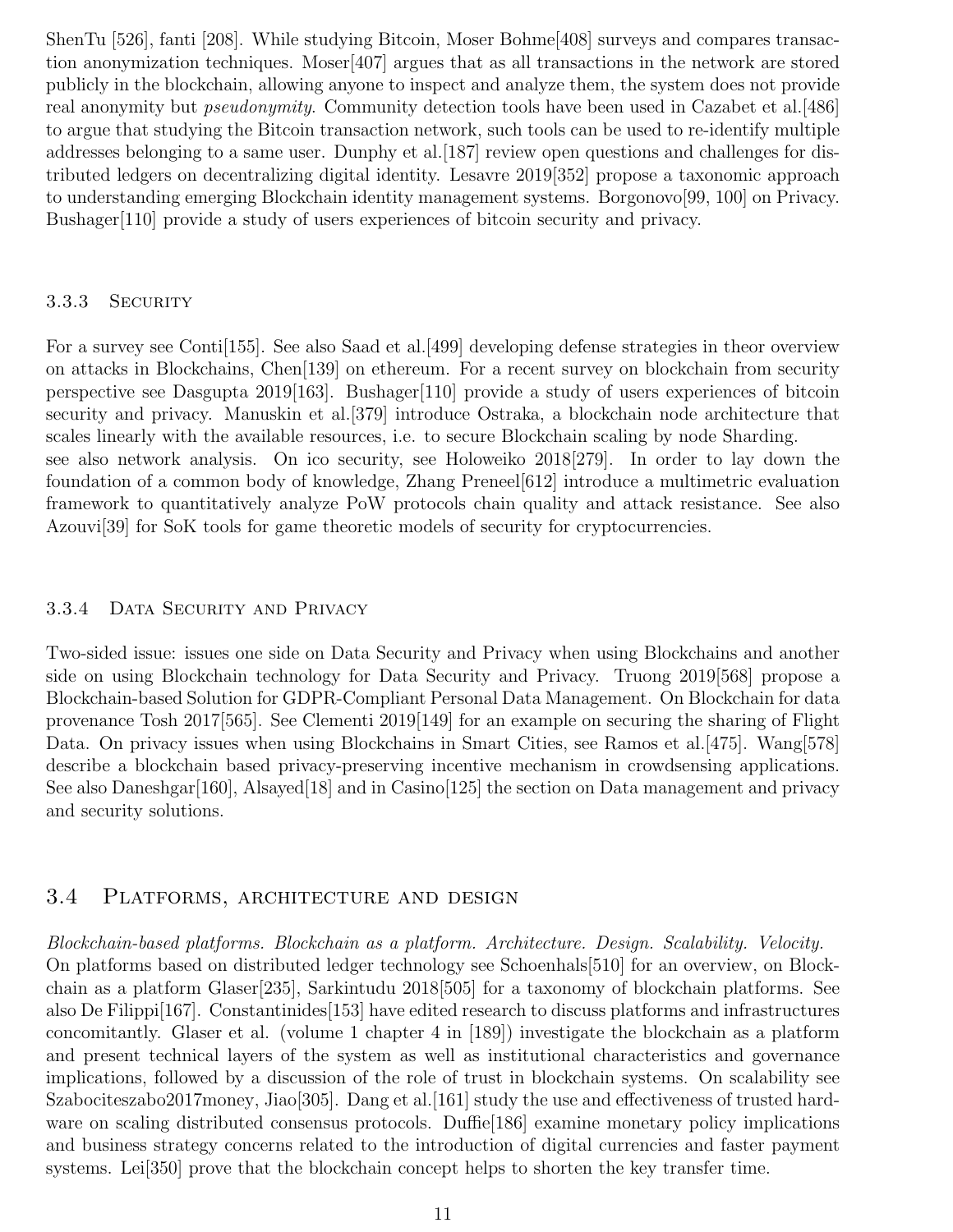#### 3.5 TRUST

The implications of the Blockchain technology could be at very various levels, because it modifies trust and trust is central to many interactions. Trust have been studied across many different disciplines. Thielmann Hilbig[561] provide a review on interpersonal trust among strangers accross many disciplines (including psychology, economics, political science, sociology, law). Tazdait[559] provides insights for a study of the economic analysis of trust. Note that this must include also issues about trust in technical systems (see Kaindl Svetinovic[310] arguing that both undertrust and overtrust need to be avoided). Glaser et al. (volume 1 chapter 4 in [189]) investigate the blockchain as a platform and present technical layers of the system as well as institutional characteristics and governance implications, followed by a discussion of the role of trust in blockchain systems. See also Kim[323] and references herein.Trust, IoT and network analysis see Li[357]. Mistrust see Tariq 2019[555]. Kaindl Svetinovic[310] analyse whether new systems can be trusted by human users through the notions of Undertrust and Overtrust.

#### 3.6 Networks

#### 3.6.1 Networks, Community structures, Hierarchies and digital geographies

Community structures. Digital Geographies. Historically oriented network analysis. Organizational novelty.

On one hand, community structures<sup>14</sup> ([424]), including topological properties of the communities (see Orman et al.[437]), are one of the most relevant key features in the study of real-world complex networked systems, let them be considered as static or temporal (see [130]) and has many application areas (see Karatacs[315]): for a review and discussion on community structure see Cherifi et al.[142]. Moreover, as underlined by Ghalmane et al.[227] identifying influential spreaders in networks is an essential issue: they introduce a framework allowing to redefine all the classical centrality measures (designed for networks without community structure) to non-overlapping modular networks and extend some centrality measures to to networks with overlapping communities, as in real-world networks, nodes usually belong to several communities. This can be completed with many other tools, including core decompositions (see Malliaros 2019[378]), etc

On another hand, maps can be defined as graphical tools that "classify, represent and communicate spatial relations; a concentrated database of information on the location, shape and size of key features of the landscape and the connections between them" (Hodgkiss cited in [528]). In their (beautiful) Atlas of Cyberspace, Dodge Kitchin[181] give insights on the way cyberspace has evolved and provide cyberspace representations (maps, diagrams, etc) while explaining the informations considered, cartography goals and the mapping techniques. They also examine critically such maps in [180]. In Abrams Hall[4] an analysis of mapping as new cartographies of networks and territories is provided while in Dodge Kitchin Perkins [183] are developed many aspects<sup>15</sup> of new mappings. Landscape research (see Hunziker et al.[294]) is developing tools dealing with the multi-faceted interrelationship between landscape and society, and digital geographies examine the spread of digital devices, platforms, and code as they infiltrate, define, and shape the spaces and experiences of all human and animal life (Gieseking[229]). See also Hirschkorn[276] on Blockchain and traditional Nation-State relationships.

Historically oriented social network analyses as developed by Padgett Powell[445, 445] or Ferguson[210, 211] show that the emergence of organizational novelty comes from spillovers accross intertwined mul-

<sup>&</sup>lt;sup>14</sup>See also Estrada<sup>[200, 201, 202], Konig Battiston<sup>[394]</sup>, Tasca Tessone<sup>[557]</sup>, Newman Watts Barabasi<sup>[423]</sup>.</sup>

<sup>&</sup>lt;sup>15</sup>Noting that "The power of a map lies in how it communicates spatial relations, how the information has been selected, abstracted, generalized and portrayed by the cartographer. Because of this process of creation, no map is an objective, neutral artefact as many subjective decisions are made about what to include, how the map will look, what the map is seeking to communicate" ([183])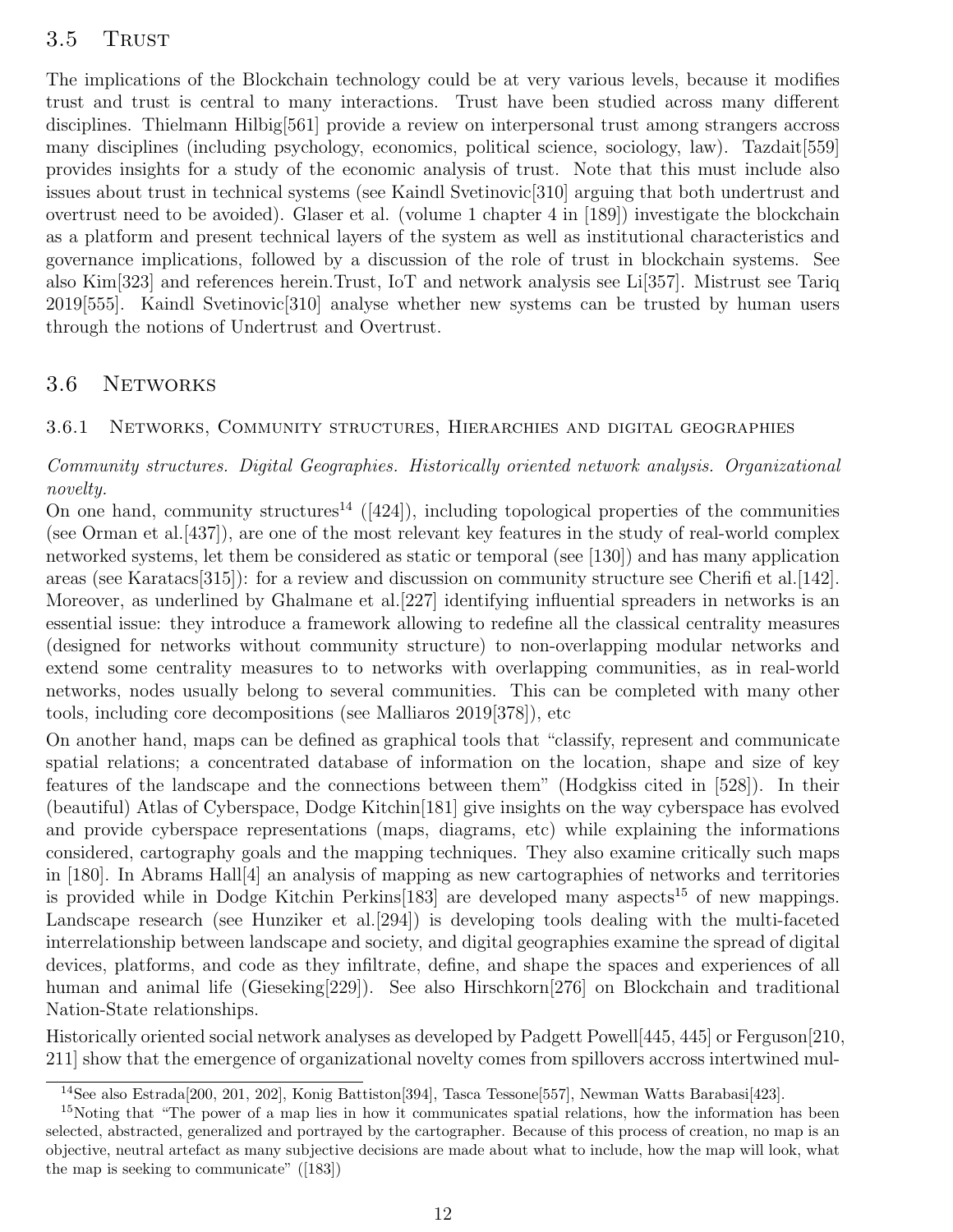tiple networks and hierarchies. This is also the kind of issues that are raised through topological thinking in social sciences and geography (Allen<sup>[14, 17, 15, 16]</sup>, Paasi<sup>[444]</sup>. Via a reading of Steven Soderbergh's 2011 film, Contagion, Dixon et al. [178] provide a rich discussion on such issues, including on topography "versus" topology thinking in geography. By heeding the recent research on topologies published by geographers and social theorists, Bille[84] intends to contribute to the emerging mathematical turn. For historical, institutional economics and game-theoretic insights on Blockchain, see Berg[71] who studies similarities between two protocols – diplomacy in the Ancient Near East and blockchain.

Meanwhile, Blockchain Networks community structure analysis is being studied (see for example Chen[141] propose a "distributed community detection method") and dynamic bitcoin transaction visualization patterns are provided (McGinn[386]).

While the Blockchain technology is spreading, combining such geographic, landscape research, historically oriented and network science analysis and tools would be deeply fruitful, especially with the emergence of smart cities.

#### 3.6.2 Complex network analysis, transaction graph analysis, neutrosophic graphs

Structure and topology properties. Centrality. Clustering. Global structure. Local structures. User graph. Transaction graph. Neutrosophic graph.

Miller et al.[397] analyze the measured topology to discover both high-degree nodes and a well connected giant component. Efficient propagation over the Bitcoin backbone does not necessarily result in a transaction being accepted into the block chain. They introduce a decloaking method to find influential nodes in the topology that are well connected to a mining pool. Their results find that in contrast to Bitcoin's idealized vision of spreading mining responsibility to each node, mining pools are prevalent and hidden: roughly 2% of the (influential) nodes represented three quarters of the mining power. Javarone Wright[303] study the Bitcoin network and the Bitcoin Cash network, analyze their global structure and we try to evaluate if they are provided with a smallworld behavior: their esults suggest that the principle known as fittest-gets-richer, combined with a continuous increasing of connections, might constitute the mechanism leading these networks to reach their current structure. They provide further observations openning the way to new investigations into this direction. Yang Kim[602] examine a few complexity measures of the Bitcoin transaction flow networks and model the joint dynamic relationship between these complexity measures and Bitcoin market variables such as return and volatility. They find that a particular complexity measure of the Bitcoin transaction network flow is significantly correlated with the Bitcoin marketreturn and volatility. More specifically we document that the residual diversity or freedom of Bitcoin network flow scaled by the total system throughput can significantly improve the predictability of Bitcoin market return and volatility.

Bovet et al.[102] by using the complete transaction history from December 5th 2011 to December 23rd 2013, this period including three bubbles experienced by the Bitcoin price and focus on the global and local structural properties of the user network (and their variation in relation to the different period of price surge and decline). Maesa et al.[372] analyse the topological properties of the Bitcoin transaction graph to obtain insights in the behaviour of the users, in particular outliers in the in-degree distribution of the bitcoin users graph, and argue that some users behaviors are not strictly related to normal economic interaction. Other analyses have been conducted for Bitcoin or for other networks (see [398, 406, 373, 140]). Maesa et al.[374] analyze the Bitcoin users graph and show by clustering the transaction graph, that the bow tie structure already observed for the graph of the web is augmented, in the Bitcoin users graph with the economical information about the entities involved, and perform a temporal analysis of the evolution of the resulting bow tie structure. Oggier et al.[431] generalize Tutzauer' entropic centrality notion (that characterizes vertices which are important in the sense that there is a high uncertainty about the destination of an atomic flow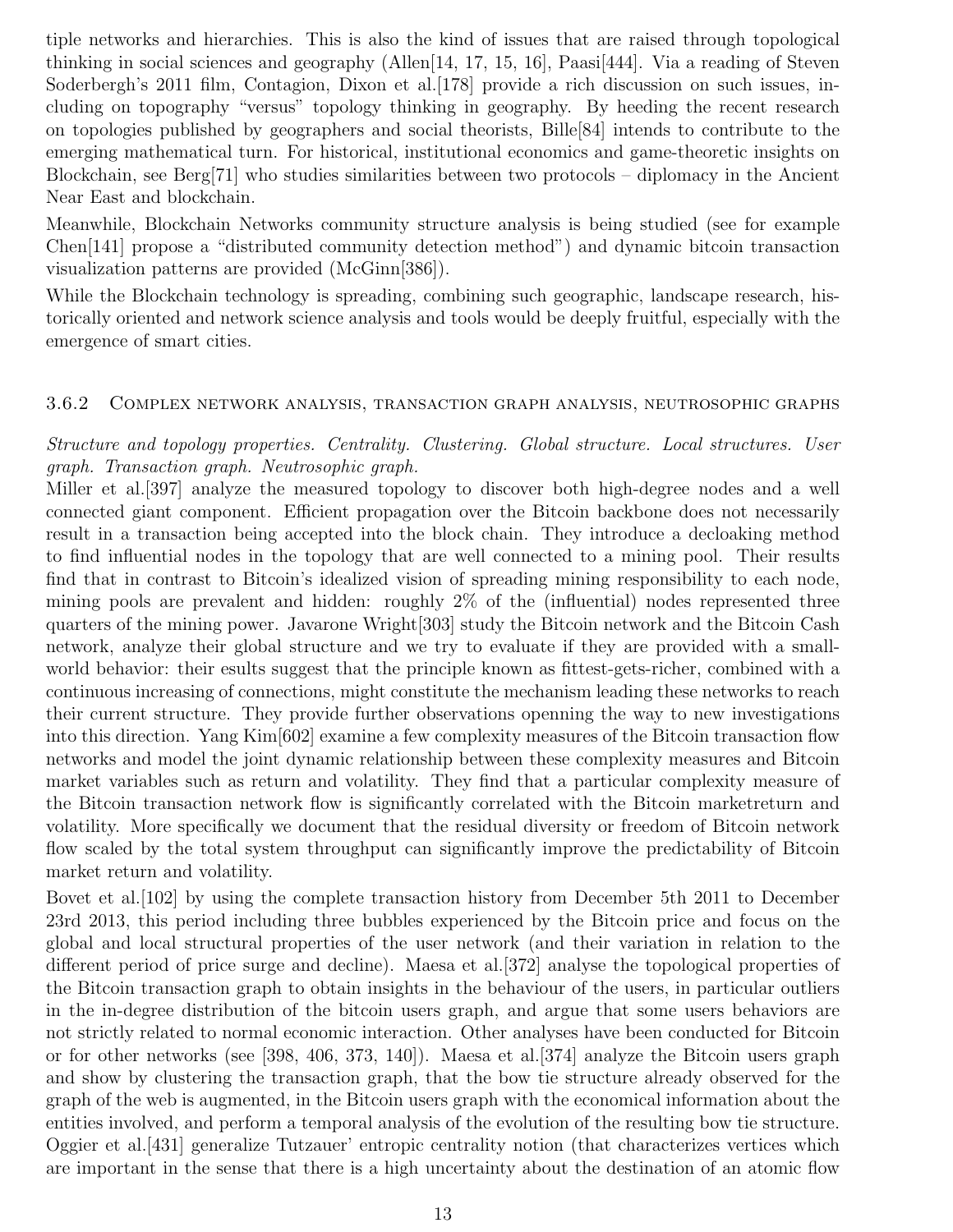starting at them, assuming that at each hop, the flow is equally likely to continue to any unvisited vertex, or to be terminated there notion) to non-atomic flows and show using network graphs derived from Bitcoin transactions that depending on the graph characteristics, the presented entropy based centrality metric can provide a unique perspective not captured by other existing centrality measure, particularly in identifying vertices with relatively low out-degrees which may nevertheless be connected to hub vertices, and thus can have high spread in the network. For a survey on clustering, see Schaeffer[507]. Oggier et al.[432] propose one possible adaptation of the entropy measure Renyi quadratic entropy based measure in the context of graph clustering, exploring how the algorithm performs with subgraphs from the Bitcoin transactions network. Nagarajan<sup>[412]</sup> discuss on Blockchain single and interval valued neutrosophic graphs proposed and applied in transaction of Bitcoins, as well as degree, total degree, minimum and maximum degree for the proposed graphs, and give comparative analysis with advantages and limitations of different types of Blockchain graphs. Fadhil[205] provide some measurements briefly describing the Bitcoin networking aspects. Whang Chu Yang[577] about the details of mining pool behaviors (e.g., empty blocks, mining revenue and transaction collection strategies) and their effects on the Bitcoin end users (e.g., transaction fees, transaction delay and transaction acceptance rate). Chen[140] conduct a systematic study on Ethereum by leveraging graph analysis to characterize three major activities on Ethereum(money transfer, smart contract creation, and smart contract creation invocation). Fadhil et al. [443] introduce a proximity-aware extension to the current Bitcoin protocol, named Bitcoin Clustering Based Ping Time protocol (BCBPT). This protocol, that is based on how the clusters are formulated and the nodes define their membership, is to improve the transaction propagation delay in the Bitcoin network. Kieffer et al.[321] analyze Ethereums smart contract topology, finding high levels of contract activity (largely independent of price) but low levels of contract diversity: most contracts are direct- or near-copies of other contracts. Park et al.[452] present a comparative measurement study of nodes in the Bitcoin network. Forestier et al.[217] addresses the scalability issue by defining an architecture, called the blockclique,that addresses this limitation by sharding transactions in ablock graph with multiple threads. See also [494, 518]. Rohrer et al.[494] provides a discussion on a topological based attack.

#### 3.6.3 Fraudulous behaviors

#### Attacks. Detection.

Tran[566] Stealthier Partitioning Attack against Bitcoin. Neudecker Hartenstein[422] provides a systematic approach that brings together known attacks, the requirements, and the design space of the network layer. Note that they include a summary of known network-based attacks on permissionless blockchains at the example of Bitcoin visualized as attack trees. Neudecker[421] provide also an empirical analysis of Blockchain forks in Bitcoin. Misic et al. 2019[402] for a recent paper on forks and fork characteristics in a Bitcoin-like distribution network. Note that Shalini[522] provide a survey on various attacks in Bitcoin and Cryptocurrency, see also Saad et al.[499] who explore the attack surface of the Blockchain technology and provide a systematic review. Javarone Wright[304] propose a model for double-spending detection for the Bitcoin network, the idea is detecting the presence of conflicting transactions by means of an 'oracle' that polls a subset of nodes of the Bitcoin network, assuming it to be a complex network. Phetsouvanh et al.[456] propose graph mining techniques to explore the relationships among wallet addresses (pseudonyms for Bitcoin users) suspected to be involved in a given extortion racket, exploiting the anonymity of the Bitcoin network to collect and launder money.

#### 3.6.4 Evolving networks, dynamics

Information propagation. Transaction dynamics. Block dynamics. Contagion. Systemic risks. Bubbles

As studied in MarianneVerdier [572], the Blockchain obviously questions the power of intermedi-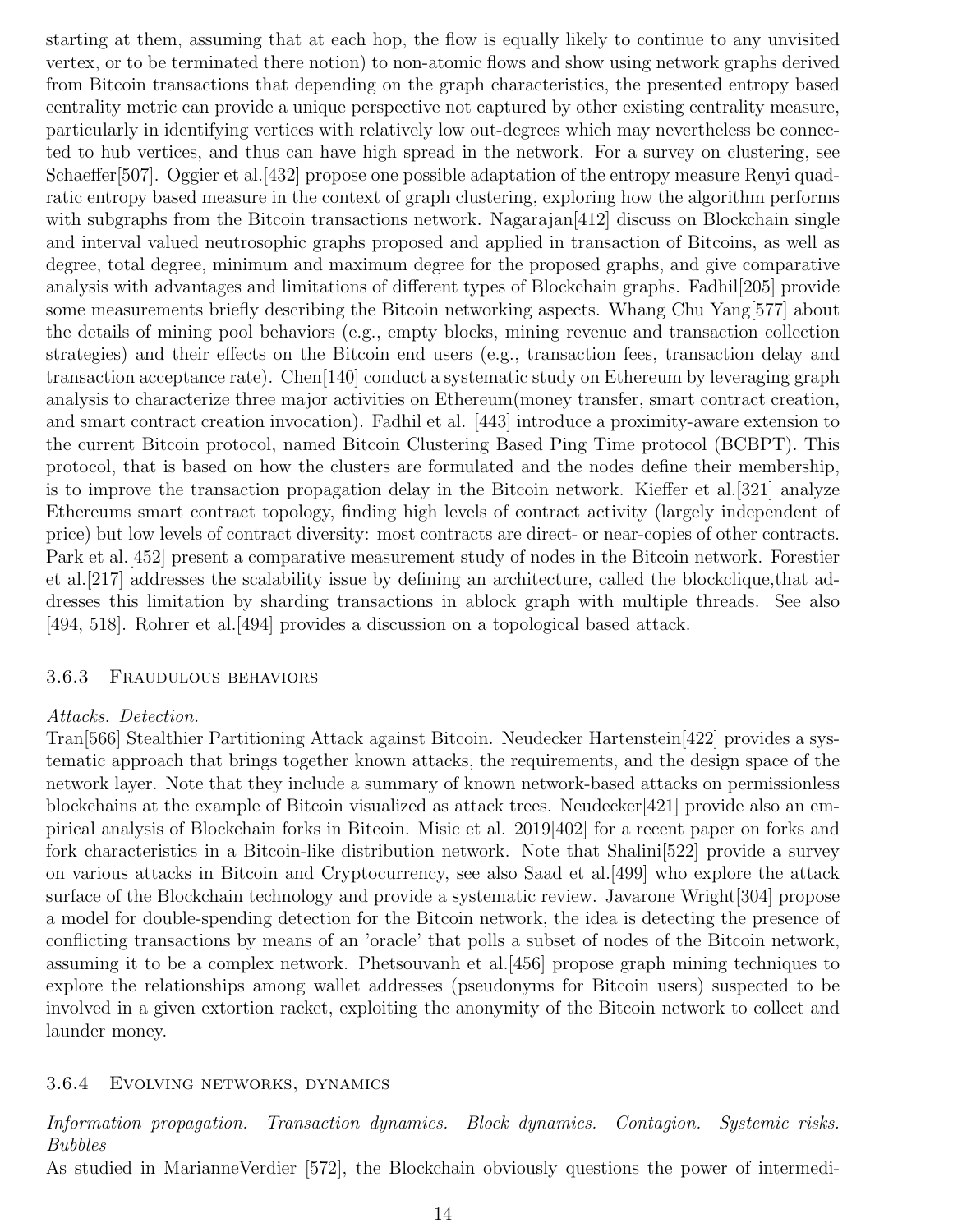aries on financial information. Decker Wattenhofer[171] early studied information propagation in the bitcoin network. For a reference point on information propagation in the Blockchain see Decker Wattenhofer[171]. Castells[127] on how information/network economy has transformed relationships, particularly social and economic relationships as well as reshaping the labor markets. Akcora 2018[8] model the Bitcoin network with a high fidelity graph (as Blockchain based crypto-currencies expose the entire transaction history to the public) so that it is possible to characterize how the flow of information in the network evolves over time and show this data representation permits a new form of microstructure modeling with the emphasis on the local topological network structure to study the role of users, entities and their interactions in formation and dynamics of crypto-currency investment risk, identifying certain sub-graphs (chainlets) that exhibit predictive influence on Bitcoin price and volatility and characterize the types of chainlets that signify extreme losses. Shahsavari et al.[521] present an analytical model using a random graph network and capture the Bitcoin network behavior and dynamics. Pappalardo et al.[450] investigate both the transaction dynamics and the block dynamics on the Bitcoin network, and find that the Bitcoin system fails in taking accurate record of the transactions with some of them taking months before being recorded in the Blockchain, although this inefficiency is much larger in terms of transaction recording than in terms of volumes exchanged. Fadhil[205] analyse how transaction validation is achieved by the transaction propagation round trip and how transaction dissemination throughout the network can lead to inconsistencies in the view of the current transactions ledger by different nodes. We then measure the transaction propagation delay in the real Bitcoin network and how it is affected by the number of nodes and network topology. This measurement enables a precise validation of any simulation model of the Bitcoin network. Large-scale measurements of the real Bitcoin network are performed. Bovet et al.[102] by using the complete transaction history from December 5th 2011 to December 23rd 2013, this period including three bubbles experienced by the Bitcoin price and beside focussing on the global and local structural properties of the user network and their variation in relation to the different period of price surge and decline. By analysing the temporal variation of the heterogeneity of the connectivity patterns they gain insights on the different mechanisms that take place during bubbles, and find that hubs (i.e., the most connected nodes) had a fundamental role in triggering the burst of the second bubble. Finally, we examine the local topological structures of interactions between users, we discover that the relative frequency of triadic interactions experiences a strong change before, during and after a bubble, and suggest that the importance of the hubs grows during the bubble. These results provide further evidence that the behaviour of the hubs during bubbles significantly increases the systemic risk of the Bitcoin network, and discuss the implications on public policy interventions. See Dixon et al.[179] transaction graph analysis and financial risk. Structure properties and anonymity of the bitcoin transaction graph have been studied (see Ober et al. [429]) See also Lischke Fabian[362], Baumann Fabian Lischke[58]. See Guo et al.[254] for a dynamic network perspective on the latent group structure of cryptocurrencies. Bação et al.  $[41]$  investigates information transmission between cryptocurrencies. Chawla et al.[137] underline that improving how information is stored and more importantly, how it propagates across the (Blockchain) network, are open research questions and propose a block propagation approach while studying economic incentives and showing the benefits the proposed approach have to rational actors. Papadis et al.[449] develop stochastic network models to capture the Blockchain evolution and dynamics and analyze the impact of the block dissemination delay and hashing power of the member nodes on Blockchain performance in terms of the overall block generation rate and required computational power for launching a successful attack. Misic et al. 2019[402] investigate the performance of block propagation in a Bitcoin-like peer-to-peer distribution network and highlight the impact of the Nakamoto consensus protocol on the dynamics of blockchain growth. Li[359] markov processes in the queueing study of blockchain systems. Ben Van Lier (volume 1 chapter 5 in [189]) takes a wider perspective investigating the autonomy and self-organization of cyber-physical systems.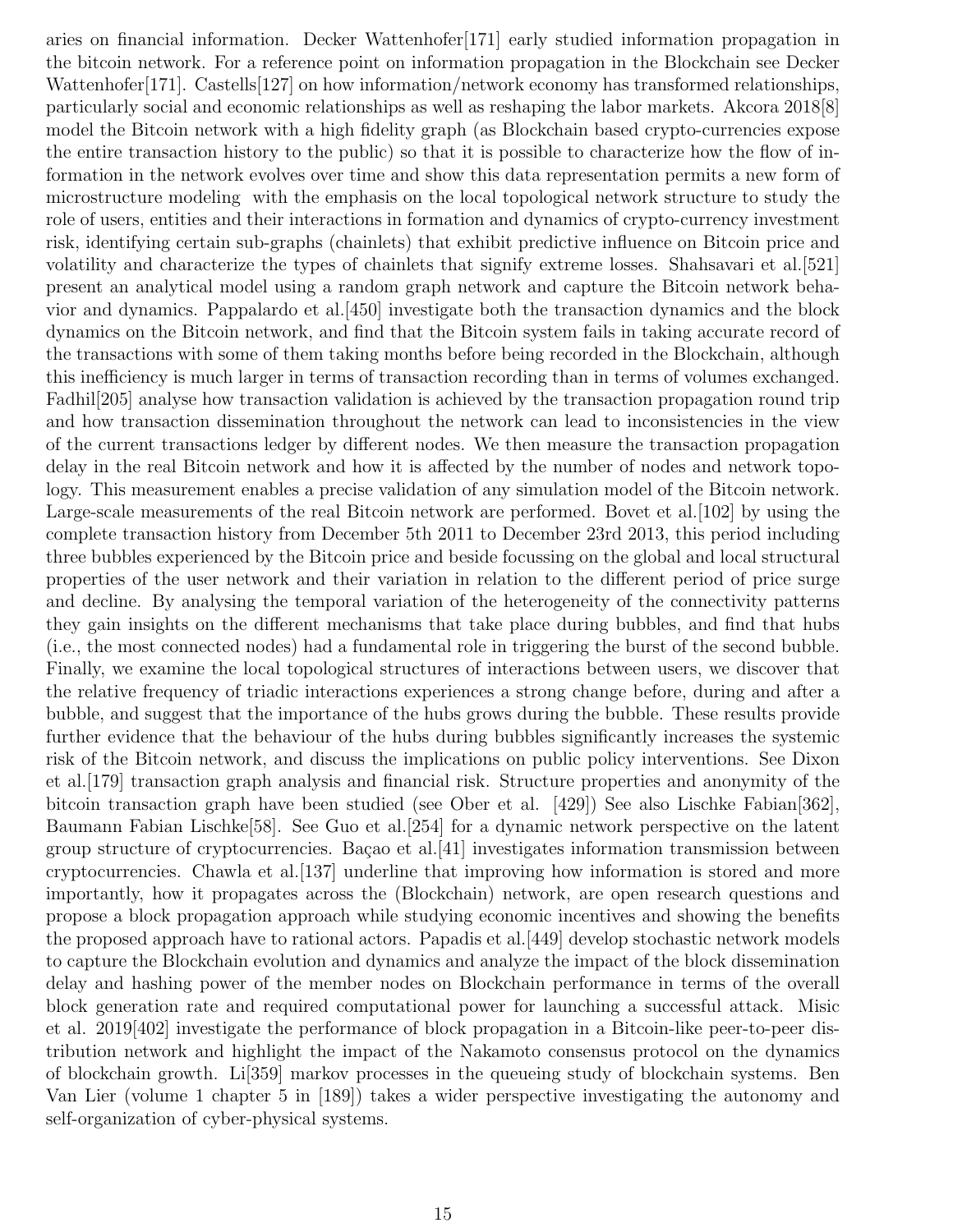# 3.7 Multiplex networks, connecting blockchains and interoperab-**ILITY**

#### 3.7.1 Connecting blockchains, interledger, sidechains and cross-blockchain Technologies

Towards interoperability, see Buterin[111]. Mattila[383] on the need of thinking on the scale of a network of systems. On the blockchain system and the cloud platform being interdependent see [368]. See also Robinson[492], Chitra[145]. interledger encompasses several different approaches that attempt to establish interoperability among different distributed ledgers or blockchains. On Interledger see Thomas Schwartz[562] and Hope-Bailie Thomas[282] and refer to [533] for a recent survey. On sidechain see Back[42]. On the code diversity issue, see Reibel[484, 485]. These issues are linked with interoperability issues.

#### 3.7.2 Interoperability

Hardjono et al. [263] for a recent discussion. Casino [125]: the growth of the number of cryptocurrency could raise interoperability problems due to the heterogeneity of cryptocurrency applications see Tschorsch and Scheuermann, 2016; Haferkorn and Quintana Diaz, 2015) see Casino[125] section on Blockchain adoption and interoperability

Interoperability between Blockchains as well as between Blockchains and other technologies are clearly crucial issues and paths to solutions are ongoing.<sup>16</sup>

Clearly Multiplex networks analysis and methods (see Boccaletti[92], Bianconi[80], Battiston et al.[57]) are to provide frameworks for Blockchain analysis and methods. How about for instance the description in Chakraborty[133]? For competition among networks, one can see for example Iranzo[300] and Fan[207] on game theory between networks. Note that Lee[348] develops a game theory Nash equilibrium model for IoT. Some blockchains involve studying networks with (even temporary) heterogeneous nodes, such as (maybe temporary) leading nodes, validating nodes (see for instance Belotti et al.[65]).

# 3.8 Economic analysis, networks and Blockchains: some insights towards new frameworks and models?

#### Network cryptoeconomics. Decentralized Network Economy. Theory of the firm. Public choice. Taxation. Competition. General equilibrium.

Mainly, the development of Blockchain ecosystems leads both to adapt existing frameworks and models and to depart from them. Clearly economic analysis and network science are to be more more crucially intertwinned (see Garcia et al.[224]). See Swan editor[549] and early overviews and introductions (see Catalini Gans[129] Davidson et al. [165]<sup>17</sup>, Abadi Brunnermeier[1]). Caliskan[117] question the framework of economic and social models analysis adapted to Blockchain development. Pagnotta Buraschi[447] consider a new type of production economy "a decentralized financial network (DN)". They formalize such a Decentralized Networks economy and address the valuation of bitcoins and other blockchain tokens. An identifying property of these assets is that contributors to the DN trust (miners) receive units of the same asset used by consumers of DN services, and then the overall production (hashrate) and the bitcoin price are jointly determined. They characterize the demand

<sup>16</sup>See Koensa[331], Schulte[512], Koen[329], Hardjono[262], Brogan[104], Pillai[459], Krishnan[335], [262], [483].

<sup>&</sup>lt;sup>17</sup>Davidson De Filippi Potts<sup>[165]</sup> provides some propositions for building analytical frameworks for economics of blockchain (suggests two approaches to economics of blockchain: innovation-centred and governance-centred. Argues that the governance approachbased in new institutional economics and public choice economicsis most promising, because it models blockchain as a new technology for creating spontaneous organizations, i.e. new types of economies).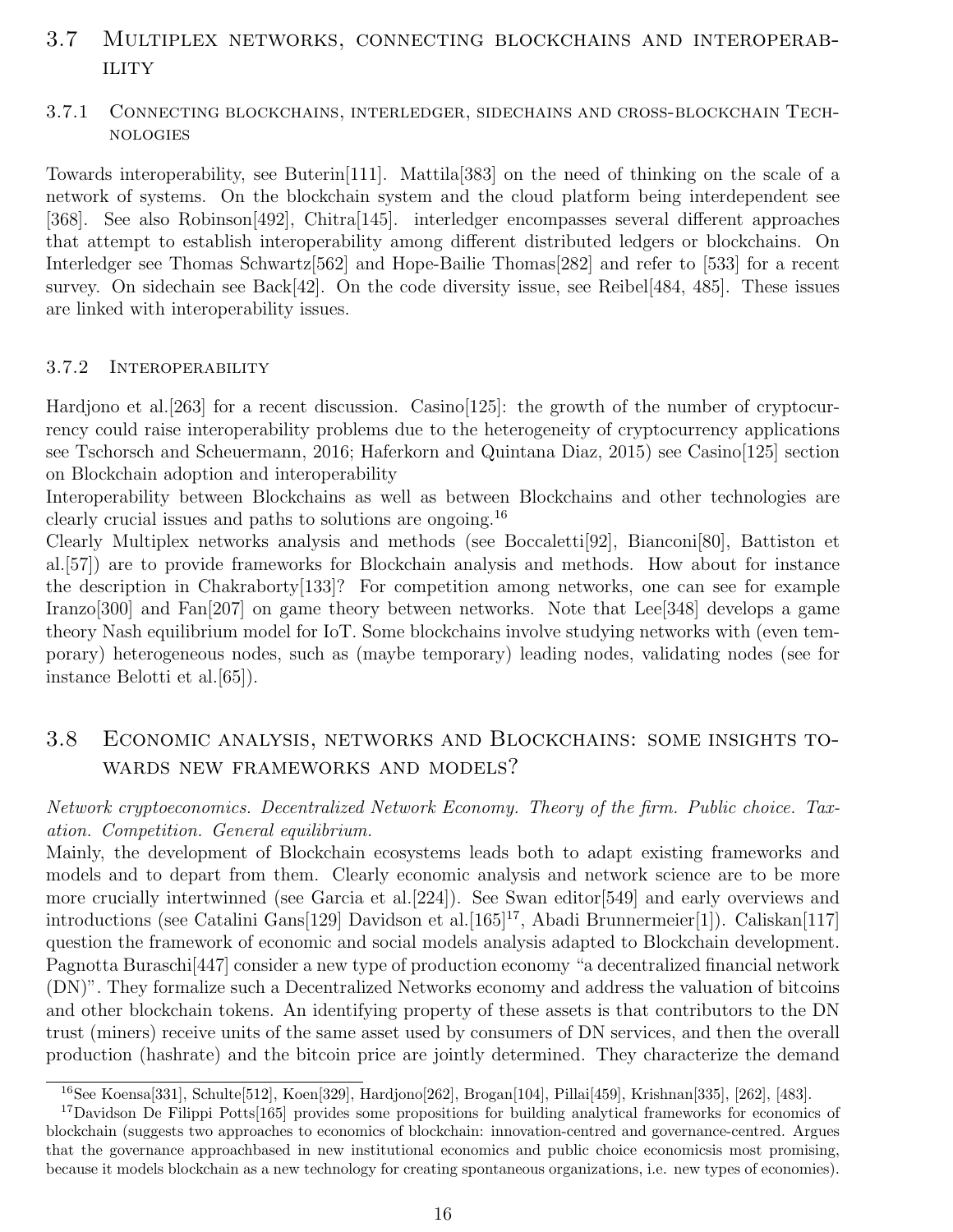for bitcoins and the supply of hashrate, show that the equilibrium price is obtained by solving a fixed-point problem and study its determinants. Meunier[393] discusses Bitcoin, Distributed Ledgers and the Theory of the Firm. How about General equilibrium? (see empirical study Aoyagi 2019[31] and He[269] constructing a general equilibrium model of PoW protocol based blockchain network). As we have already seen, Institutional economics is clearly greatly concerned (Berg et al. [74, 69]). Allen et al. [13] analyze democracy as an economic problem of choice constrained by transaction costs and information costs. Society must choose between competing institutional frameworks for the conduct of voting and elections, these decisions being constrained by the technologies and institutions available. As Blockchains are a governance technology, it could be applied to the voting and electoral process to form a crypto-democracy. Analysed through the Institutional Possibility Frontier framework, they propose that blockchain lowers disorder and dictatorship costs of the voting and electoral process (Allen et al.[13]). How about Public choice? (Oguro[433], Berg[70]), taxation issues (Houben et al.[284], Ahmad[7]). On Auditing, see Abreu[5], Piemntel 2019[460] and the report[81]. On how generally (i.e. not specifically by blockchains) smart connected products are transforming competition, see Porter[467]. On how generally (i.e. not specifically by blockchains) Breidbach[103] technology is transforming the role of the firm. Pilkington[458] while analyzing Bitcoin through the lenses of complexity theory, argue that rationality, equilibrium and self-interest, the Bitcoin phenomenon would cast light on the emergence of non-intuitive macroeconomic results derived from numerous micro-interactions involving groundbreaking technology, and argues how knowledge fields, such as monetary policy and banking regulation have been shaken by Bitcoin, while articulating a reflection on the new geography of money and finance. How about Game theory? (see Biais et al.[79] on the Blockchain folk theorem, mean-field game theory in Barreiro et al.[53], [39] for SoKtools for game theoretic models of security for cryptocurrencies, Amoussou et al.[22] modelize the Byzantine-consensus based blockchains as a committee coordination game, Wang Tang[582] for a game-theoretic analysis of pool strategies selection in PoW-based Blockchain Networks, Jaag[61] on the bitcoin mining game, Liu[366] for a recent survey on applications of game theory in Blockchain, etc).

#### 3.9 Cryptocurrency and banking

#### 3.9.1 Money

#### Money and programmable money. Is Bitcoin a Money?

See Elsden 2019[198] on programmable money. See also Kubat 2015[336] ,Ammous[21], Dai Sidiropoulos and al.[158]. Guegan[248] argues Bitcoin is not a currency from a monetary point of view. "The circulation of Bitcoin is slow and quantity is limited, so from an economical point of view, Bitcoin is not adaptated to the demand for money, cannot help to revive the economy (credit), nor to control inflation. In the case of the purchase of a property, the transactions cannot be canceled, even if the property is not delivered. It can make the exchanges difficult. One can encounter difficulty in converting Bitcoins into Euros (for instance) (no guarantee of convertibility of the currency by the public authorities). The circulation speed is low: only 4% of the bitcoins in circulation are weekly used. This is more like a casino economy, and since there is currently no regulation, no central bank ensures the stability of the value". Milkau Bott[396] discuss on Digital currencies and the concept of money as a *social agreement*. Grym<sup>[245]</sup> argue cryptocurrencies are not money.

See also Guegan[249]. Kuikka[338] discusses if cryptocurrency can come to fulfill the functions of money and evaluates cryptocurrency as a global currency.

3.9.2 Currency pluralism,Central bank digital currency, Currency competition

Currency pluralism. Central banking. Central bank digital currency. Currency competition. Free banking.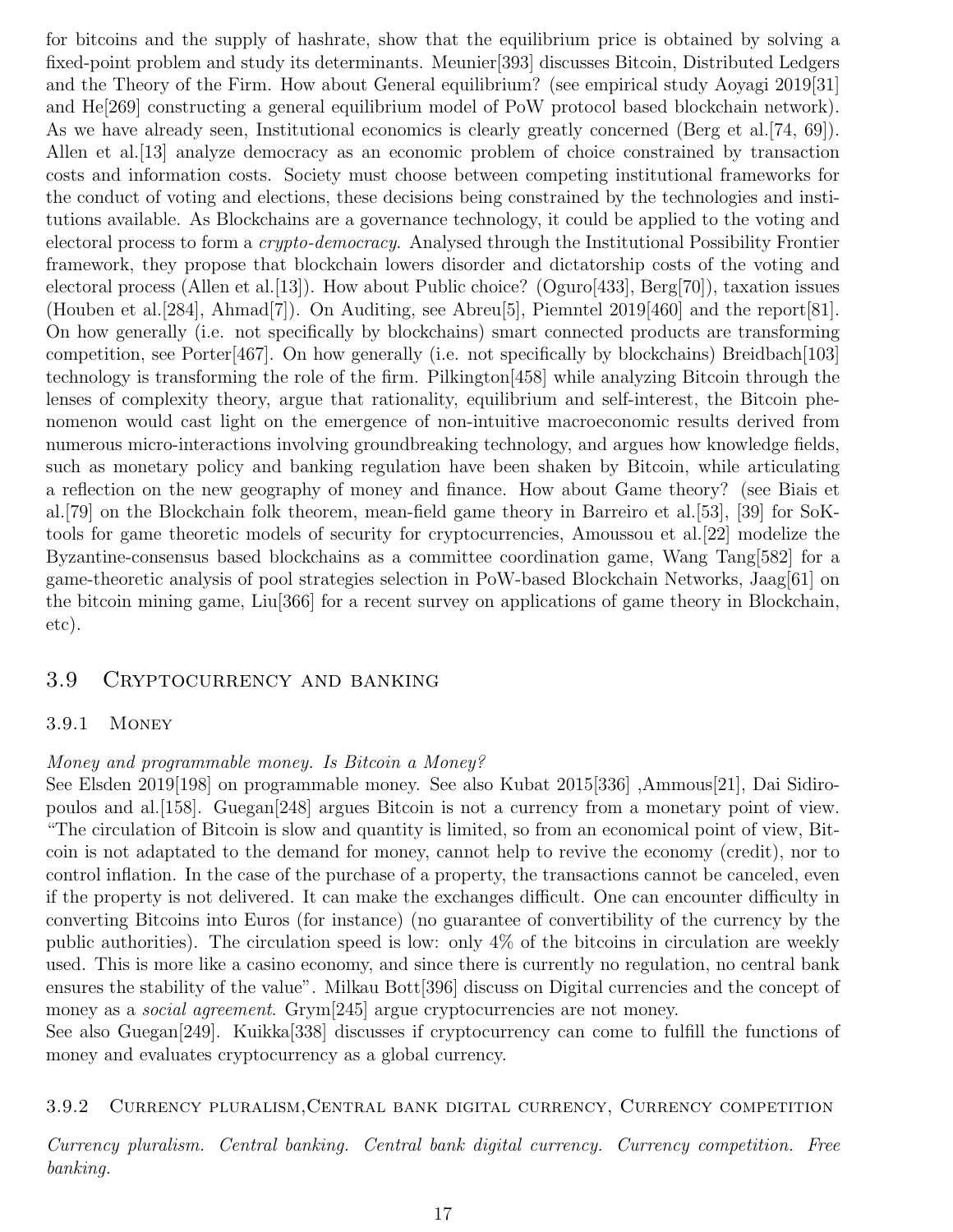Seang Torre[513] examines in a theoretical setting the properties of two Blockchain consensus protocols (Proof of Work (PoW) and Proof of Stake (PoS)) in the management of a local (or networks of local) complementary currencies. See also Adrian et al. 2019<sup>[6]</sup> the rise of digital money. Lutz<sup>[369]</sup> on Currency Competition. For a recent paper on central bank digital currency see Belke et al.[63]. Belke et al.[63] discusses the main questions to the ongoing debate on central banking and cryptocurrencies: major characteristics of todays payments systems, pros and cons of still having (partially) tangible means of payment, might cryptocurrencies (and underlying blockchain technology) might somehow contribute to establishing a more modern, secure and stable payments system, etc. Arjalies[32] on alternative finance. see Glaser[234] for a link between blockchain and free banking.

See also Hayek[575], see White[587] Williamson[589] discusses the welfare and policy implications of Central Bank Digital Currency. See also Berg[74].

### 3.10 MARKETS

#### 3.10.1 Impact on markets

#### Distributed ledger. Desintermediation. Data markets. Accounting.

See Zamani[607] on distributed ledger technology and market disintermediation. On personal data markets, one can refer to Spiekermann 2015[540]. On the GDPR and data markets Politou 2018[465] "While the principles encompassed by the GDPR were mostly welcomed, two of them, namely the right to withdraw consent and the right to be forgotten, caused prolonged controversy among privacy scholars, human rights advocates and business world due to their pivotal impact on the way personal data would be handled under the new legal provisions and the drastic consequences of enforcing these new requirements in the era of big data and internet of things. In this work, we firstly review all controversies around the new stringent definitions of consent revocation and the right to be forgotten in reference to their implementation impact on privacy and personal data protection, and secondly, we evaluate existing methods, architectures and state-of-the-art technologies in terms of fulfilling the technical practicalities for the implementation and effective integration of the new requirements into current computing infrastructures. The latter allow us to argue that such enforcement is indeed feasible provided that implementation guidelines and low-level business specifications are put in place in a clear and cross-platform manner in order to cater for all possible exceptions and complexities." Molina et al. 2019[404] develop a decentralized conceptual marketplace model for IoT generated personal data, thinking personal data as a marketplace product and a marketplace model in which such a product could be effectively bought and sold without compromising the privacy of the data subject. Foy 2019[218] provides a financial accounting classification of cryptocurrency. See also Melse 2018[388], Karajovic 2019[314].

#### 3.10.2 Financial risk, cryptocurrency markets

Can the transaction graph analysis provide warning insights on financial losses? how can Blockchain Economic Network theory contribute to the analysis of systemic risk? what about the study of cryptocurrency markets? how to conduct potfolio analysis and asset pricing?

Swan (volume 1 chapter 1 in [189]) develops insights on Blockchain Economic Network theory and discusses how the widespread adoption of blockchain technology might contribute to solving a larger class of economic problems related to systemic risk. For a broad recent discussion on this issue, see Swan<sup>[548]</sup>. Refer also to Battiston Caldarelli<sup>[56]</sup>. Dixon et al. [179] ask in which extent the transaction graph can serve as an early-warning indicator for large financial losses and demonstrate the impact of extreme transaction graph activity on the intraday volatility of the Bitcoin prices series. Specifcally, they identify certain sub-graphs ('chainlets') that exhibit predictive influence on Bitcoin price and volatility and characterize the types of chainlets that signify extreme losses. Using bars ranging from 15 minutes up to a day, they fit GARCH models with and without the extreme chainlets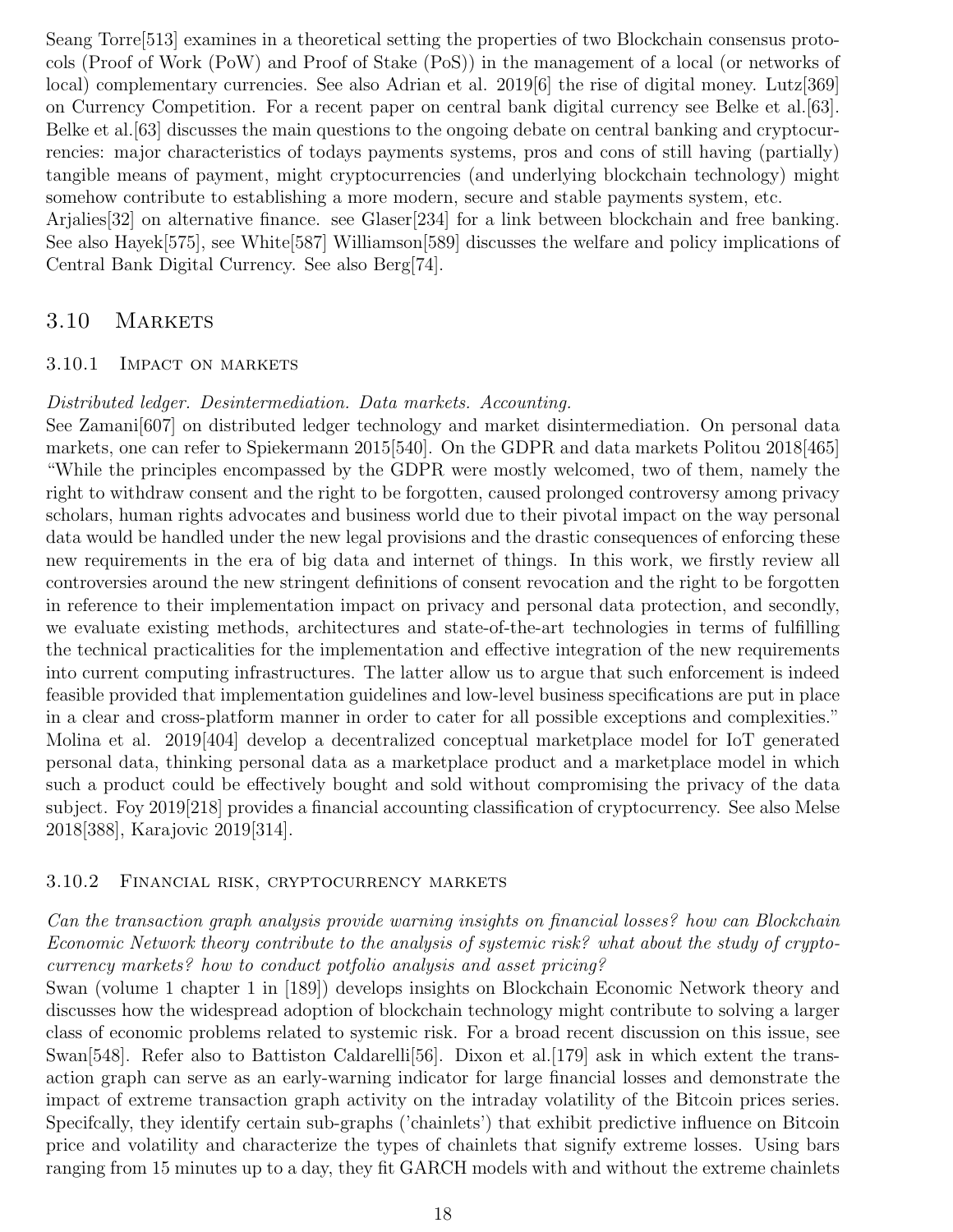and show that the former exhibit superior Value-at-Risk backtesting performance (Dixon et al. [179]). Ferreira[213] study the contagion effect in cryptocurrency market. For a survey on efficiency and profitable trading opportunities in cryptocurrency markets Kyriazis[343] cf do you need a blockchain. See also Bielinsky et al.[82] complex network analysis. Antonakakis[30] on cryptocurrency market contagion: market uncertainty, market complexity, and dynamic portfolios. Caporale[120] on the persistence in the cryptocurrency market. Gkillas<sup>[232]</sup> argue for extreme correlation in cryptocurrency markets. Luu[370] on spillover risks on cryptocurrency markets through VAR-SVAR Granger causality and Studentst copulas. Nakavachara [414] on Blockchain-based digital assets classification. On an equilibrium valuation of bitcoin and decentralized network assets: Pagnotta[447]. Bartolucci[54] discusses a model of the optimal selection of crypto assets. Stix[544] on a survey on Ownership and purchase intention of crypto-assets. See also Antipova[29]. There are recent papers contributing to the literature on portfolio management and estimation risk. Platanakis[463] compare different portfolio construction methods using cryptocurrencies. and study the performance of nave diversification, Markowitz diversification and the advanced BlackLitterman model with VBCs that controls for estimation errors in a portfolio of cryptocurrencies. See also Platanakis[462]. On asset pricing, see Liu et al.[365]. Rosu Saleh[498] consider a discrete-time infinite-horizon model. Trautman[567] on bitcoin as asset class, Marshall 2019b[381]. Liu[364] on risks and returns of cryptocurrency. See also Guadamuz Marsden $[246]$  and Girasa<sup>18</sup> $[230]$ .

#### 3.11 Law

For a survey on Blockchain issues and the law, we refer to Filippi Wright[169] and Berg et al.[69], see also Ostbye[441] on liability issue if a public cryptocurrency protocol fails. De Filippi Wright[593] on the widespread deployment of Blockchains will lead to expansion of a new subset of law, which they term Lex Cryptographia. See also Mccallum[385] and Bolotaeva[94], Lessig[353, 354], Wu[594] and link between blockchain and lessig see Filippi Hassan [169], De Filippi [169]. On regulating Blockchain and Cryptocurrencies, see also Shanaev et al.[523], Hazar[267]. Scholl Bolivar[511] analyse the case of Gibraltar not only as the first jurisdiction worldwide to regulate general DLT provision, but as well as using the regulation as a competitive tool and a means for creating new public value. Nabilou[410, 411]. See Johansson 2019[307] on RegTechs. On GDPR and Blockchains, Truong 2019[568] propose a Blockchain-based Solution for GDPR-Compliant Personal Data Management. On the right to withdraw consent and the right to be forgotten, see Politou 2018[465]. There are many discussion papers on Blockchain technology and the gdpr, see Berberich 2016[68], Salmensuu 2018[503]. Buocz 2019[108] on Bitcoin, gdpr and allocating responsibility in distributed networks See Magnier[375] on the potential impact of Blockchains on corporate governance: a survey on shareholders' rights in the digital era, for a literature review on use of Blockchain in governance Razzaq[482], see also Davidson et al.[164], De Filippi Hassan[266].

# 4. Beyond

#### 4.1 Risks

Numerous risks and challenges have been mentioned throughout the previous sections. It is crucial to take into account each of but also the interplay dynamics/intertwinned risks of the human element, information systems, and communication networks.

There are many definitions and conceptions of risks, and this issue (Blockchain and Cryptocurrency) is clearly deeply multi-faceted, and clearly all domains are concerned there. We give some of the related issues. For example, houy[285] argues that killing a proof of stake can be done at no cost.

<sup>&</sup>lt;sup>18</sup>Note that Girasa has also written more genarally on Cyberlaw. Refer to Girasa<sup>[231]</sup>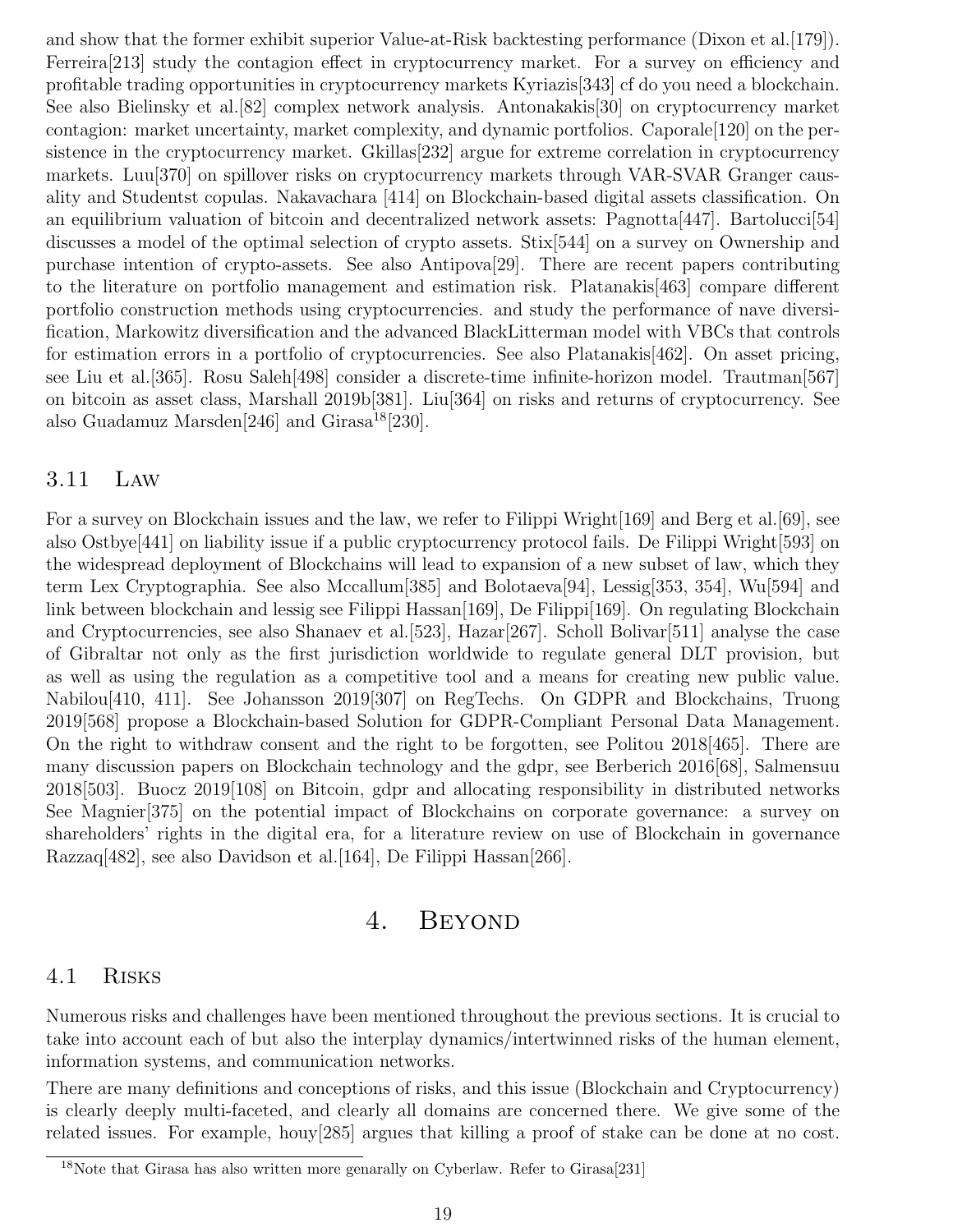The storage and obsolescence (obsolescence of platform implementations) can also be an issues. Østbye[439] "As the role of cryptocurrencies in the economy increases, such model risk is likely to be a concern for regulators. The regulatory implications of model risk are also discussed in this paper." See also Østbye[440]. Matzutt et al.[384] provide a systematic analysis of the benefits and threats of arbitrary blockchain content, as blockchains irrevocably recording arbitrary data which does not come without risk for users as each participant has to locally replicate the complete blockchain, particularly including potentially harmful content. See Zetzsche[609] on legal risks of blockchains. Bielinsky Soloviev[82] on indicators based on complex network structure. Soloviev[536] Methods of nonlinear dynamics and the construction of cryptocurrency crisis phenomena precursors. See Chia[143] on cascading failures in blockchains. Goldfeder et al.[237] on cookie and the blockchain, and ODair [430] on risks of adoption.

#### 4.2 Adoption, digital divide, digital culture and education

#### Digital divide. How Blockchain can bridge the gap. Factors in Bitcoin acceptance. Quirquincho. Network structure. Computational thinking. Computer thinking.

Swan[547] notes that the term digital divide has typically referred to the gap between those who have access to certain technologies and those who do not. Hooks[281] discusses on how Blockchain and alternative networks can bridge the digital divide and facilitate economic inclusion. Parino et al.[451] propose to characterize the adoption of the Bitcoin blockchain by country, underlying the fact that while the Bitcoin blockchain attracts a lot of attention, it remains difficult to investigate where this attention comes from, due to the pseudo-anonymity of the system, and consequently to appreciate its social impact. As emphasized in Abraham[3], numerous factors play roles in influencing Bitcoin penetration and acceptance, both at country and individual level, such as trust, perceived risk, security threat, perceived benefit, perceived ease of use, as well as macrotechnological and socioeconomic factors. Stix 2019[544] finds that among Austrian households, ownership and purchase intention of crypto-assets are strongly affected by profit expectations and by beliefs that crypto-assets offer advantages for payments -most adopters or potential adopters hold both beliefs. Perceptions of high volatility or the risk of fraud and online theft dampen the demand for crypto-assets. Presthus 2017[470] provide an analysis of motivations and barriers for end-user adoption of bitcoin as digital currency. Mendoza 2018[389] study social commerce as a driver to enhance trust and intention to use cryptocurrencies for electronic payments. Studies through network analysis deep tools on adoption and diffusion of blockchain and cryptocurrency related assets are to be conducted (see for example  $|610\rangle$ .

Cai 2019[116] provide evidence that network structure can trigger smart contract adoption (focusing on CryptoKitties adoption in the Ethereum network). Many have conscious of this. As Judmayer et al. (volume 2 in [189]) "Bitcoin show how difficult the fundamentals are to understand for nonexpert users, not to mention the fact that there is still very little awareness or understanding of systems other than cryptocurrencies that rely on the principle of blockchains.", which their Appendix on Blockchain basics contributes helping understanding of the underlying concepts, presenting the basic ideas behind Bitcoins complex components in a way that makes it easy to understand without technological knowledge through using an example of a stone block chain that uses simple analogies that are easy to visualize. See also initiatives as the five volumes comic Las Aventuras de Quirquincho by Castro and Quezada[128], Quirquincho going through diverse adventures that explain basic concepts of the Blockchain. Even if, for usages, knowing the technical very aspects of Blockchain is not needed, digital culture has to be spread, including some basis in Network science tools, as understanding literature and texts wouldn't need to master the technical very aspects of printing but tools developed and needed to understand and read texts with deeper acuity. Wing[590, 591] argue that to reading, writing, and arithmetic, we should add computational thinking to every child's analytical ability. See also Atlan et al.[37], Lu[367], Grover[241], Yadav[600], Barr[51, 52], Hambrusch[261], Henderson[272].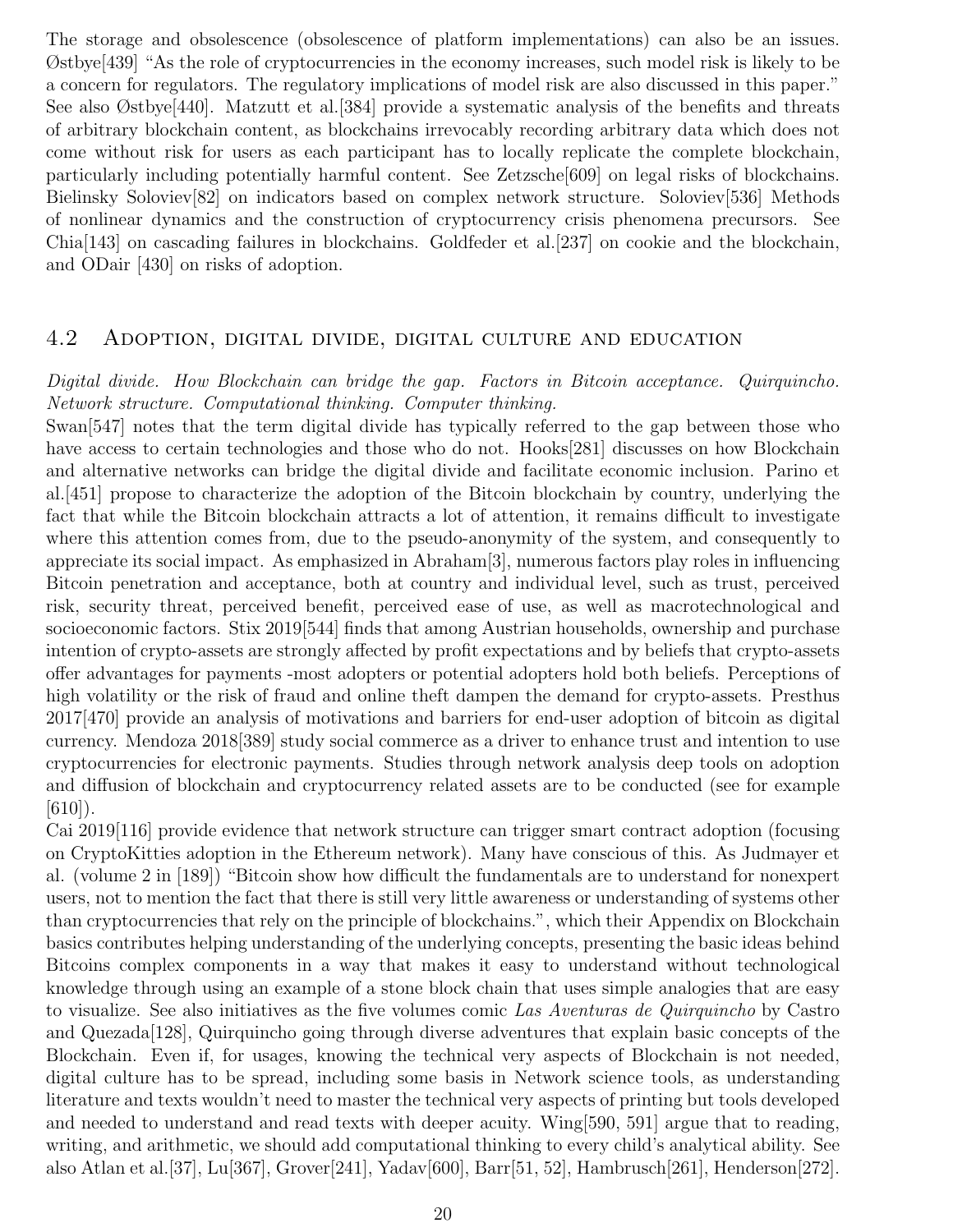# 4.3 Quantum computing and Blockchain, Quantum Blockchains, Quantum **NETWORKS**

See Kiktenko et al.[322]: current blockchain platforms rely on digital signatures, which are vulnerable to attacks by means of quantum computers. Kiktenko et al.[322] propose a possible solution to the quantum-era blockchain challenge and report an experimental realization of a quantum-safe blockchain platform that utilizes quantum key distribution across an urban fiber network for informationtheoretically secure authentication. See also Fedorov[209], Rodenburg[493], Stewart[542], Ikeda[298] Sattath[506], Gao[221], Jogenfors[306], Yin[604]. On Quantum money see Rajan[474], Ingber[299], Ikeda[297], Horodecki[283], Ablayev[2], Sun[546], Sun [545] (voting protocol), Li [355] (post-quantum blockchain networks), Bennet Daryanoosh[66], see also Casino[125] on quantum resilience.

#### 4.4 Sustainability and energy consumption

Refer to Casino[125] on sustainability of the blockchain protocol

Marcus Dapp (volume 2 chapter 6 in[189]) argue for a new economic approach that has sustainability built into its core design by using cryptoeconomics based on blockchain technology to create incentive systems which encourage sustainable behavior.

Leonard Treiblmaier (volume 2 chapter 7 in [189]) question the economic growth paradigm and ask the question whether cryptocurrencies can help to create a more sustainable economy. See also Alvarez-Pereira[19]. For example, alternatives are being looked for (see Amoussou-Guenou[23]).

# 5. Conclusion

#### Towards a categorization and framework for Blockchains. Finding balances. On hierarchies and networks. Interdisciplinary research.

There are many issue-related categorizations, being refined and more and more accurate. However, towards the technical characteristics, specificities and impacts that are particular to the development of Blockchains, the need for building more general frameworks for Blockchain related-issues analysis may arise. As Judmayer et al. (volume 2 chapter 15 in [189]) argue many unsolved problems in terms of finding a balance between performance, scalability, security, decentralization, and anonymity in such systems'. Casino[125] also emphasizes those issues:"All these approaches imply some additional changes in the balance between security, scalability, and decentralisation that blockchains offer by default. Therefore, considerable research effort needs to be undertaken for finding the proper equilibrium". Such balances are to be dealt also through categorizations as provided in Kannengiesser et al.[313]. As well as other disruptive technologies but also from their specificities, Blockchain and cryptocurrencies'technologies is also an opportunity for reseachers from any areas to reflect on such a disruptive innovation, both from its impact and development observation. It's a good example to study innovation adoption, including observing the anticipating analyses from a multileveled viewpoint. As Cardon[122] emphasizes, it is important to have various and interdisciplinary knowledge for living there with agility and prudently, as if we make the digital, the digital also makes us<sup>19</sup>. As digital disruption can be deeply compared with Printing disruption, and we know that it has had many consequences on thinking, religion, organizational power etc (see Eisenstein[193, 194, 195, 50]), the ongoing Blockchain revolution being part of the digital disruption, it is crucial to develop tools from various and interdisciplinary research for attempts to capture it. What will be the consequences and how will we face them ? While Xu et al.[598] argue that "to achieve the benefits touted from

 $19$ (our translation from French) Cardon: "Il est important de disposer de connaissances variées et interdisciplinaires pour y vivre avec agilité et prudence, car si nous fabriquons le numérique, le numérique nous fabrique aussi"([122])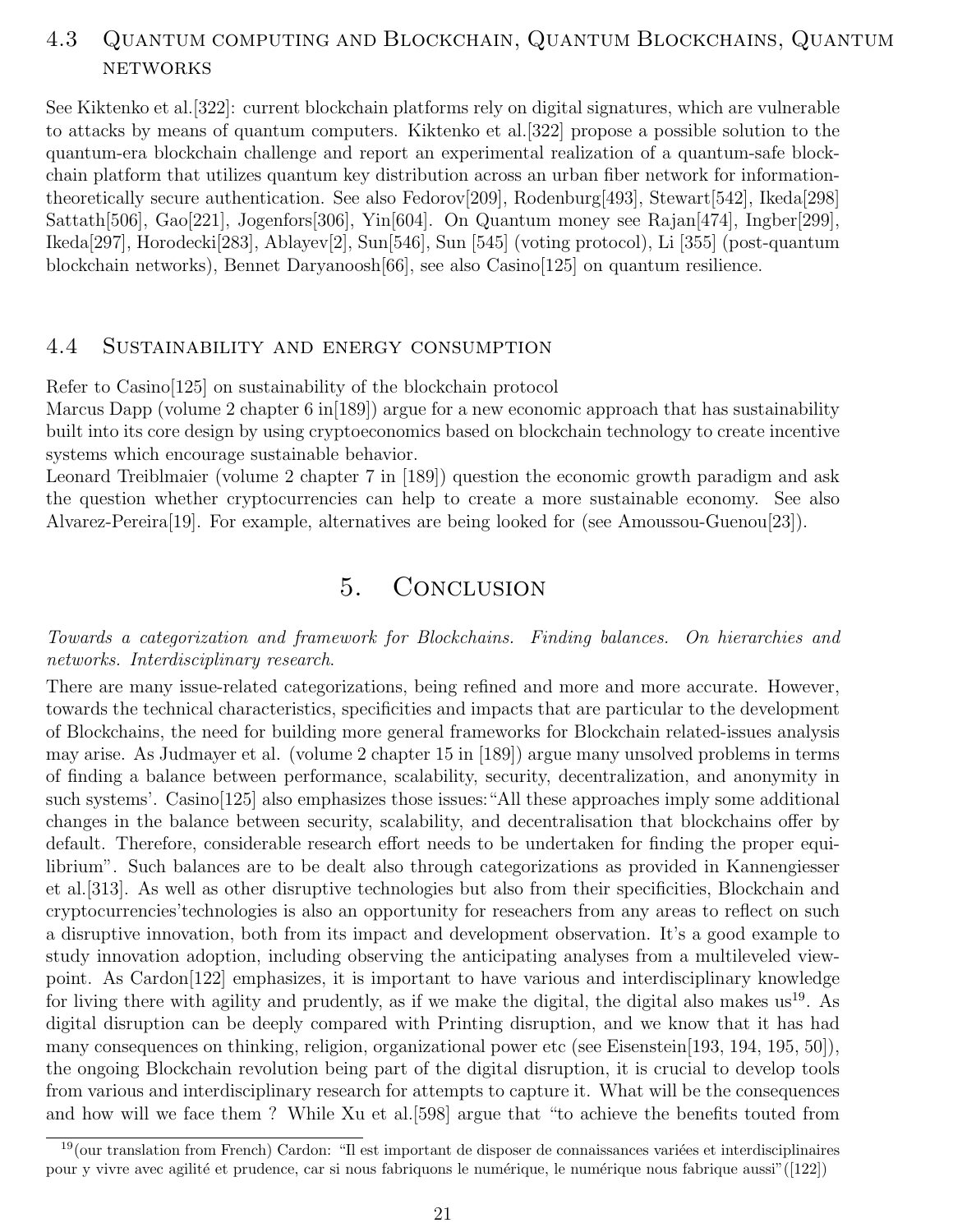blockchain will require a degree of cooperation among institutions that has not yet been achieved and that could have been achieved with modifications of existing technology", Blamont[88] proposes to think about a structure called "Fédération" consisting in establishing a functional link between collaborative communities and established hierarchies, between "exuberance of the crowd" and "rigor of the norm" and Swan underlines that "there is a need for a decentralized ecosystem surrounding the blockchain itself for full-solution operations" ([547], p.19). While transdisciplinary surveys are provided on Blockchain, it becomes clearer and clearer how Network Science can provide tools and analysis making fruitful interdisciplinary researches flourish. It is crucial to take into account each of but also the interplay dynamics/intertwinned analysis of the human elements, information systems, and communication networks.

# **REFERENCES**

- [1] Joseph Abadi and Markus Brunnermeier. Blockchain economics. Technical report, 2019 February 5th version.
- [2] FM Ablayev, DA Bulychkov, DA Sapaev, AV Vasiliev, and MT Ziatdinov. Quantum-assisted blockchain. Lobachevskii Journal of Mathematics, 39(7):957–960, 2018.
- [3] Juneman Abraham, Dian Utami Sutiksno, Nuning Kurniasih, and Ari Warokka. Acceptance and penetration of bitcoin: The role of psychological distance and national culture. SAGE Open, 9(3):2158244019865813, 2019.
- [4] Janet Abrams and Peter Hall. Else/where: mapping New cartographies of networks and territories. University of Minnesota Design Institute, 2004.
- [5] Pedro W Abreu, Manuela Aparicio, and Carlos J Costa. Blockchain technology in the auditing environment. In 2018 13th Iberian Conference on Information Systems and Technologies  $(CISTI)$ , pages 1–6. IEEE, 2018.
- [6] Mr Tobias Adrian and Mr Tommaso Mancini Griffoli. The Rise of Digital Money. International Monetary Fund, 2019.
- [7] Ashar Ahmad, Muhammad Saad, and Aziz Mohaisen. Secure and transparent audit logs with blockaudit. Journal of Network and Computer Applications, page 102406, 2019.
- [8] Cuneyt Gurcan Akcora, Matthew F Dixon, Yulia R Gel, and Murat Kantarcioglu. Bitcoin risk modeling with blockchain graphs. Economics Letters, 173:138–142, 2018.
- [9] Jameela Al-Jaroodi and Nader Mohamed. Blockchain in industries: A survey. IEEE Access, 7:36500–36515, 2019.
- [10] Maher Alharby and Aad van Moorsel. Blockchain-based smart contracts: A systematic mapping study. arXiv preprint arXiv:1710.06372, 2017.
- [11] Anwaar Ali, Siddique Latif, Junaid Qadir, Salil Kanhere, Jatinder Singh, Jon Crowcroft, et al. Blockchain and the future of the internet: A comprehensive review.  $arXiv$  preprint arXiv:1904.00733, 2019.
- [12] Darcy WE Allen, Alastair Berg, and Brendan Markey-Towler. Blockchain and supply chains: V-form organisations, value redistributions, de-commoditisation and quality proxies. Value Redistributions, De-Commoditisation and Quality Proxies (December 12, 2018), 2018.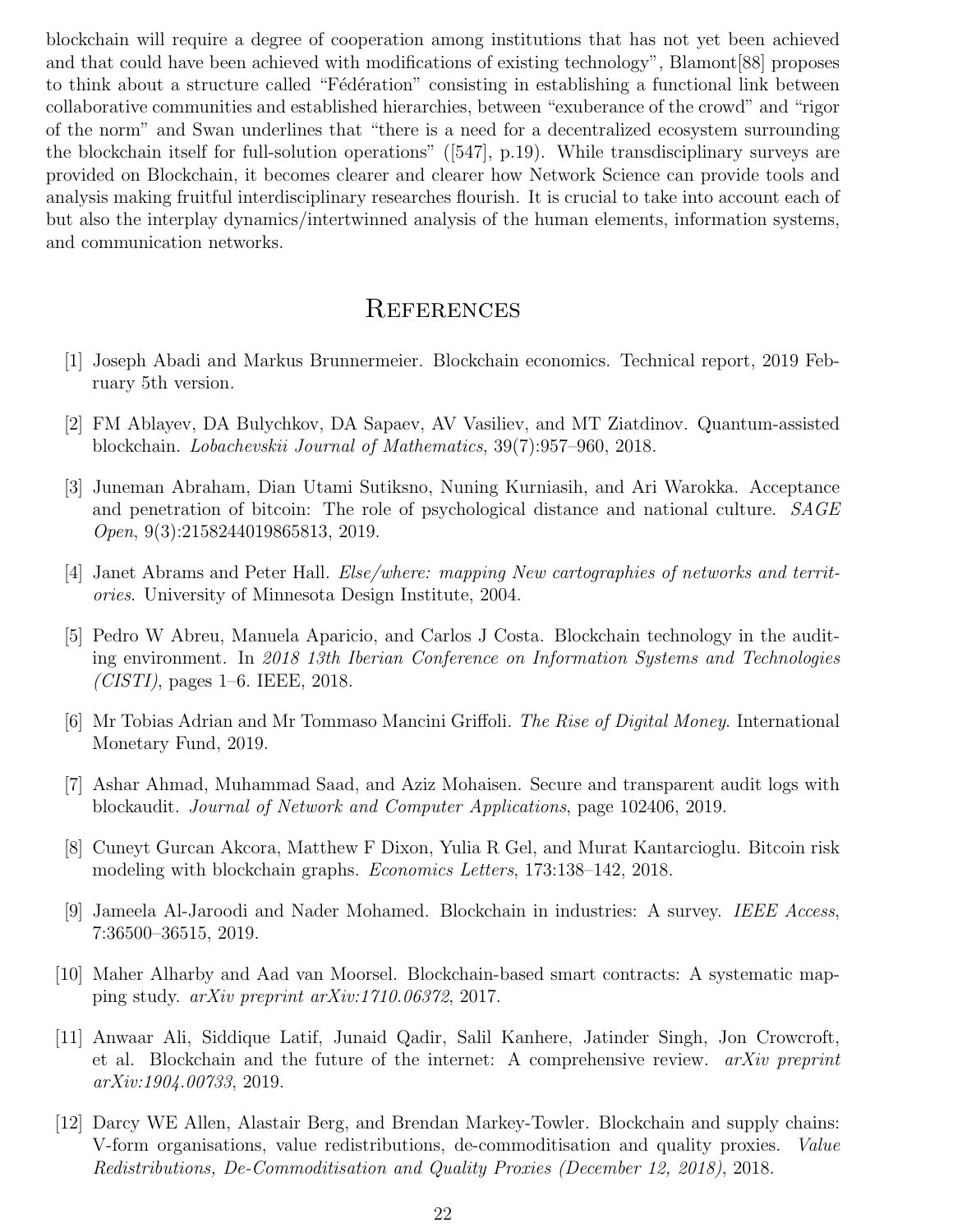- [13] Darcy WE Allen, Chris Berg, Aaron Lane, and Jason Potts. The economics of cryptodemocracy. Available at SSRN 2973050, 2017.
- [14] John Allen. Three spaces of power: territory, networks, plus a topological twist in the tale of domination and authority. Journal of Power, 2(2):197–212, 2009.
- [15] John Allen. Topological twists: Power?s shifting geographies. Dialogues in Human Geography, 1(3):283–298, 2011.
- [16] John Allen. Topologies of power: beyond territory and networks. Routledge, 2016.
- [17] John Allen and Allan Cochrane. Assemblages of state power: topological shifts in the organization of government and politics. Antipode, 42(5):1071–1089, 2010.
- [18] Jamila Alsayed Kassem, Sarwar Sayeed, Hector Marco-Gisbert, Zeeshan Pervez, and Keshav Dahal. Dns-idm: A blockchain identity management system to secure personal data sharing in a network. Applied Sciences, 9(15):2953, 2019.
- [19] Carlos Alvarez-Pereira. Anticipations of digital sustainability: Self-delusions, disappointments and expectations. In Anticipation, Agency and Complexity, , edited by Poli Roberto and Valerio Marco, pages 99–120. Springer, 2019.
- [20] Saifedean Ammous. The bitcoin standard: the decentralized alternative to central banking. John Wiley & Sons, 2018.
- [21] Saifedean Ammous. Can cryptocurrencies fulfil the functions of money? The Quarterly Review of Economics and Finance, 70:38–51, 2018.
- [22] Yackolley Amoussou-Guenou, Bruno Biais, Maria Potop-Butucaru, and Sara Tucci-Piergiovanni. Rationals vs byzantines in consensus-based blockchains. arXiv preprint arXiv:1902.07895, 2019.
- [23] Yackolley Amoussou-Guenou, Antonella Del Pozzo, Maria Potop-Butucaru, and Sara Tucci-Piergiovanni. Correctness and fairness of tendermint-core blockchains. *arXiv preprint* arXiv:1805.08429, 2018.
- [24] Yackolley Amoussou-Guenou, Antonella Del Pozzo, Maria Potop-Butucaru, and Sara Tucci-Piergiovanni. Blockchains basées sur du consensus répété. 2019.
- [25] Divya Anand and Murali Mantrala. Responding to disruptive business model innovations: the case of traditional banks facing fintech entrants. Journal of Banking and Financial Technology, 3(1):19–31, 2019.
- [26] Emmanuelle Anceaume, Antonella Del Pozzo, Romaric Ludinard, Maria Potop-Butucaru, and Sara Tucci-Piergiovanni. Blockchain abstract data type. In The 31st ACM on Symposium on Parallelism in Algorithms and Architectures, pages 349–358. ACM, 2019.
- [27] Emmanuelle Anceaume, Romaric Ludinard, Maria Potop-Butucaru, and Frédéric Tronel. Bitcoin a distributed shared register. In International Symposium on Stabilization, Safety, and Security of Distributed Systems, pages 456–468. Springer, 2017.
- [28] Emmanuelle Anceaume, Marina Papatriantafilou, Maria Potop-Butucaru, and Philippas Tsigas. Distributed ledger register: From safe to atomic. 2019.
- [29] Vira Antipova. Building and testing global investment portfolios using alternative asset classes. 2019.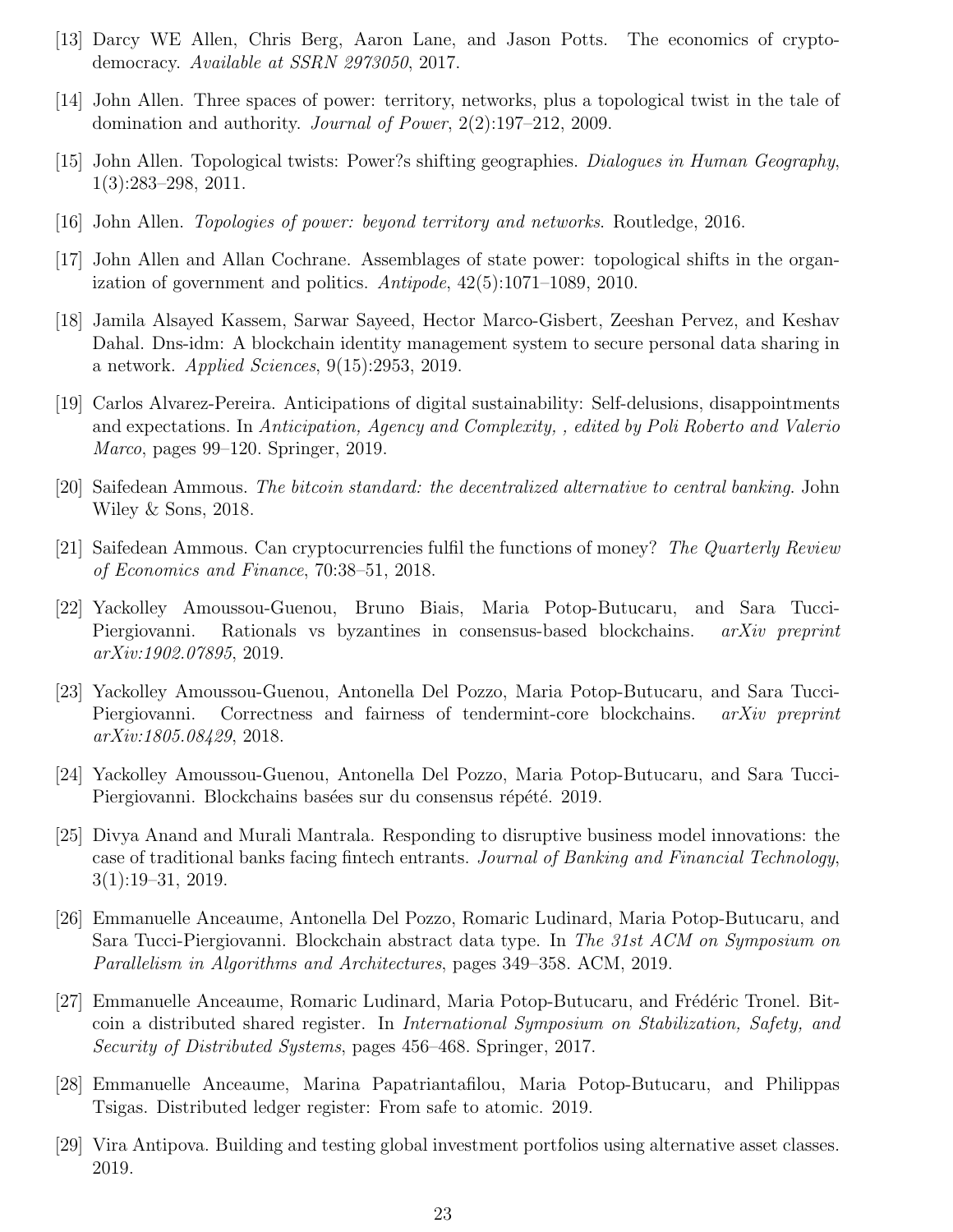- [30] Nikolaos Antonakakis, Ioannis Chatziantoniou, and David Gabauer. Cryptocurrency market contagion: market uncertainty, market complexity, and dynamic portfolios. Journal of International Financial Markets, Institutions and Money, 61:37–51, 2019.
- [31] Jun Aoyagi and Takahiro Hattori. The empirical analysis of bitcoin market in the general equilibrium framework. Available at SSRN 3433833, 2019.
- [32] Diane-Laure Arjalies. ?at the very beginning, there?s this dream.?the role of utopia in the workings of local and cryptocurrencies. Forthcoming in the Palgrave ?Handbook of Alternative Finance,? edited by Raghavendra (Raghu) Rau and Robert Wardrop, 2019.
- [33] Arie Arnon. Free and not so free banking theories among the classicals; or, classical forerunners of free banking and why they have been neglected. *History of political economy*,  $31(1)$ :79–107, 1999.
- [34] James Aspnes, Hagit Attiya, and Keren Censor. Combining shared-coin algorithms. Journal of Parallel and Distributed Computing, 70(3):317–322, 2010.
- [35] Federico Ast and Alejandro Sewrjugin. The crowdjury, a crowdsourced justice system for the collaboration era. 2015.
- [36] Giuseppe Ateniese, Bernardo Magri, Daniele Venturi, and Ewerton Andrade. Redactable blockchain–or–rewriting history in bitcoin and friends. In 2017 IEEE European Symposium on Security and Privacy (EuroS&P), pages 111–126. IEEE, 2017.
- [37] Corinne Atlan, Jean-Pierre Archambault, Olivier Banus, Frédéric Bardeau, Amélie Blandeau, Antonin Cois, Martine Courbin, Gérard Giraudon, Saint-Clair Lefèvre, Valérie Letard, et al. Apprentissage de la pensée informatique: de la formation des enseignant-e-s à la formation de tou-te-s les citoyen-ne-s. Revue de l'EPI (Enseignement Public et Informatique). Also available as arXiv preprint arXiv:1906.00647, 2019.
- [38] Kürsat Aydinli. *Design and Implementation of a Scalable IoT-based Blockchain*. PhD thesis, Master Thesis, CSG@ IfI, University of Zürich, Switzerland, Supervisors ?, 2019.
- [39] Sarah Azouvi and Alexander Hicks. Sok: Tools for game theoretic models of security for cryptocurrencies. arXiv preprint arXiv:1905.08595, 2019.
- [40] Sarah Azouvi, Alexander Hicks, and Steven J Murdoch. Incentives in security protocols. In Cambridge International Workshop on Security Protocols, pages 132–141. Springer, 2018.
- [41] Pedro Bação, António Portugal Duarte, Helder Sebastião, and Srdjan Redzepagic. Information transmission between cryptocurrencies: does bitcoin rule the cryptocurrency world? Scientific Annals of Economics and Business, 65(2):97–117, 2018.
- [42] Adam Back, Matt Corallo, Luke Dashjr, Mark Friedenbach, Gregory Maxwell, Andrew Miller, Andrew Poelstra, Jorge Timón, and Pieter Wuille. Enabling blockchain innovations with pegged sidechains. URL: http://www. opensciencereview. com/papers/123/enablingblockchaininnovations-with-pegged-sidechains, page 72, 2014.
- [43] Jean Bacon, Johan David Michels, Christopher Millard, and Jatinder Singh. Blockchain demystified: a technical and legal introduction to distributed and centralized ledgers. Rich. JL & Tech., 25:1, 2018.
- [44] Christian Badertscher, Ueli Maurer, Daniel Tschudi, and Vassilis Zikas. Bitcoin as a transaction ledger: A composable treatment. In Annual International Cryptology Conference, pages 324– 356. Springer, 2017.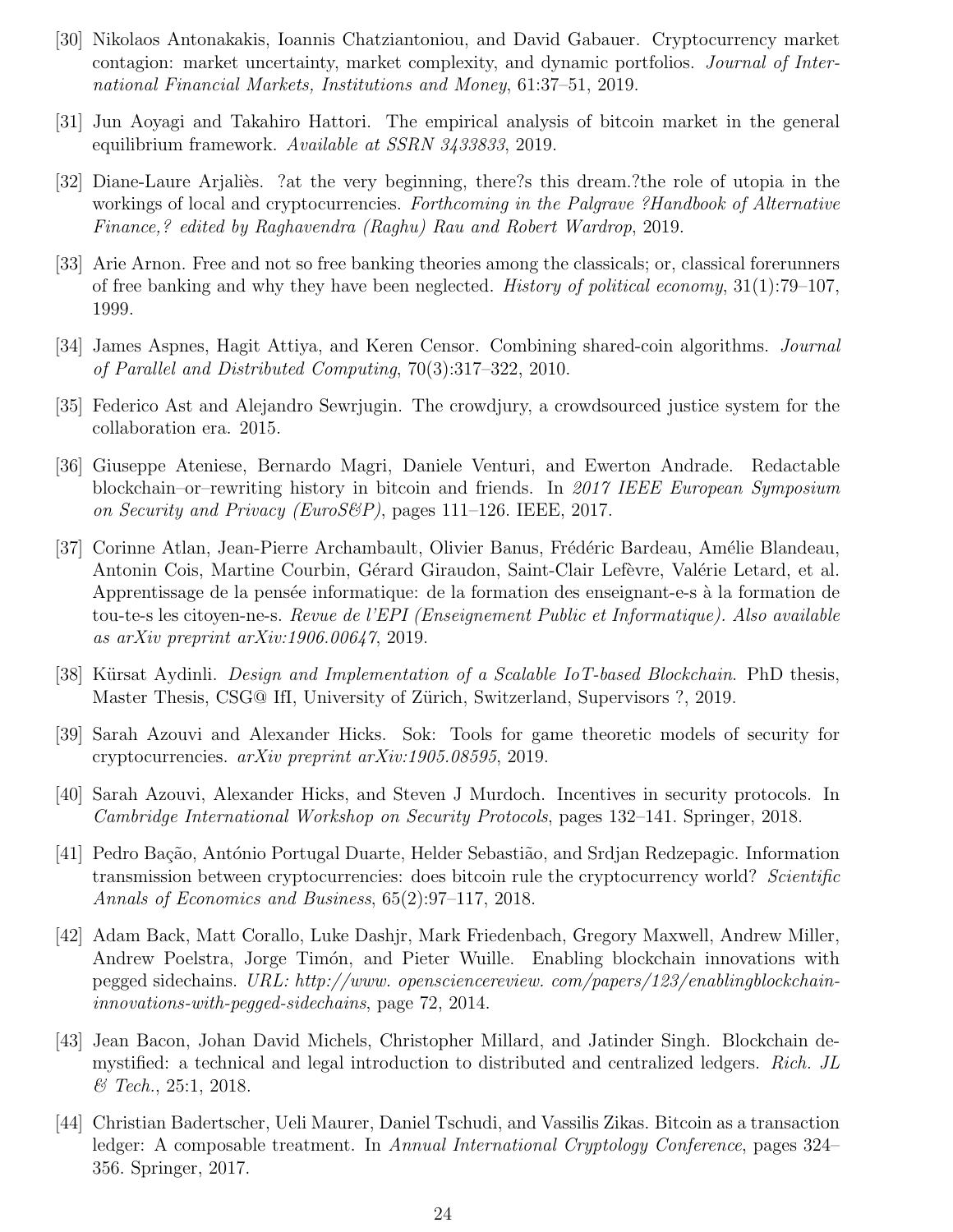- [45] Samuel Edwin Addo Baidoo. Regulatory effects on traditional financial systems versus blockchain and emerging financial systems.
- [46] Yannis Bakos and Hanna Halaburda. When do smart contracts and iot improve efficiency? automated execution vs. increased information. Automated Execution vs. Increased Information (May 26, 2019). NYU Stern School of Business, 2019.
- [47] European Central Bank. Virtual currency schemes. 2012.
- [48] European Central Bank. Virtual currency schemes a further analysis. 2015.
- [49] Igor Barinov, Vadim Arasev, Andreas Fackler, Vladimir Komendantskiy, Andrew Gross, Alexander Kolotov, and Daria Isakova. Posdao: Proof of stake decentralized autonomous organization. Available at SSRN 3368483, 2019.
- [50] Sabrina Alcorn Baron, Eric N Lindquist, and Eleanor F Shevlin. Agent of Change: Print Culture Studies after Elizabeth L. Eisenstein. Univ of Massachusetts Press, 2007.
- [51] David Barr, John Harrison, and Leslie Conery. Computational thinking: A digital age skill for everyone. Learning & Leading with Technology,  $38(6):20-23$ , 2011.
- [52] Valerie Barr and Chris Stephenson. Bringing computational thinking to k-12: what is involved and what is the role of the computer science education community? Inroads, 2(1):48–54, 2011.
- [53] Julian Barreiro-Gomez and Hamidou Tembine. Blockchain token economics: A mean-field-type game perspective. IEEE Access, 7:64603–64613, 2019.
- [54] Silvia Bartolucci and Andrei Kirilenko. A model of the optimal selection of crypto assets.  $arXiv$ preprint arXiv:1906.09632, 2019.
- [55] Stefano Battilossi, Youssef Cassis, and Kazuhiko Yago. Handbook of the History of Money and Currency. Springer, 2020, available as Springer Reference live.
- [56] Stefano Battiston and Guido Caldarelli. Systemic risk in financial networks. Journal of Financial Management, Markets and Institutions, 1(2):129–154, 2013.
- [57] Stefano Battiston, Guido Caldarelli, and Antonios Garas. Multiplex and Multilevel Networks. Oxford University Press, 2018.
- [58] Annika Baumann, Benjamin Fabian, and Matthias Lischke. Exploring the bitcoin network. In WEBIST (1), pages 369–374, 2014.
- [59] Dave Bayer, Stuart Haber, and W Scott Stornetta. Improving the efficiency and reliability of digital time-stamping. In *Sequences Ii*, pages 329–334. Springer, 1992.
- [60] Anar Bazarhanova, Johan Magnusson, Juho Lindman, Eric Chou, and Andreas Nilsson. Blockchain-based electronic identification: Cross-country comparison of six design choices. 2019.
- [61] Juan Beccuti, Christian Jaag, et al. The bitcoin mining game: On the optimality of honesty in proof-of-work consensus mechanism. Swiss Economics Working Paper 0060, 2017.
- [62] Prateek Bedi and Tripti Nashier. On the investment credentials of bitcoin: A cross-currency perspective. Research in International Business and Finance, page 101087, 2019.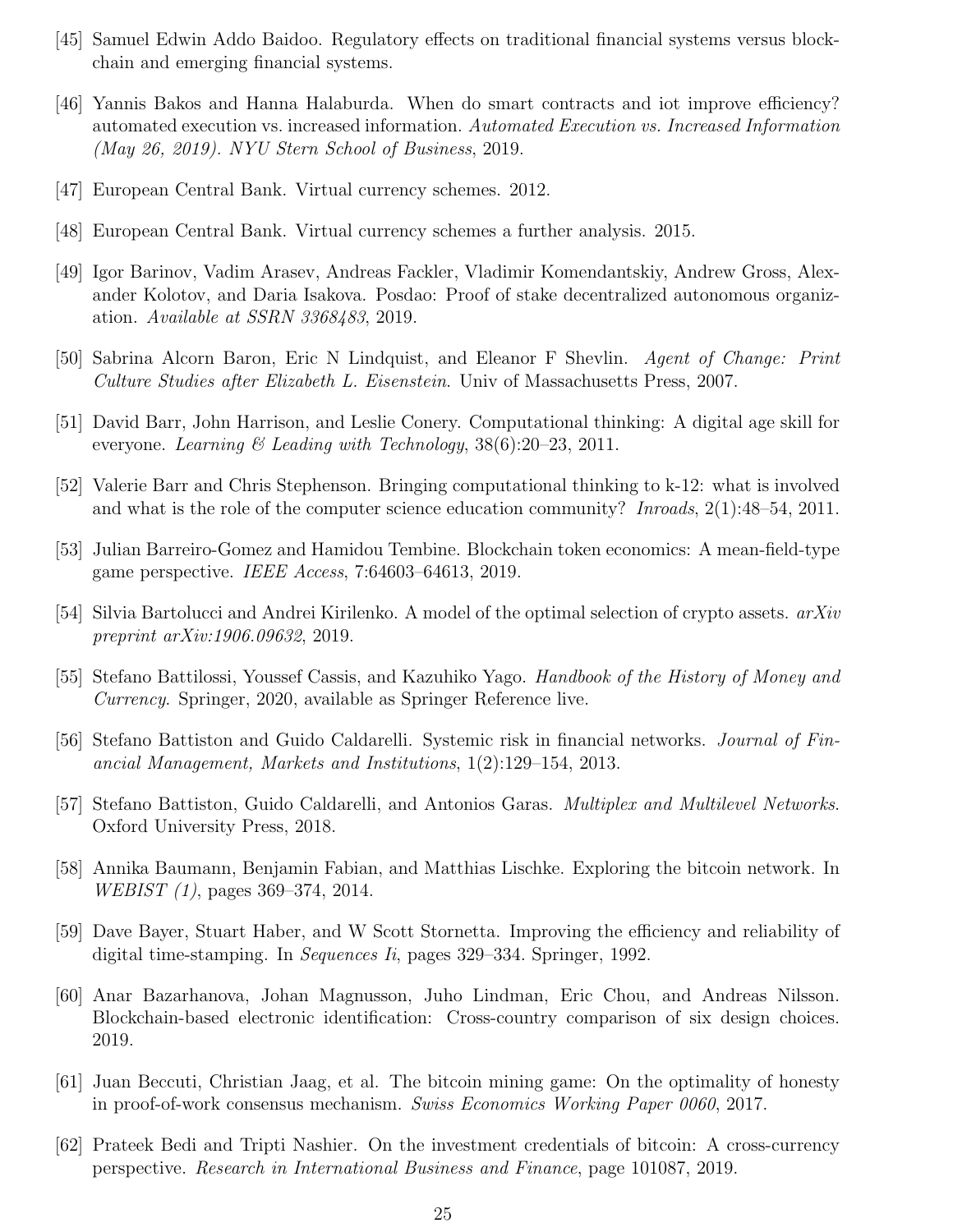- [63] Ansgar Belke and Edoardo Beretta. From cash to central bank digital currencies and cryptocurrencies: A balancing act between modernity and monetary stability. Technical report, Ruhr Economic Papers, 2019.
- [64] Marianna Belotti, Nikola Bozic, Guy Pujolle, and Stefano Secci. A vademecum on blockchain technologies: When, which and how. 2018.
- [65] Marianna Belotti, Nikola Božić, Guy Pujolle, and Stefano Secci. A vademecum on blockchain technologies: When, which and how. IEEE Communications Surveys  $\mathcal{C}_{T}$  Tutorials, 2019.
- [66] Adam J Bennet and Shakib Daryanoosh. Energy efficient mining on a quantum-enabled blockchain using light. arXiv preprint arXiv:1902.09520, 2019.
- [67] Gregory Benson Jr. Implications of adopting blockchain technology on international sales transactions. 2019.
- [68] Matthias Berberich and Malgorzata Steiner. Blockchain technology and the gdpr-how to reconcile privacy and distributed ledgers. Eur. Data Prot. L. Rev., 2:422, 2016.
- [69] Alastair Berg, Chris Berg, and Mikayla Novak. Blockchains and constitutional catallaxy. Available at SSRN 3295477, 2018.
- [70] Alastair Berg, Chris Berg, and Mikayla Novak. Crypto public choice. 2018.
- [71] Chris Berg. What diplomacy in the ancient near east can tell us about blockchain technology. Ledger, 2017.
- [72] Chris Berg. The Classical Liberal Case for Privacy in a World of Surveillance and Technological Change. Springer, 2018.
- [73] Chris Berg, Sinclair Davidson, and Jason Potts. Capitalism after satoshi: Blockchains, dehierarchicalisation, innovation policy, and the regulatory state. *Journal of Entrepreneurship and* Public Policy, 2018.
- [74] Chris Berg, Sinclair Davidson, and Jason Potts. Institutional discovery and competition in the evolution of blockchain technology. 2018.
- [75] Chris Berg, Sinclair Davidson, and Jason Potts. Outsourcing vertical integration: Distributed ledgers and the v-form organisation. Available at SSRN, 2018.
- [76] Chris Berg, Sinclair Davidson, and Jason Potts. Byzantine political economy. Available at SSRN, 2019.
- [77] Benedikt Betzwieser, Sebastian Franzbonenkamp, Tobias Riasanow, Markus B¨ohm, Harald Kienegger, and Helmut Krcmar. A decision model for the implementation of blockchain solutions. 2019.
- [78] Kariappa Bheemaiah. The blockchain alternative: rethinking macroeconomic policy and economic theory. Apress, 2017.
- [79] Bruno Biais, Christophe Bisiere, Matthieu Bouvard, and Catherine Casamatta. The blockchain folk theorem. The Review of Financial Studies, 32(5):1662–1715, 2019.
- [80] Ginestra Bianconi. Multilayer Networks: Structure and Function. Oxford university press, 2018.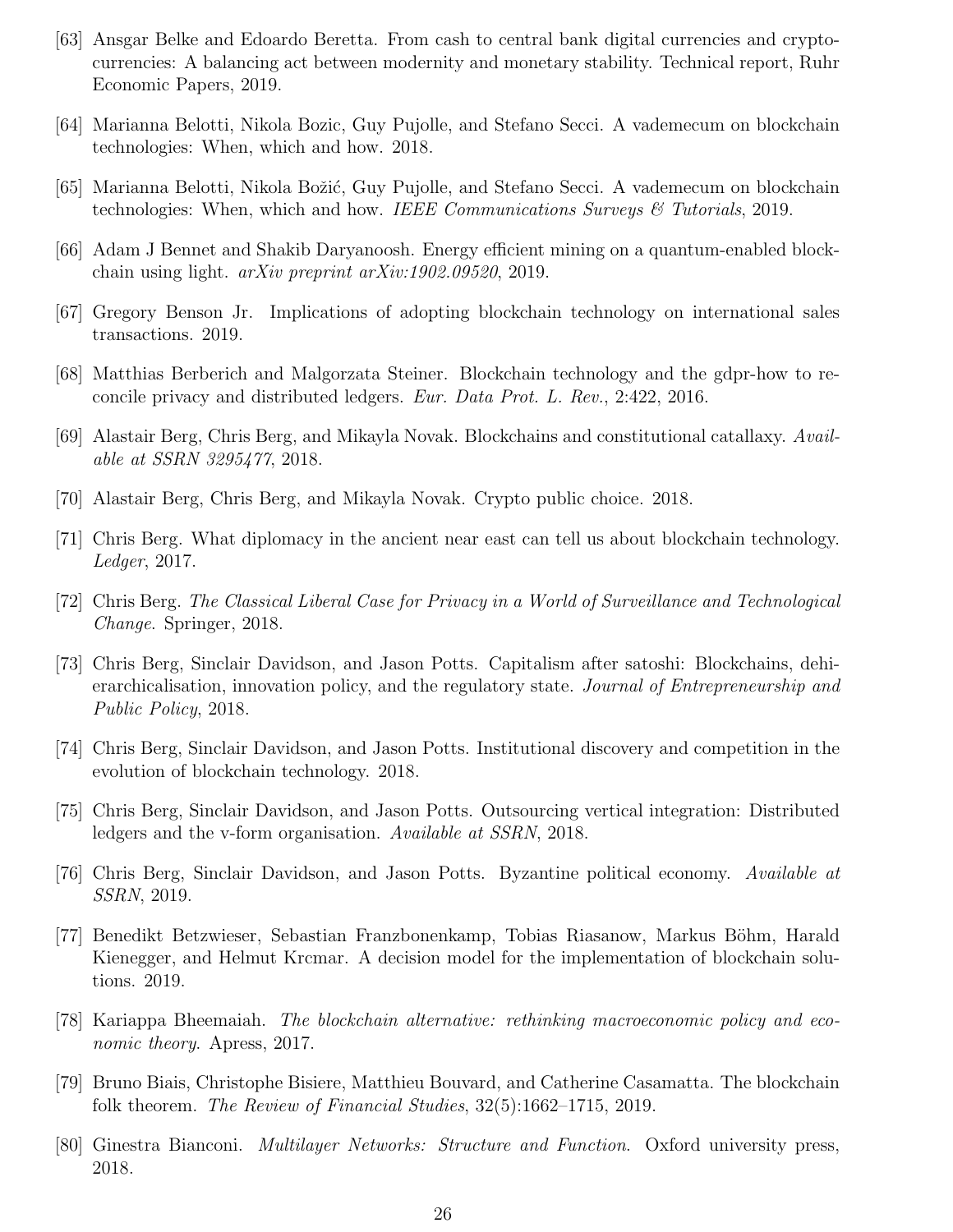- [81] William Bible, J Raphael, P Taylor, and I Oris Valiente. Blockchain technology and its potential impact on the audit and assurance profession. Aicpa. org, 2017.
- [82] Bielinsky and Soloviev. Complex network precursors of crashes and critical events in the cryptocurrency market. 2018.
- [83] David Billard and Baptiste Bartolomei. Digital forensics and privacy-by-design: Example in a blockchain-based dynamic navigation system. In Annual Privacy Forum, pages 151–160. Springer, 2019.
- [84] Franck Billé. Skinworlds: Borders, haptics, topologies. *Environment and Planning D: Society* and Space, 36(1):60–77, 2018.
- [85] George Bissias, Brian N Levine, and David Thibodeau. Using economic risk to model miner hash rate allocation in cryptocurrencies. In Data Privacy Management, Cryptocurrencies and Blockchain Technology, pages 155–172. Springer, 2018.
- [86] George Bissias, Brian N Levine, and David Thibodeau. Greedy but cautious: Conditions for miner convergence to resource allocation equilibrium. arXiv preprint arXiv:1907.09883, 2019.
- [87] Stefano Bistarelli, Gianmarco Mazzante, Matteo Micheletti, Leonardo Mostarda, and Francesco Tiezzi. Analysis of ethereum smart contracts and opcodes. In International Conference on Advanced Information Networking and Applications, pages 546–558. Springer, 2019.
- [88] Jacques Blamont. R´eseaux! le pari de l'intelligence collective. CNRS-Editions, 2018.
- [89] Jérôme Blanc. Les monnaies parallèles: évaluation du phénomène et enjeux théoriques. Revue  $d'économie financière, (49):81–102, 1998.$
- [90] Jérôme Blanc. Questions sur la nature de la monnaie: Charles rist et bertrand nogaro, 1904-1951. In Les traditions économiques françaises  $1848-1939$ , pages  $259-270$ . Editions du CNRS, 2000.
- [91] Apolline Blandin, Ann Sofie Cloots, Hatim Hussain, Michel Rauchs, Rasheed Saleuddin, Jason G Allen, Katherine Cloud, and Bryan Zheng Zhang. Global cryptoasset regulatory landscape study. Available at SSRN, 2019.
- [92] Stefano Boccaletti, Ginestra Bianconi, Regino Criado, Charo I Del Genio, Jesús Gómez-Gardenes, Miguel Romance, Irene Sendina-Nadal, Zhen Wang, and Massimiliano Zanin. The structure and dynamics of multilayer networks. Physics Reports, 544(1):1–122, 2014.
- [93] Balázs Bodó and Alexandra Giannopoulou. The logics of technology decentralization-the case of distributed ledger technologies. Bodó, B., & Giannopoulou, A. The Logics of Technology Decentralization: the Case of Distributed Ledger Technologies. In M. Ragnedda,  $\mathcal{C}_G$  G. Destefanis (Eds.), Blockchain and Web, 3, 2019.
- [94] OS Bolotaeva, AA Stepanova, and SS Alekseeva. The legal nature of cryptocurrency. In IOP Conference Series: Earth and Environmental Science, volume 272, page 032166. IOP Publishing, 2019.
- [95] Joseph Bonneau. Fawkescoin: A cryptocurrency without public-key cryptography (transcript of discussion). In Cambridge International Workshop on Security Protocols, pages 359–370. Springer, 2014.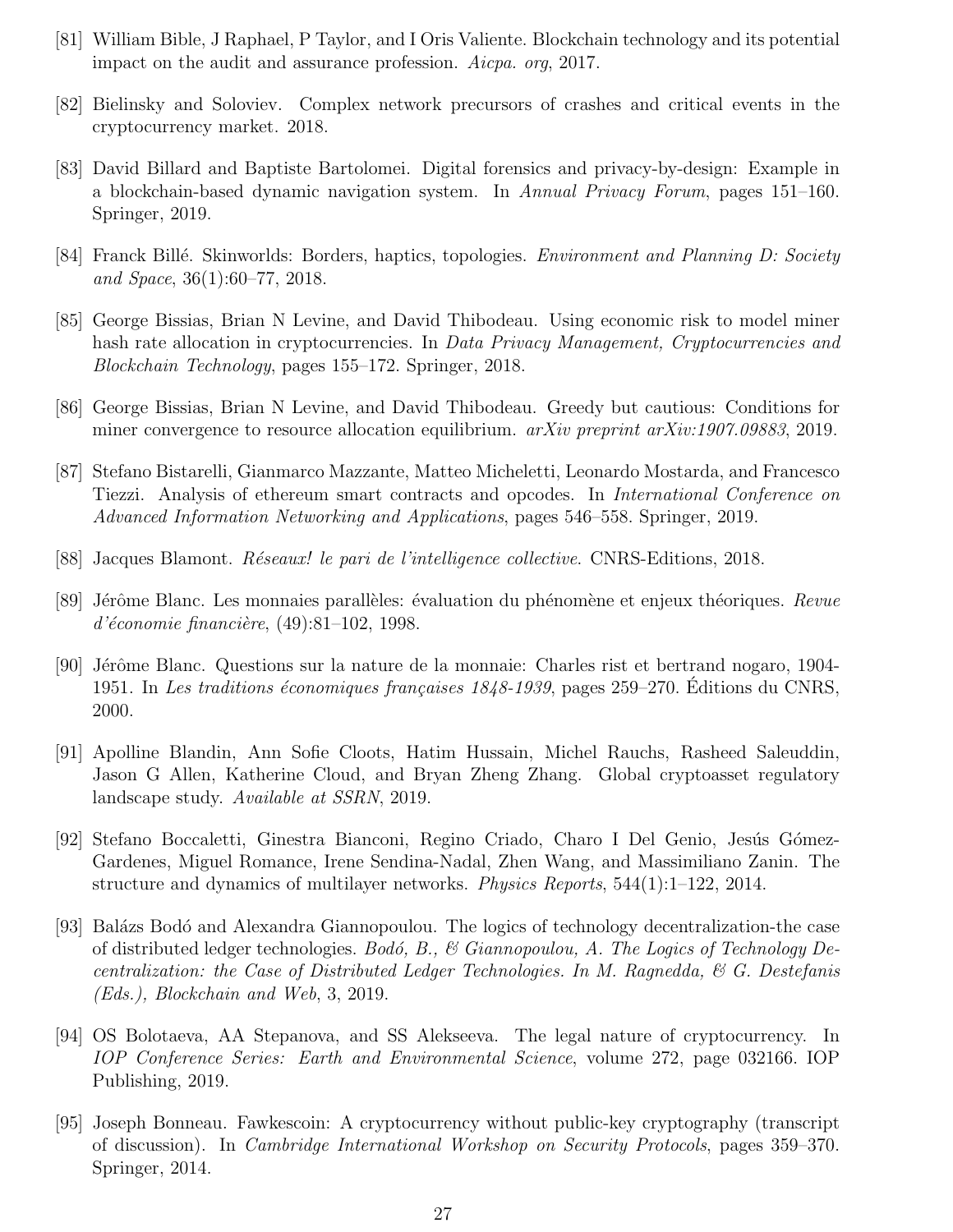- [96] Joseph Bonneau, Andrew Miller, Jeremy Clark, Arvind Narayanan, Joshua A Kroll, and Edward W Felten. Sok: Research perspectives and challenges for bitcoin and cryptocurrencies. In 2015 IEEE Symposium on Security and Privacy, pages 104–121. IEEE, 2015.
- [97] Michael D Bordo and Andrew T Levin. Central bank digital currency and the future of monetary policy. Technical report, National Bureau of Economic Research, 2017.
- [98] Dmitri Boreiko. Blockchain-based financing with Initial Coin Offerings (ICOs): Financial industry disruption or evolution? Universitas Studiorum, 2019.
- [99] Emanuele Borgonovo, Stefano Caselli, Alessandra Cillo, Donato Masciandaro, and Giovanni Rabitti. Privacy and money: It matters. *BAFFI CAREFIN Centre Research Paper*, (108-2019), 2019.
- [100] Emanuele Borgonovo, Stefano Caselli, Alessandra Cillo, Donato Masciandaro, Giovanno Rabitti, et al. Cryptocurrencies, central bank digital cash, traditional money: does privacy matter? Technical report, BAFFI CAREFIN, Centre for Applied Research on International Markets Banking ?, 2018.
- [101] Mansi Bosamia and Dharmendra Patel. Current trends and future implementation possibilities of the merkel tree. 2018.
- [102] Alexandre Bovet, Carlo Campajola, Jorge F Lazo, Francesco Mottes, Iacopo Pozzana, Valerio Restocchi, Pietro Saggese, Nicoló Vallarano, Tiziano Squartini, and Claudio J Tessone. Network-based indicators of bitcoin bubbles. arXiv preprint arXiv:1805.04460, 2018.
- [103] Christoph Breidbach, Sunmee Choi, Benjamin Ellway, Byron W Keating, Katerina Kormusheva, Christian Kowalkowski, Chiehyeon Lim, and Paul Maglio. Operating without operations: how is technology changing the role of the firm? Journal of Service Management, 29(5):809–833, 2018.
- [104] James Brogan, Immanuel Baskaran, and Navin Ramachandran. Authenticating health activity data using distributed ledger technologies. Computational and Structural Biotechnology Journal, 16:257–266, 2018.
- [105] Richard Gendal Brown. The corda platform: An introduction. Retrieved, 27:2018, 2018.
- [106] Richard Gendal Brown, James Carlyle, Ian Grigg, and Mike Hearn. Corda: an introduction. R3 CEV, August, 1:15, 2016.
- [107] Jonah Brown-Cohen, Arvind Narayanan, Alexandros Psomas, and S Matthew Weinberg. Formal barriers to longest-chain proof-of-stake protocols. In Proceedings of the 2019 ACM Conference on Economics and Computation, pages 459–473. ACM, 2019.
- [108] Thomas Buocz, Tina Ehrke-Rabel, Elisabeth Hödl, and Iris Eisenberger. Bitcoin and the gdpr: Allocating responsibility in distributed networks. Computer Law  $\mathcal{C}$  Security Review, 35(2):182–198, 2019.
- [109] Chris Burniske and Jack Tatar. Cryptoassets: The Innovative Investor's Guide to Bitcoin and Beyond. McGraw Hill Professional, 2017.
- [110] Aisha Bushager, Zainab Mirza, and Eman Alsalem. Bitcoin security and privacy: A study of users experiences. KnE Engineering, pages 11–28, 2018.
- [111] Vitalik Buterin. Chain interoperability. R3 Research Paper, 2016.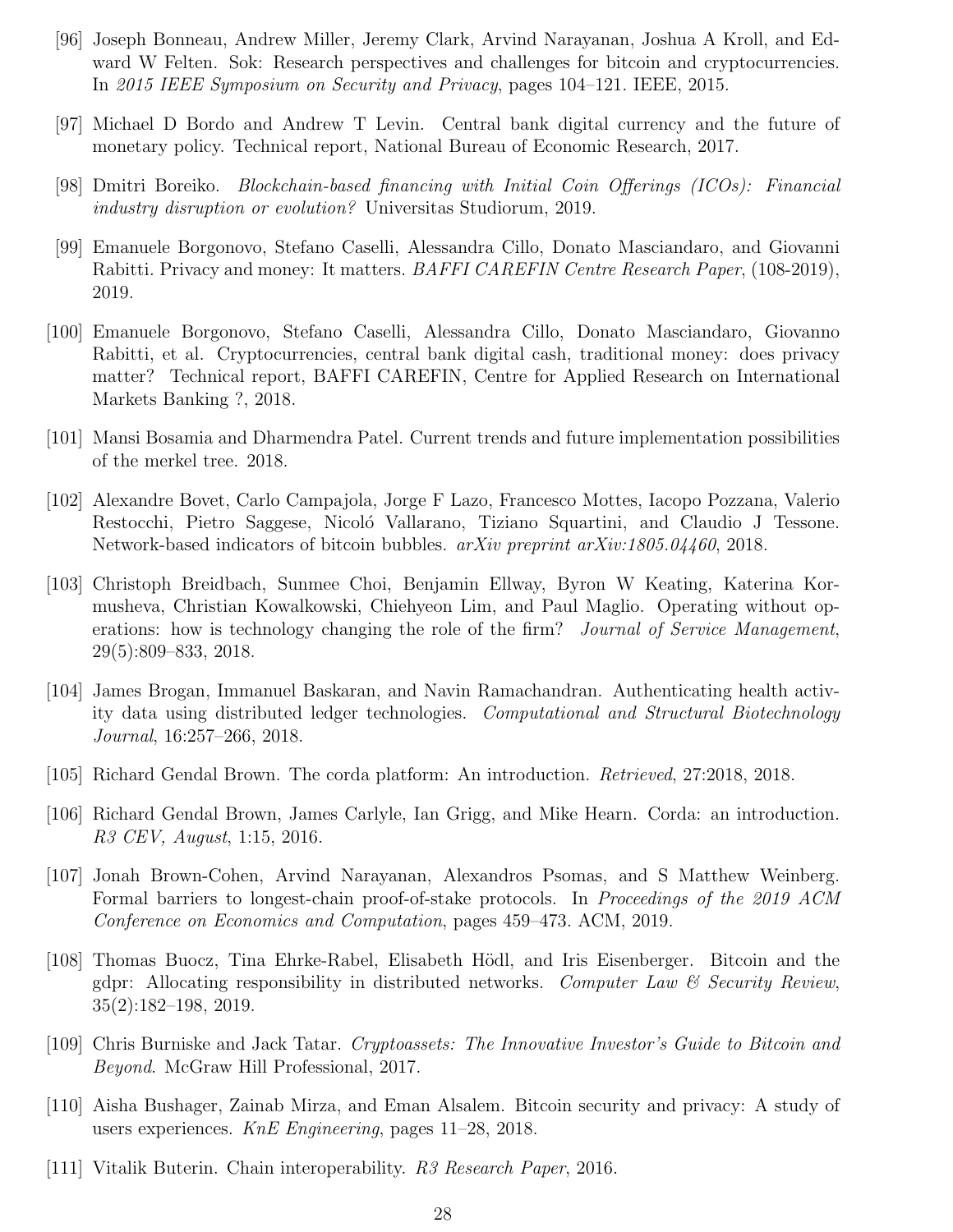- [112] Christian Cachin, Rachid Guerraoui, and Luís Rodrigues. *Introduction to reliable and secure* distributed programming. Springer Science & Business Media, 2011.
- [113] Christian Cachin, Marko Vukolic Sorniotti, and Thomas Weigold. Blockchain, cryptography, and consensus, 2016.
- [114] Christian Cachin and Marko Vukolić. Blockchain consensus protocols in the wild.  $arXiv$  preprint arXiv:1707.01873, 2017.
- [115] Carey Caginalp. A dynamical systems approach to cryptocurrency stability. arXiv preprint arXiv:1805.03143, 2018.
- [116] Xudong Cai, Xi Zhao, Bin Zhang, and Gengzhong Feng. Identifying multiple peer influences on smart contract adoption in blockchain user network. Available at SSRN 3387794, 2019.
- [117] Koray Caliskan. Data money: The socio-technical infrastructure of cryptocurrency blockchains. Available at SSRN 3372015, 2018.
- [118] Malcolm Campbell-Verduyn. Bitcoin, crypto-coins, and global anti-money laundering governance. Crime, Law and Social Change, 69(2):283–305, 2018.
- [119] Forrest Capie and Geoffrey E Wood. Unregulated banking: chaos or order? Springer, 1991.
- [120] Guglielmo Maria Caporale, Luis Gil-Alana, and Alex Plastun. Persistence in the cryptocurrency market. Research in International Business and Finance, 46:141–148, 2018.
- [121] Fritjof Capra. The hidden connections: Integrating the hidden connections among the biological, cognitive, and social dimensions of life. Doubleday, 2002.
- [122] Dominique Cardon. *Culture numérique*. Presses de Sciences Po, 2019.
- [123] J Lawrence Carter and Mark N Wegman. Universal classes of hash functions. Journal of computer and system sciences, 18(2):143–154, 1979.
- [124] Michael J Casey and Paul Vigna. The Truth Machine: The Blockchain and the Future of Everything. St. Martin's Press, 2018.
- [125] Fran Casino, Thomas K Dasaklis, and Constantinos Patsakis. A systematic literature review of blockchain-based applications: current status, classification and open issues. Telematics and Informatics, 2018.
- [126] Fran Casino, Thomas K Dasaklis, and Constantinos Patsakis. A systematic literature review of blockchain-based applications: current status, classification and open issues. Telematics and Informatics, 36:55–81, 2019.
- [127] Manuel Castells. *The rise of the network society*, volume 12. John wiley & sons, 2011.
- [128] Camilo Castro and Leo Quezada. Las aventuras de Quirquincho. Licencia Creative Commons-Chaucha Ediciones-https://docs.chaucha.cl/aportes/principiante/quirquincho/aventuras/, (last visited 2nd September 2019).
- [129] Christian Catalini and Joshua S Gans. Some simple economics of the blockchain. Technical report, National Bureau of Economic Research, 2016.
- [130] Remy Cazabet and Giulio Rossetti. Challenges in community discovery on temporal networks. arXiv preprint arXiv:1907.11435, 2019.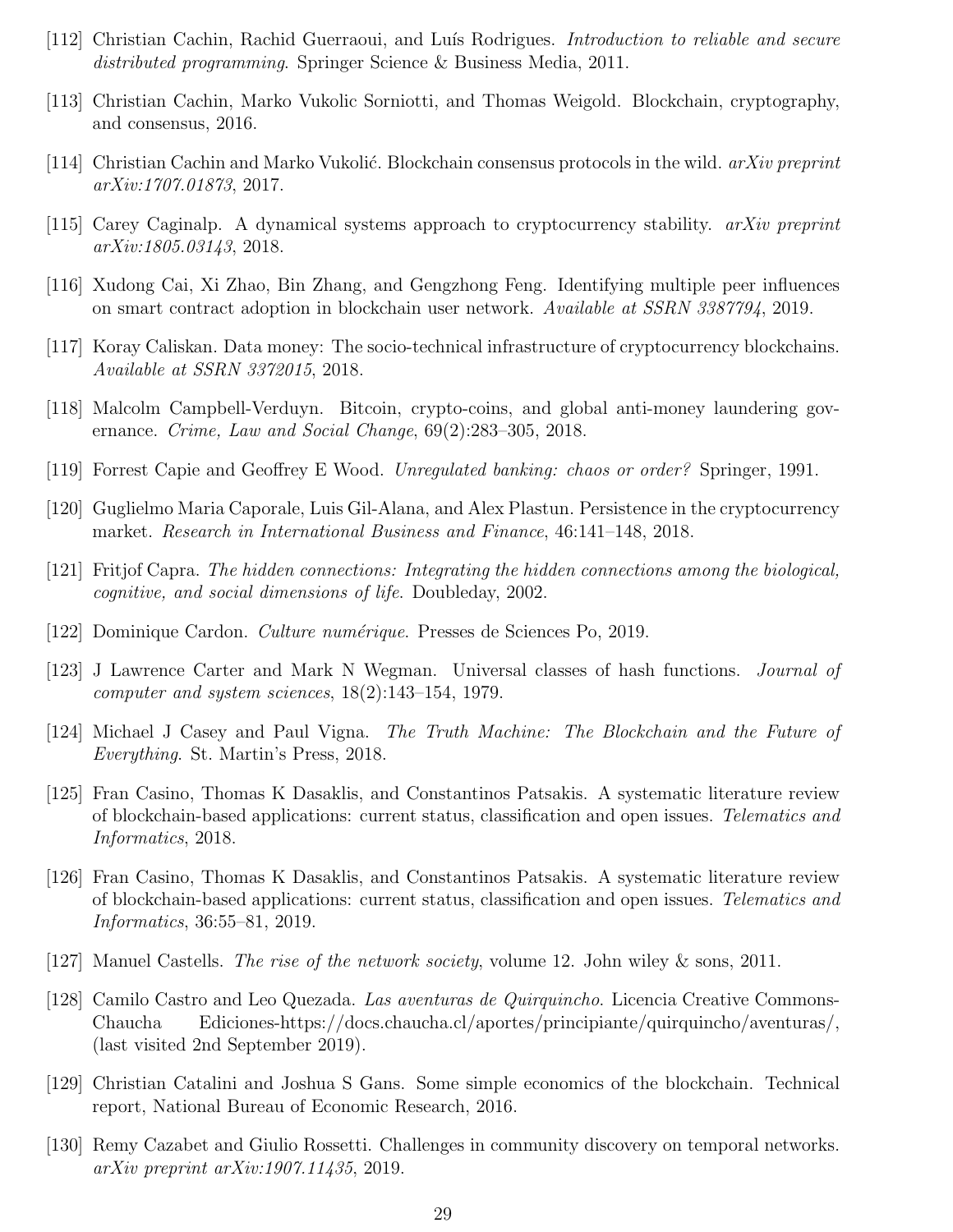- [131] Paola Cerchiello, Paolo Tasca, and Anca Mirela Toma. Ico success drivers: A textual and statistical analysis. The Journal of Alternative Investments, 21(4):13–25, 2019.
- [132] Richard B Cespiva. Factors Influencing the Decision to Adopt a Digital Identity: A Correlational Study. PhD thesis, Capella University, 2018.
- [133] Rishi Broto Chakraborty, Manjusha Pandey, and Siddharth Swarup Rautaray. Managing computation load on a blockchain–based multi–layered internet–of–things network. Procedia computer science, 132:469–476, 2018.
- [134] T-H Hubert Chan, Rafael Pass, and Elaine Shi. Consensus through herding. In Annual International Conference on the Theory and Applications of Cryptographic Techniques, pages 720–749. Springer, 2019.
- [135] Panagiotis Chatzigiannis, Foteini Baldimtsi, Igor Griva, and Jiasun Li. Diversification across mining pools: Optimal mining strategies under pow.  $a r Xiv$  preprint  $a r Xiv$ :1905.04624, 2019.
- [136] David Chaum. Blind signatures for untraceable payments. In Advances in cryptology, pages 199–203. Springer, 1983.
- [137] Nakul Chawla, Hans Walter Behrens, Darren Tapp, Dragan Boscovic, and K Selçuk Candan. Velocity: Scalability improvements in block propagation through rateless erasure coding. In 2019 IEEE International Conference on Blockchain and Cryptocurrency (ICBC), pages 447– 454. IEEE, 2019.
- [138] Guang Chen, Bing Xu, Manli Lu, and Nian-Shing Chen. Exploring blockchain technology and its potential applications for education. Smart Learning Environments, 5(1):1, 2018.
- [139] Huashan Chen, Marcus Pendleton, Laurent Njilla, and Shouhuai Xu. A survey on ethereum systems security: Vulnerabilities, attacks and defenses.  $arXiv$  preprint  $arXiv:1908.04507$ , 2019.
- [140] Ting Chen, Yuxiao Zhu, Zihao Li, Jiachi Chen, Xiaoqi Li, Xiapu Luo, Xiaodong Lin, and Xiaosong Zhange. Understanding ethereum via graph analysis. In *IEEE INFOCOM 2018*-IEEE Conference on Computer Communications, pages 1484–1492. IEEE, 2018.
- [141] Yang Chen and Jiamou Liu. Distributed community detection over blockchain networks based on structural entropy. In Proceedings of the 2019 ACM International Symposium on Blockchain and Secure Critical Infrastructure, pages 3–12. ACM, 2019.
- [142] Hocine Cherifi, Gergely Palla, Boleslaw K Szymanski, and Xiaoyan Lu. On community structure in complex networks: challenges and opportunities.  $arXiv$  preprint  $arXiv:1908.04901$ , 2019.
- [143] Vincent Chia, Pieter Hartel, Qingze Hum, Sebastian Ma, Georgios Piliouras, Daniël Reijsbergen, Mark Van Staalduinen, and Pawel Szalachowski. Rethinking blockchain security: Position paper. In 2018 IEEE International Conference on Internet of Things (iThings) and IEEE Green Computing and Communications (GreenCom) and IEEE Cyber, Physical and Social Computing (CPSCom) and IEEE Smart Data (SmartData), pages 1273–1280. IEEE, 2018.
- [144] Tarun Chitra and Uthsav Chitra. Committee selection is more similar than you think: Evidence from avalanche and stellar. arXiv preprint arXiv:1904.09839, 2019.
- [145] Tarun Chitra, Monica Quaintance, Stuart Haber, and Will Martino. Agent-based simulations of blockchain protocols illustrated via kadena's chainweb. arXiv preprint arXiv:1904.12924, 2019.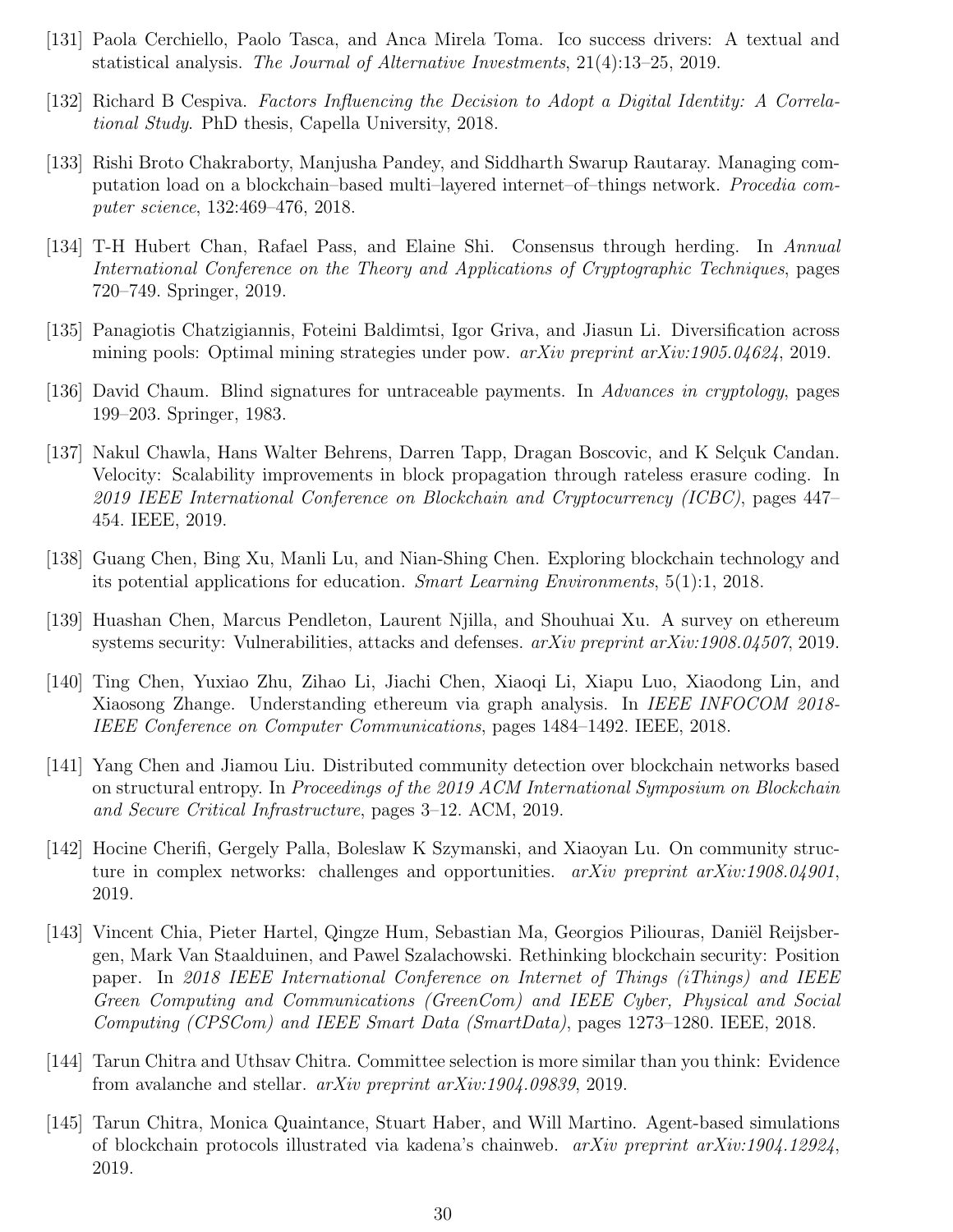- [146] Jonathan Chiu, Seyed Mohammadreza Davoodalhosseini, Janet Hua Jiang, and Yu Zhu. Central bank digital currency and banking. Available at SSRN 3331135, 2019.
- [147] Shumo Chu and Sophia Wang. The curses of blockchain decentralization. arXiv preprint arXiv:1810.02937, 2018.
- [148] Joseph Bonneau Andrew Miller Jeremy Clark, Arvind Narayanan Joshua A Kroll Edward, and W Felten. Research perspectives and challenges for bitcoin and cryptocurrencies. url: https://eprint. iacr. org/2015/261. pdf, 2015.
- [149] Marina Dehez Clementi, Mohamed Kaafar, Nicolas Larrieu, Hassan Asghar, and Emmanuel Lochin. When air traffic management meets blockchain technology: a blockchain-based concept for securing the sharing of flight data. 2019.
- [150] Jeffrey G Coghill. Blockchain and its implications for libraries. Journal of Electronic Resources in Medical Libraries, 15(2):66–70, 2018.
- [151] Alexis Collomb and Klara Sok. Blockchain/distributed ledger technology (dlt): What impact on the financial sector? Digiworld Economic Journal, (103), 2016.
- [152] Lin William Cong, Zhiguo He, and Jiasun Li. Decentralized mining in centralized pools. Technical report, National Bureau of Economic Research, 2019.
- [153] Panos Constantinides, Ola Henfridsson, and Geoffrey G Parker. Introduction?platforms and infrastructures in the digital age, 2018.
- [154] Daniel Conte de Leon, Antonius Q Stalick, Ananth A Jillepalli, Michael A Haney, and Frederick T Sheldon. Blockchain: properties and misconceptions. Asia Pacific Journal of Innovation and Entrepreneurship, 11(3):286–300, 2017.
- [155] Mauro Conti, E Sandeep Kumar, Chhagan Lal, and Sushmita Ruj. A survey on security and privacy issues of bitcoin. IEEE Communications Surveys & Tutorials,  $20(4):3416-3452$ , 2018.
- [156] Marcelo Corrales, Mark Fenwick, and Helena Haapio. Legal Tech, Smart Contracts and Blockchain. Springer, 2019.
- [157] Paulo Mendes da Silva, Miguel Matos, and João Barreto. Fixed transaction ordering and admission in blockchains.
- [158] Meixing Dai and Moïse Sidiropoulos. Le bitcoin est-il une monnaie? *Bulletin de l'Observatoire* des politiques économiques en Europe,  $37(1):5-12$ , 2017.
- [159] Asa Dan. Cryptocurrency with fully asynchronous communication based on banks and democracy. arXiv preprint arXiv:1904.06522, 2019.
- [160] Farhad Daneshgar, Omid Ameri Sianaki, and Prabhat Guruwacharya. Blockchain: A research framework for data security and privacy. In Workshops of the International Conference on Advanced Information Networking and Applications, pages 966–974. Springer, 2019.
- [161] Hung Dang, Anh Dinh, Ee-Chien Chang, and Beng Chin Ooi. Chain of trust: Can trusted hardware help scaling blockchains. *arXiv preprint arXiv:1804.00399*, 2018.
- [162] Zaynah Dargaye, Antonella Pozzo, and Sara Tucci-Piergiovanni. Pluralize: a trustworthy framework for high-level smart contract-draft. arXiv preprint arXiv:1812.05444, 2018.
- [163] Dipankar Dasgupta, John M Shrein, and Kishor Datta Gupta. A survey of blockchain from security perspective. Journal of Banking and Financial Technology, 3(1):1–17, 2019.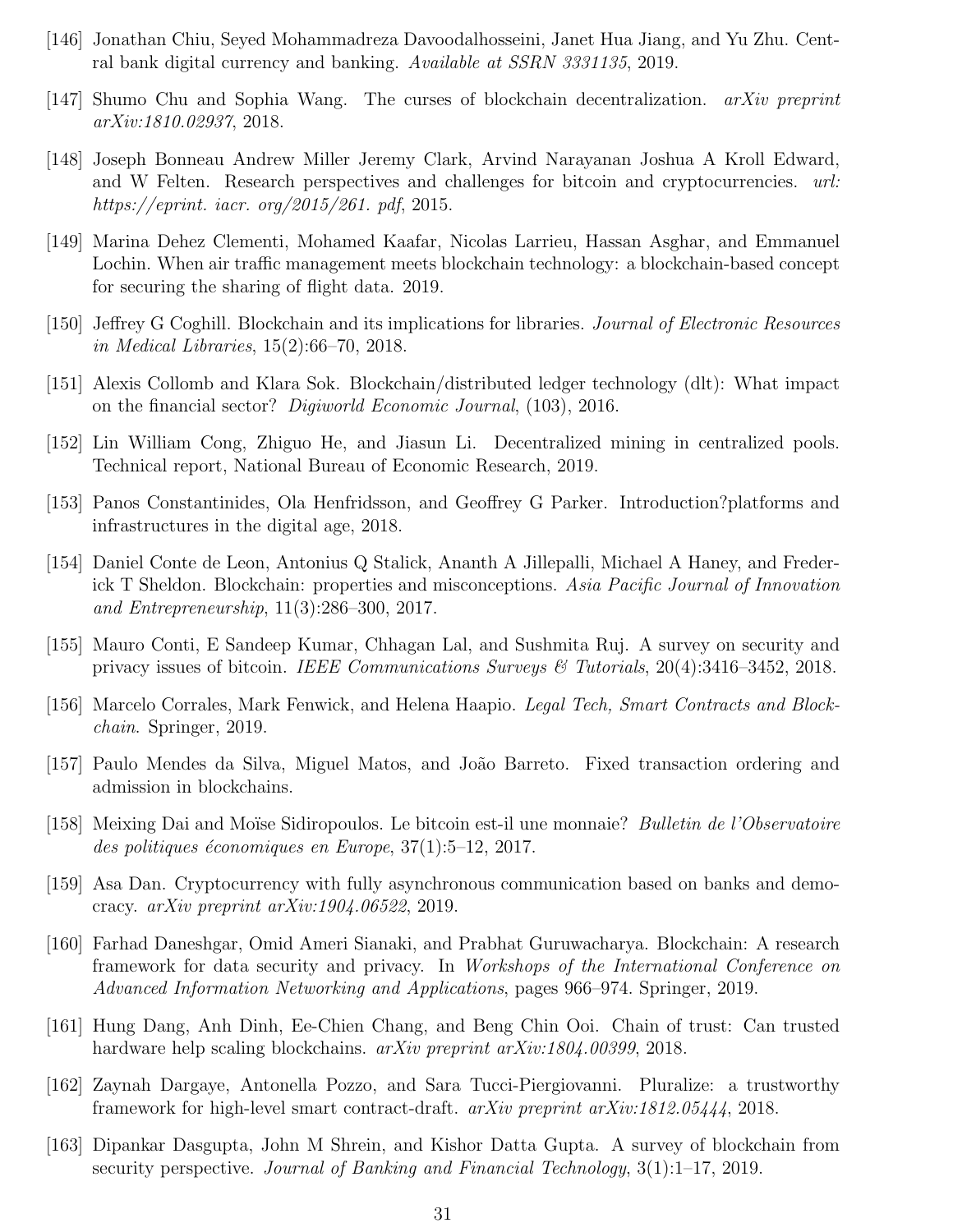- [164] Sinclair Davidson, Primavera De Filippi, and Jason Potts. Disrupting governance: The new institutional economics of distributed ledger technology. 2016.
- [165] Sinclair Davidson, Primavera De Filippi, and Jason Potts. Economics of blockchain. 2016.
- [166] Primavera De Filippi and Samer Hassan. Blockchain technology as a regulatory technology: From code is law to law is code. *arXiv preprint arXiv:1801.02507*, 2018.
- [167] Primavera De Filippi and Xavier Lavayssière. Blockchain technology: toward a decentralized governance of digital platforms?
- [168] Primavera De Filippi and Benjamin Loveluck. The invisible politics of bitcoin: governance crisis of a decentralized infrastructure. Internet Policy Review, 5(4), 2016.
- [169] Primavera De Filippi De Filippi. Blockchain and the law: The rule of code. Harvard University Press, 2018.
- [170] Leonardo Maria De Rossi, Nico Abbatemarco, and Gianluca Salviotti. Towards a comprehensive blockchain architecture continuum. In *Proceedings of the 52nd Hawaii International* Conference on System Sciences, 2019.
- [171] Christian Decker and Roger Wattenhofer. Information propagation in the bitcoin network. In IEEE P2P 2013 Proceedings, pages 1–10. IEEE, 2013.
- [172] Mehmet Demir, Atefeh Atty Mashatan, Ozgur Turetken, and Alexander Ferworn. Utility blockchain for transparent disaster recovery. In 2018 IEEE Electrical Power and Energy Conference  $(EPEC)$ , pages 1–6. IEEE, 2018.
- [173] Vasily Derbentsev, L Kibalnyk, and Yu Radzihovska. Modelling multifractal properties of cryptocurrency market. Periodicals of Engineering and Natural Sciences, 7(2):690–701, 2019.
- [174] Dominic Deuber, Bernardo Magri, and Sri Aravinda Krishnan Thyagarajan. Redactable blockchain in the permissionless setting. arXiv preprint arXiv:1901.03206, 2019.
- [175] Amrita Dhillon, Grammateia Kotsialou, Peter McBurney, Luke Riley, et al. Introduction to voting and the blockchain: some open questions for economists. Technical report, Competitive Advantage in the Global Economy (CAGE), 2019.
- [176] Monika Di Angelo and Gernot Salzer. Mayflies, breeders, and busy bees in ethereum: Smart contracts over time. In Third ACM Workshop on Blockchains, Cryptocurrencies and Contracts (BCC'19). ACM Press, 2019.
- [177] Whitfield Diffie and Martin Hellman. New directions in cryptography. IEEE transactions on Information Theory, 22(6):644–654, 1976.
- [178] Deborah P Dixon and John Paul Jones III. The tactile topologies of contagion. Transactions of the Institute of British Geographers, 40(2):223–234, 2015.
- [179] Matthew Francis Dixon, Cuneyt Akcora, Yulia Gel, and Murat Kantarcioglu. Blockchain analytics for intraday financial risk modeling. Available at SSRN 3313047, 2019.
- [180] Martin Dodge and Rob Kitchin. Exposing the ?second text?of maps of the net. Journal of Computer-Mediated Communication, 5(4):JCMC543, 2000.
- [181] Martin Dodge and Rob Kitchin. Atlas of cyberspace, volume 158. Addison-Wesley London, 2001.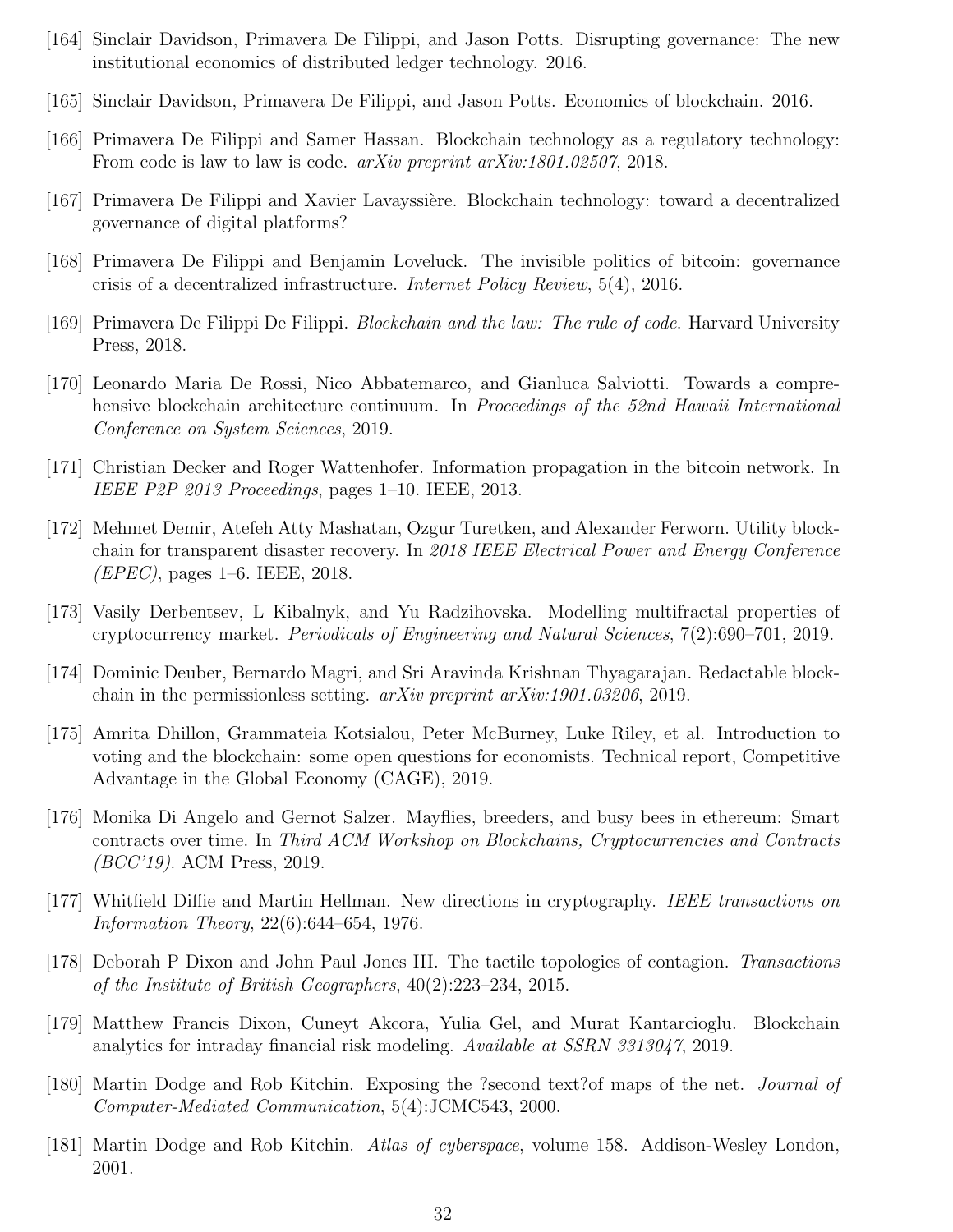- [182] Martin Dodge and Rob Kitchin. Code and the transduction of space. Annals of the Association of American geographers, 95(1):162–180, 2005.
- [183] Martin Dodge, Rob Kitchin, and Chris Perkins. Rethinking maps: new frontiers in cartographic theory. Routledge, 2011.
- [184] Kevin Dowd. Experience of Free Banking. Routledge, 2002.
- [185] George Drosatos and Eleni Kaldoudi. Blockchain applications in the biomedical domain: a scoping review. Computational and structural biotechnology journal, 2019.
- [186] Darrell Duffie. Digital currencies and fast payment systems: Disruption is coming. 2019.
- [187] Paul Dunphy, Luke Garratt, and Fabien Petitcolas. Decentralizing digital identity: Open challenges for distributed ledgers. In 2018 IEEE European Symposium on Security and Privacy  $Workshops$  (EuroS&PW), pages 75–78. IEEE, 2018.
- [188] Nicholas Economides. Competition policy in network industries: an introduction. The new economy and beyond: Past, present and future, 5:96, 2006.
- [189] Horst edited by Treiblmaier and Roman Beck. Business Transformation Through Blockchain, Two Volumes. Springer, 2019.
- [190] Christopher Ehmke, Florian Blum, and Volker Gruhn. Properties of decentralized consensus technology–why not every blockchain is a blockchain.
- [191] Christopher Ehmke, Florian Blum, and Volker Gruhn. Properties of decentralized consensus technology–why not every blockchain is a blockchain. arXiv preprint arXiv:1907.09289, 2019.
- [192] Sylvester Eijffinger and Donato Masciandaro. Handbook of central banking, financial regulation and supervision: after the financial crisis. Edward Elgar Publishing, 2011.
- [193] Elizabeth L Eisenstein. Some conjectures about the impact of printing on western society and thought: A preliminary report. The Journal of Modern History,  $40(1)$ :1–56, 1968.
- [194] Elizabeth L Eisenstein. The printing press as an agent of change. Cambridge University Press, 1980.
- [195] Elizabeth L Eisenstein et al. The printing revolution in early modern Europe. Cambridge University Press, 2005.
- [196] Samia El Haddouti and M Dafir Ech-Cherif El Kettani. Analysis of identity management systems using blockchain technology. In 2019 International Conference on Advanced Communication Technologies and Networking (CommNet), pages 1–7. IEEE, 2019.
- [197] Abeer ElBahrawy, Laura Alessandretti, Anne Kandler, Romualdo Pastor-Satorras, and Andrea Baronchelli. Evolutionary dynamics of the cryptocurrency market. Royal Society open science, 4(11):170623, 2017.
- [198] Chris Elsden, Tom Feltwell, Shaun Lawson, and John Vines. Recipes for programmable money. In Proceedings of the 2019 CHI Conference on Human Factors in Computing Systems, page 251. ACM, 2019.
- [199] Chris Elsden, Inte Gloerich, Anne Spaa, John Vines, and Martijn de Waal. Making the blockchain civic. interactions, 26(2):60–65, 2019.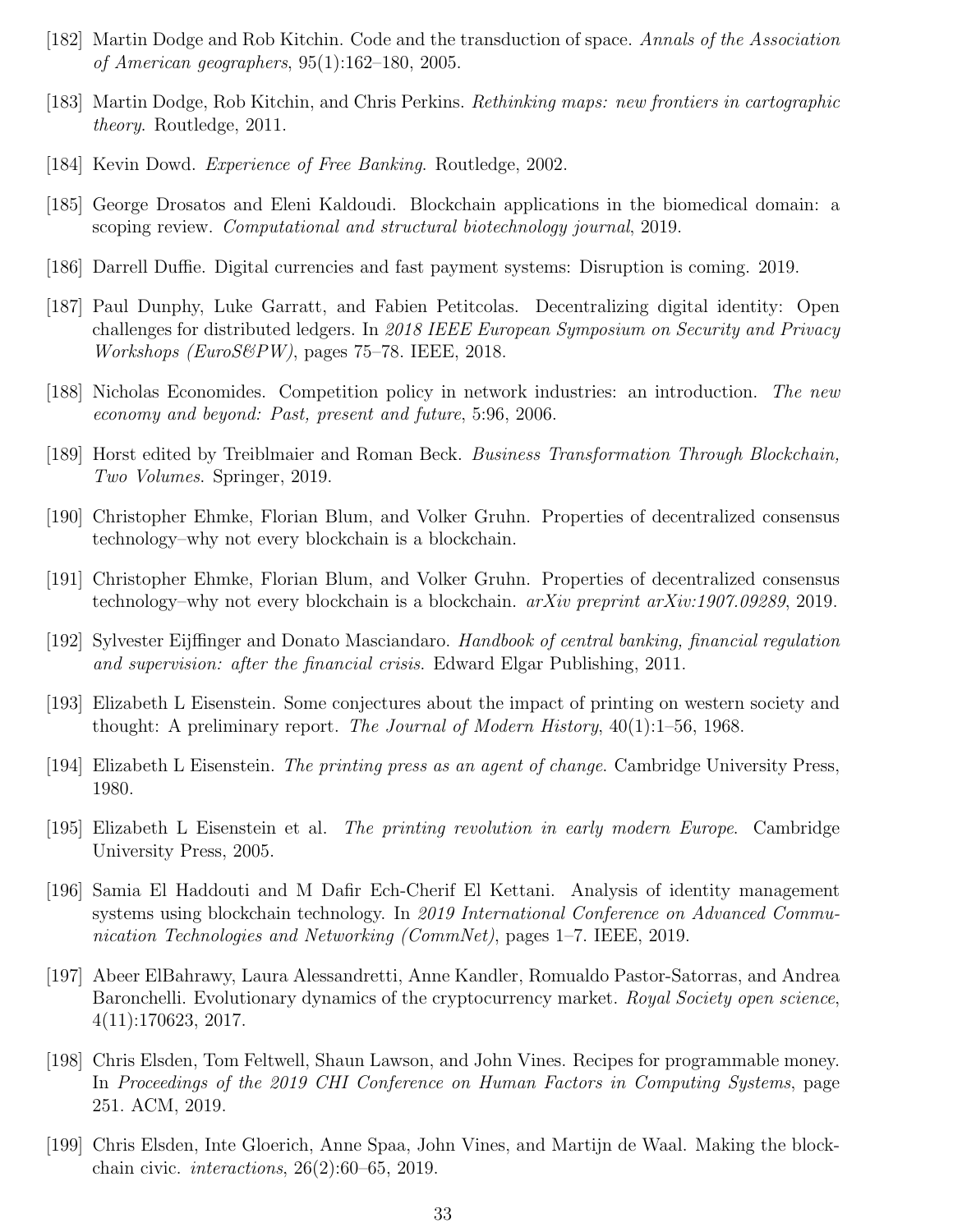- [200] Ernesto Estrada. The structure of complex networks: theory and applications. Oxford University Press, 2012.
- [201] Ernesto Estrada, Maria Fox, Desmond J Higham, and Gian-Luca Oppo. Network science: complexity in nature and technology. Springer Science & Business Media, 2010.
- [202] Ernesto Estrada and Philip A Knight. A first course in network theory. Oxford University Press, USA, 2015.
- [203] Ittay Eyal and Emin Gün Sirer. Majority is not enough: Bitcoin mining is vulnerable. Communications of the ACM, 61(7):95–102, 2018.
- [204] Benjamin Fabian, Tatiana Ermakova, and Ulrike Sander. Anonymity in bitcoin?–the users? perspective. 2016.
- [205] Muntadher Fadhil, Gareth Owen, and Mo Adda. Bitcoin network measurements for simulation validation and parameterisation. In 11th International Network Conference, pages 109–114. University of Plymouth, 2016.
- [206] Brett H Falk and Gerry Tsoukalas. Token-curated registries. 2018.
- [207] Yuhang Fan, Gongze Cao, Shibo He, Jiming Chen, and Youxian Sun. Game among interdependent networks: The impact of rationality on system robustness. EPL (Europhysics Letters), 116(6):68002, 2017.
- [208] Giulia Fanti and Pramod Viswanath. Anonymity properties of the bitcoin p2p network. arXiv preprint arXiv:1703.08761, 2017.
- [209] Aleksey K Fedorov, Evgeniy O Kiktenko, and Alexander I Lvovsky. Quantum computers put blockchain security at risk, 2018.
- [210] Niall Ferguson. The ascent of money: A financial history of the world. Penguin, 2008.
- [211] Niall Ferguson. The square and the tower: networks, hierarchies and the struggle for global power. Penguin UK, 2017.
- [212] Jesús Fernández-Villaverde. Cryptocurrencies: A crash course in digital monetary economics. Australian Economic Review, 51(4):514–526, 2018.
- [213] Paulo Ferreira and Eder Pereira. Contagion effect in cryptocurrency market. Journal of Risk and Financial Management, 12(3):115, 2019.
- [214] Martin Florian, Sebastian Henningsen, Sophie Beaucamp, and Björn Scheuermann. Erasing data from blockchain nodes. In 2019 IEEE European Symposium on Security and Privacy  $Workshops$  (EuroS&PW), pages 367–376. IEEE, 2019.
- [215] Wan Fokkink. Modelling distributed systems. Springer Science & Business Media, 2007.
- [216] Wan Fokkink. Distributed algorithms: an intuitive approach. MIT Press, 2013.
- [217] Sébastien Forestier and Damir Vodenicarevic. Blockclique: scaling blockchains through transaction sharding in a multithreaded block graph.  $arXiv$  preprint  $arXiv:1803.09029$ , 2018.
- [218] Jonathan Foy. Financial accounting classification of cryptocurrency. 2019.
- [219] Ryan L Frebowitz. Cryptocurrency and state sovereignty. Technical report, Naval Postgraduate School Monterey United States, 2018.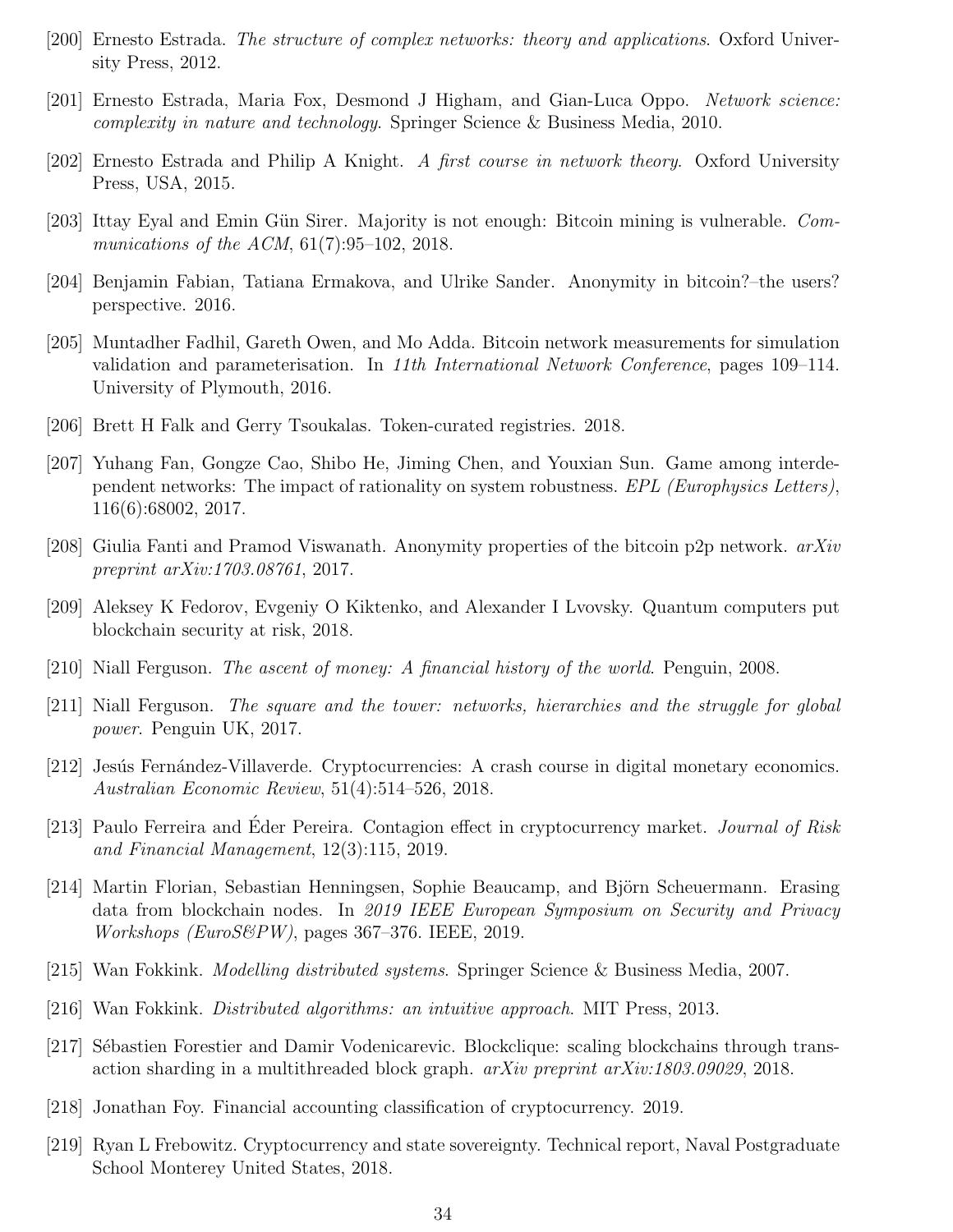- [220] Gilbert Fridgen, Ferdinand Regner, André Schweizer, and Nils Urbach. Don't slip on the ico-a taxonomy for a blockchain-enabled form of crowdfunding. In ECIS, page 83, 2018.
- [221] Yu-Long Gao, Xiu-Bo Chen, Yu-Ling Chen, Ying Sun, Xin-Xin Niu, and Yi-Xian Yang. A secure cryptocurrency scheme based on post-quantum blockchain. IEEE Access, 6:27205–27213, 2018.
- [222] Juan Garay, Aggelos Kiayias, and Nikos Leonardos. The bitcoin backbone protocol: Analysis and applications. In Annual International Conference on the Theory and Applications of Cryptographic Techniques, pages 281–310. Springer, 2015.
- [223] Juan A Garay and Aggelos Kiayias. Sok: A consensus taxonomy in the blockchain era. IACR Cryptology ePrint Archive, 2018:754, 2018.
- [224] David Garcia, Claudio J Tessone, Pavlin Mavrodiev, and Nicolas Perony. The digital traces of bubbles: feedback cycles between socio-economic signals in the bitcoin economy. Journal of the Royal Society Interface, 11(99):20140623, 2014.
- [225] Adem Efe Gencer, Soumya Basu, Ittay Eyal, Robbert Van Renesse, and Emin Gün Sirer. Decentralization in bitcoin and ethereum networks. *arXiv preprint arXiv:1801.03998*, 2018.
- [226] Philippe Genestier, Loïc Letondeur, Sajida Zouarhi, Alain Prola, and Jean-Marc Temerson. Blockchains et smart contracts: des perspectives pour l?internet des objets (iot) et pour l?esanté. In Annales des Mines-Realites industrielles, number 3, pages 70–73. FFE, 2017.
- [227] Zakariya Ghalmane, Chantal Cherifi, Hocine Cherifi, and Mohammed El Hassouni. Centrality in complex networks with overlapping community structure. Scientific reports, 9, 2019.
- [228] Alexandra Giannopoulou and Valeria Ferrari. Distributed data protection and liability on blockchains. In International Conference on Internet Science, pages 203–211. Springer, 2018.
- [229] Jen Jack Gieseking. Digital. Keywords in Radical Geography: Antipode at 50, pages 85–89, 2019.
- [230] Rosario Girasa. Regulation of Cryptocurrencies and Blockchain Technologies: National and International Perspectives. Springer, 2018.
- [231] Rosario J Girasa and Roy J Girasa. Cyberlaw: National and International Perspectives. Prentice Hall, 2002.
- [232] Konstantinos Gkillas, Stelios Bekiros, and Costas Siriopoulos. Extreme correlation in cryptocurrency markets. Available at SSRN 3180934, 2018.
- [233] Konstantinos Gkillas and Paraskevi Katsiampa. An application of extreme value theory to cryptocurrencies. Economics Letters, 164:109–111, 2018.
- [234] Florian Glaser. Pervasive decentralisation of digital infrastructures: a framework for blockchain enabled system and use case analysis. 2017.
- [235] Florian Glaser, Florian Hawlitschek, and Benedikt Notheisen. Blockchain as a platform. In Business Transformation through Blockchain, pages 121–143. Springer, 2019.
- [236] William N Goetzmann. Fibonacci and the financial revolution. Technical report, National Bureau of Economic Research, 2004.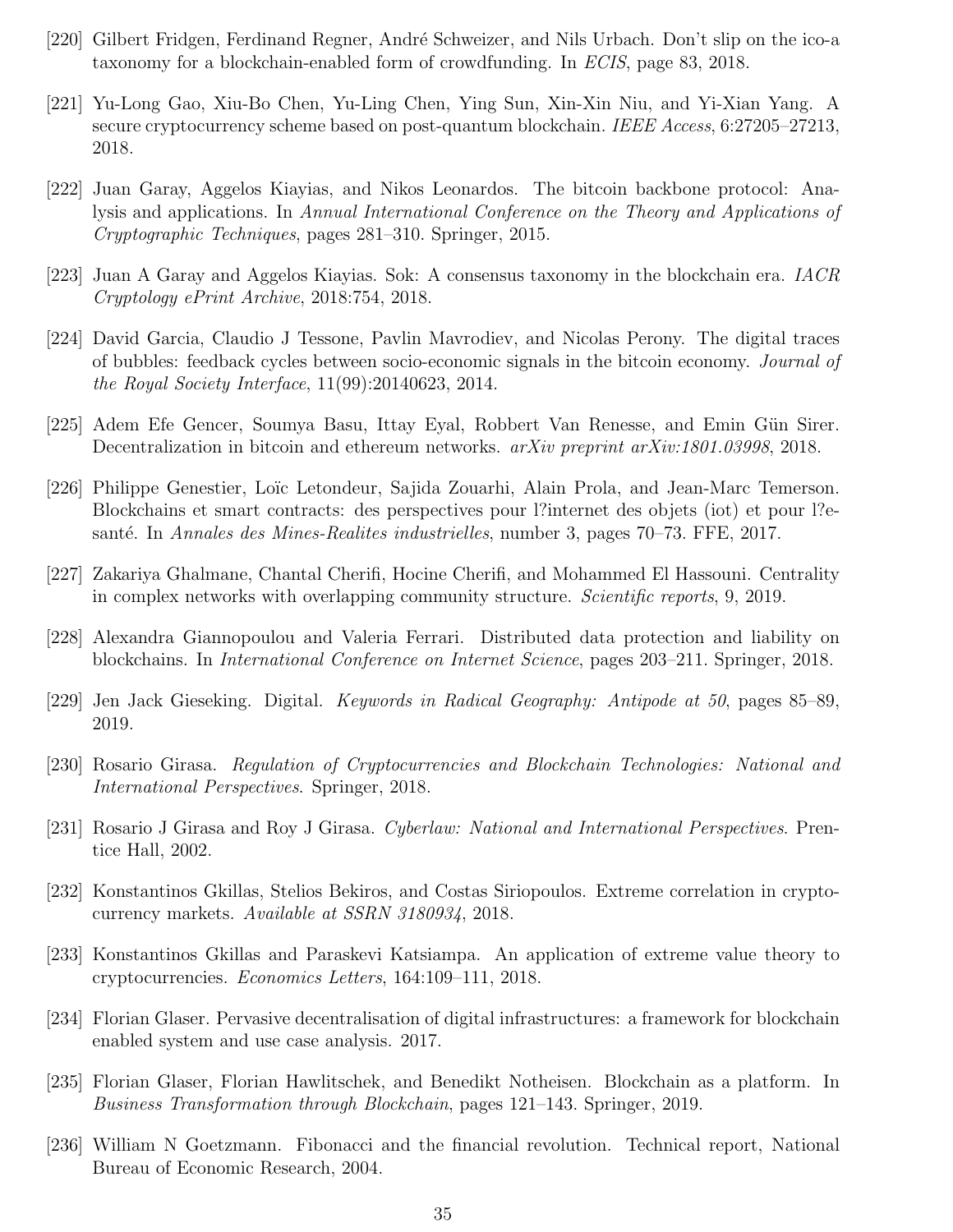- [237] Steven Goldfeder, Harry Kalodner, Dillon Reisman, and Arvind Narayanan. When the cookie meets the blockchain: Privacy risks of web payments via cryptocurrencies. *Proceedings on* Privacy Enhancing Technologies, 2018(4):179–199, 2018.
- [238] William J Gordon and Christian Catalini. Blockchain technology for healthcare: facilitating the transition to patient-driven interoperability. Computational and structural biotechnology journal, 16:224–230, 2018.
- [239] Mr Tommaso Mancini Griffoli, Mr Maria Soledad Martinez Peria, Mr Itai Agur, Mr Anil Ari, Mr John Kiff, Ms Adina Popescu, and Ms Celine Rochon. Casting Light on Central Bank Digital Currencies. International Monetary Fund, 2018.
- [240] Panagiotis Grontas and Aris Pagourtzis. Blockchain, consensus, and cryptography in electronic voting. Homo Virtualis, 2(1):79–100, 2019.
- [241] Shuchi Grover and Roy Pea. Computational thinking in k–12: A review of the state of the field. *Educational researcher*,  $42(1):38-43$ ,  $2013$ .
- [242] Cyril Grunspan and Ricardo Pérez-Marco. On profitability of selfish mining.  $arXiv$  preprint arXiv:1805.08281, 2018.
- [243] Cyril Grunspan and Ricardo Pérez-Marco. On profitability of stubborn mining.  $arXiv$  preprint arXiv:1808.01041, 2018.
- [244] Cyril Grunspan and Ricardo Pérez-Marco. On profitability of trailing mining.  $arXiv$  preprint arXiv:1811.09322, 2018.
- [245] Aleksi Grym. The great illusion of digital currencies. 2018.
- [246] Andres Guadamuz and Christopher Marsden. Blockchains and bitcoin: Regulatory responses to cryptocurrencies. First Monday, 20(12-7), 2015.
- [247] Dominique Guegan. Public blockchain versus private blockhain. Revue Banque 810. In English: halshs-01524440, 2017.
- [248] Dominique Guegan. The digital world: I-bitcoin: from history to real live. WP, halshs-01822962, 2018.
- [249] Dominique Guegan. The digital world: Ii–alternatives to the bitcoin blockchain? WP, halshs-01832002, 2018.
- [250] Dominique Guégan and Christophe Hénot. A probative value for authentication use case blockchain. Digital Finance, pages 1–25, 2018.
- [251] Rachid Guerraoui. Si la blockchain est la solution, quel est le problème ? (in french, if the blockchain is the solution, what is the problem?). available at https://www.college-defrance.fr/site/rachid-guerraoui/course-2019-03-01-10h00.htm, 2018.
- [252] Rachid Guerraoui, Matej Pavlovic, and Dragos-Adrian Seredinschi. Blockchain protocols: The adversary is in the details. In Symposium on Foundations and Applications of Blockchain, page 24, 2018.
- [253] Henri Guitton. Review on charles rist, histoire des doctrines relatives au crédit et à la monnaie depuis john law jusqu'à nos jours, 1952.
- [254] Li Guo, Yubo Tao, and Wolfgang Karl Härdle. A dynamic network perspective on the latent group structure of cryptocurrencies.  $arXiv$  preprint  $arXiv:1802.03708v4$ , 2019.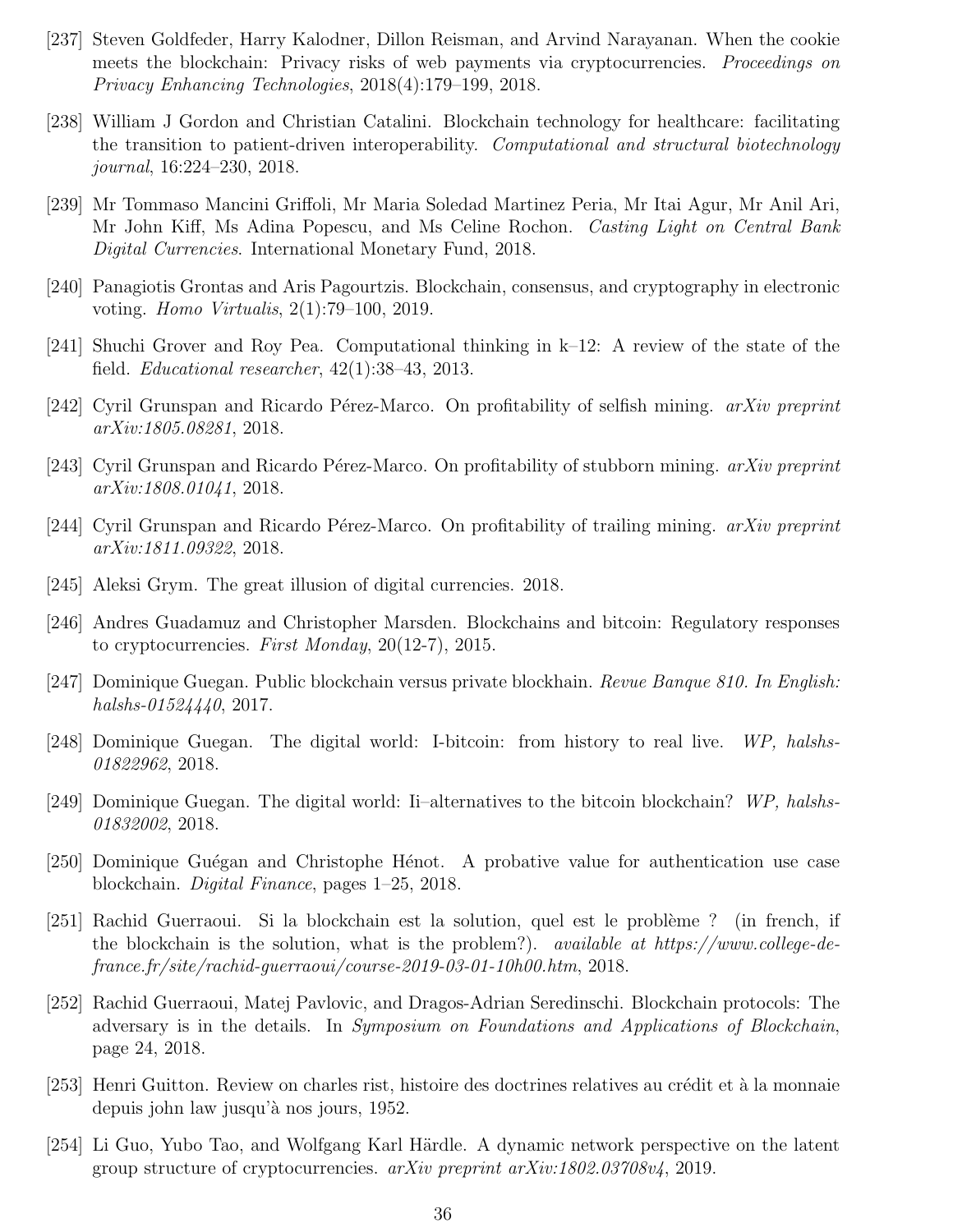- [255] Suyash Gupta and Mohammad Sadoghi. Blockchain transaction processing., 2019.
- [256] Stuart Haber and W Scott Stornetta. How to time-stamp a digital document. In Conference on the Theory and Application of Cryptography, pages 437–455. Springer, 1990.
- [257] Hanna Halaburda. Blockchain revolution without the blockchain. Bank of Canada Staff Analytical Note, 5, 2018.
- [258] Hanna Halaburda and Guillaume Haeringer. Bitcoin and blockchain: What we know and what questions are still open. Available at SSRN: https://ssrn.com/abstract=3274331, 2019.
- [259] Hanna Halaburda and Miklos Sarvary. Beyond bitcoin. The Economics of Digital Currencies, 2016.
- [260] Hanna Halaburda and Miklos Sarvary. Beyond Bitcoin: The Economics of Digital Currencies. New York: Palgrave Macmillan, 2016.
- [261] Susanne Hambrusch, Christoph Hoffmann, John T Korb, Mark Haugan, and Antony L Hosking. A multidisciplinary approach towards computational thinking for science majors. ACM SIGCSE Bulletin, 41(1):183–187, 2009.
- [262] Thomas Hardjono, Alexander Lipton, and Alex Pentland. Towards a design philosophy for interoperable blockchain systems. arXiv preprint arXiv:1805.05934, 2018.
- [263] Thomas Hardjono, Alexander Lipton, and Alex Pentland. Toward an interoperability architecture for blockchain autonomous systems. IEEE Transactions on Engineering Management, 2019.
- [264] Wolfgang K Härdle, Campbell R Harvey, and Raphael CG Reule. Understanding cryptocurrencies. Available at SSRN 3360304, 2019.
- [265] Martin Harrigan and Christoph Fretter. The unreasonable effectiveness of address clustering. In 2016 Intl IEEE Conferences on Ubiquitous Intelligence  $\mathscr C$  Computing, Advanced and Trusted Computing, Scalable Computing and Communications, Cloud and Big Data Computing, Internet of People, and Smart World Congress (UIC/ATC/ScalCom/CBDCom/IoP/SmartWorld), pages 368–373. IEEE, 2016.
- [266] Samer Hassan and Primavera De Filippi. The expansion of algorithmic governance: From code is law to law is code. Field Actions Science Reports. The journal of field actions, (Special Issue 17):88–90, 2017.
- [267] Hülya Boydaş Hazar. The importance of regulations on cryptocurrency transactions. SOCIAL SCIENCES, MANAGEMENT AND ECONOMICS JOURNAL, 1(2):28–35, 2019.
- [268] Ningyu He, Lei Wu, Haoyu Wang, Yao Guo, and Xuxian Jiang. Characterizing code clones in the ethereum smart contract ecosystem. *arXiv preprint arXiv:1905.00272*, 2019.
- [269] Ping He, Dunzhe Tang, and Jingwen Wang. Proof-of-work blockchain network and its viability as a payment system. Available at SSRN 3441605, 2019.
- [270] Mike Hearn. Corda: A distributed ledger. Corda Technical White Paper https://www.corda.net, 2016.
- [271] Dirk Helbing. Thinking ahead-essays on big data, digital revolution, and participatory market society, volume 10. Springer, 2015.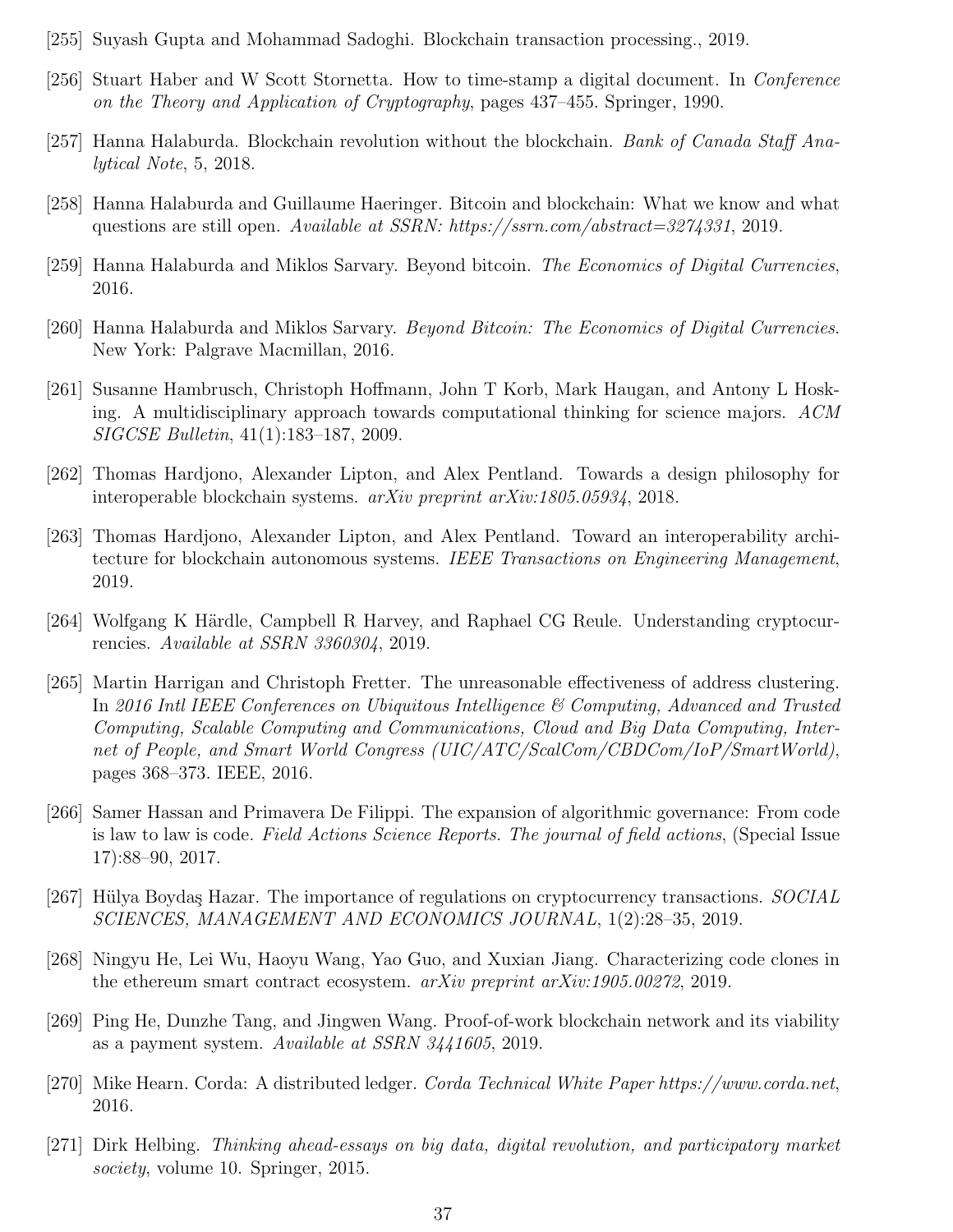- [272] Peter B Henderson, Thomas J Cortina, and Jeannette M Wing. Computational thinking. ACM SIGCSE Bulletin, 39(1):195–196, 2007.
- [273] Jordi Herrera-Joancomartí. Research and challenges on bitcoin anonymity. In Data Privacy Management, Autonomous Spontaneous Security, and Security Assurance, pages 3–16. Springer, 2014.
- [274] Alexander Hicks and Steven J Murdoch. Transparency enhancing technologies to make security protocols work for humans.
- [275] Franz J Hinzen, Kose John, and Fahad Saleh. Proof-of-work?s latency dilemma and a permissioned alternative. 2019.
- [276] Jules Hirschkorn, Alexei Levanov, Anton Titov, and Ryan Williams. Nation-state adoption of distributed ledger technology: How blockchain will remake traditional nation-state relationships.
- [277] Janine Hobeika and Chee Yoong Liew. Is bitcoin under influence?
- [278] Erik Hofmann, Urs Magnus Strewe, and Nicola Bosia. Supply chain finance and blockchain technology: the case of reverse securitisation. Springer, 2017.
- [279] Seth Holoweiko. What is an ico? defining a security on the blockchain. Defining a Security on the Blockchain (December 18, 2018), 2018.
- [280] Mark Holub and Jackie Johnson. Bitcoin research across disciplines. The information society, 34(2):114–126, 2018.
- [281] John B Hooks IV et al. The mesh economy: How blockchain and alternative networks can bridge the digital divide and facilitate economic inclusion. Blockchain Economics: Implications Of Distributed Ledgers-Markets, Communications Networks, And Algorithmic Reality, 1:251, 2019.
- [282] Adrian Hope-Bailie and Stefan Thomas. Interledger: Creating a standard for payments. In Proceedings of the 25th International Conference Companion on World Wide Web, pages 281– 282. International World Wide Web Conferences Steering Committee, 2016.
- [283] Karol Horodecki and Maciej Stankiewicz. Semi-device independent quantum money. arXiv preprint arXiv:1811.10552, 2018.
- [284] Robby Houben and Alexander Snyers. Cryptocurrencies and blockchain: Legal context and implications for financial crime, money laundering and tax evasion. 2018.
- [285] Nicolas Houy. It will cost you nothing to'kill'a proof-of-stake crypto-currency. Available at SSRN 2393940, 2014.
- [286] Bronwyn E Howell and Petrus H Potgieter. Governance of smart contracts in blockchain institutions. Available at SSRN 3423190, 2019.
- [287] Ying-Ying Hsieh, Jean-Philippe Vergne, Philip Anderson, Karim Lakhani, and Markus Reitzig. Bitcoin and the rise of decentralized autonomous organizations. Journal of Organization Design, 7(1):14, 2018.
- [288] Ying-Ying Hsieh, Jean-Philippe JP Vergne, and Sha Wang. The internal and external governance of blockchain-based organizations: Evidence from cryptocurrencies. In Bitcoin and Beyond (Open Access), pages 48–68. Routledge, 2017.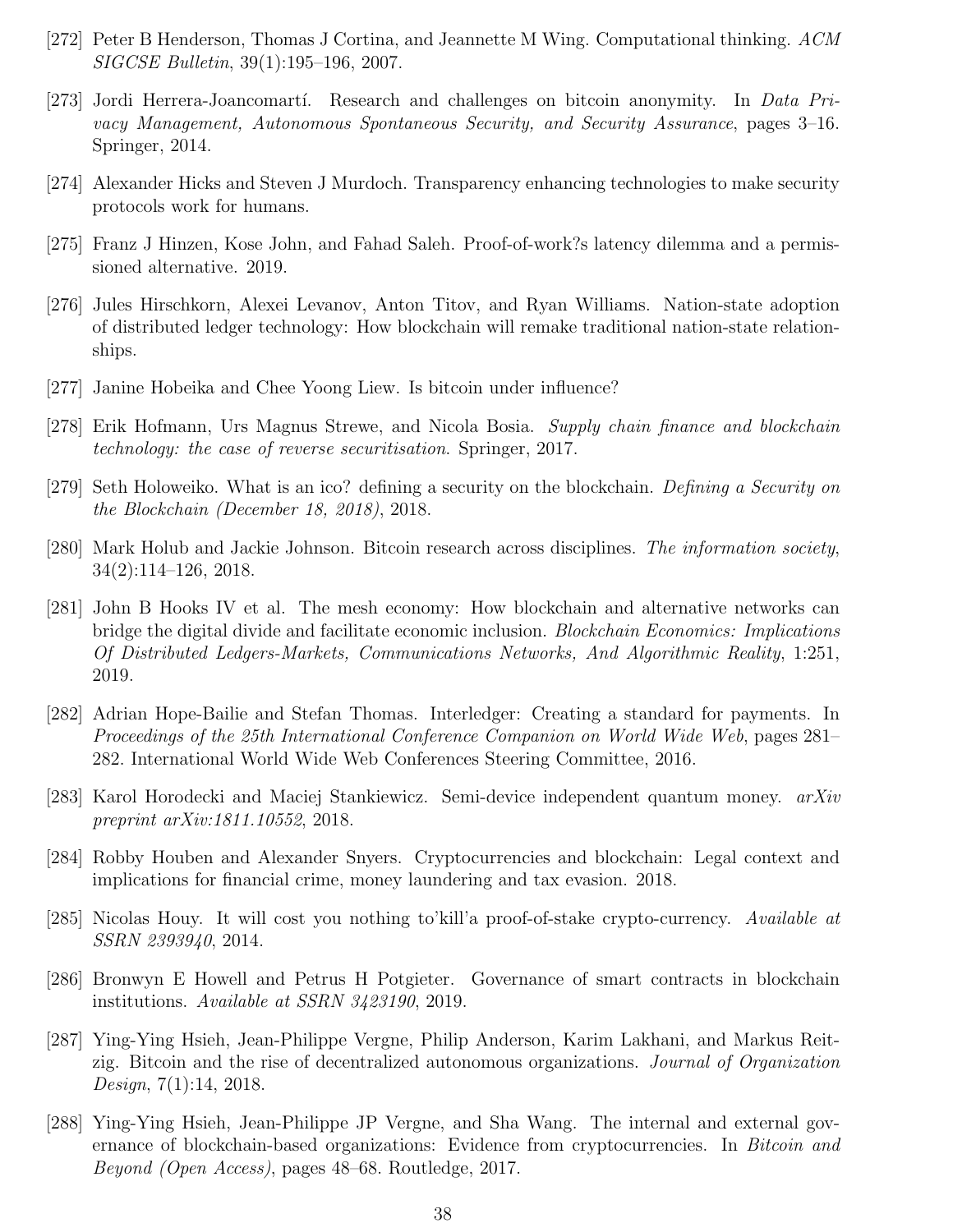- [289] Dongyan Huang, Xiaoli Ma, and Shengli Zhang. Performance analysis of the raft consensus algorithm for private blockchains. IEEE Transactions on Systems, Man, and Cybernetics: Systems, 2019.
- [290] Joseph Huber. Digital currency. design principles to support a shift from bankmoney to central bank digital currency. real-world economics review, page 76, 2019.
- [291] Steve Huckle, Rituparna Bhattacharya, Martin White, and Natalia Beloff. Internet of things, blockchain and shared economy applications. Procedia computer science, 98:461–466, 2016.
- [292] Robert Hudson and Andrew Urquhart. Technical analysis and cryptocurrencies. Available at SSRN 3387950, 2019.
- [293] Jörg Guido Hülsmann. Free banking and the free bankers. The Review of Austrian Economics, 9(1):3–53, 1996.
- [294] Marcel Hunziker, Matthias Buchecker, and Terry Hartig. Space and place–two aspects of the human-landscape relationship. In A changing world, pages 47–62. Springer, 2007.
- [295] Ahmed Faeq Hussein, Abbas K ALZubaidi, Qais Ahmed Habash, and Mustafa Musa Jaber. An adaptive biomedical data managing scheme based on the blockchain technique. Applied Sciences, 9(12):2494, 2019.
- [296] Marco Iansiti and Karim R Lakhani. The truth about blockchain. Harvard Business Review, 95(1):118–127, 2017.
- [297] Kazuki Ikeda. qbitcoin: a peer-to-peer quantum cash system. In Science and Information Conference, pages 763–771. Springer, 2018.
- [298] Kazuki Ikeda. Security and privacy of blockchain and quantum computation. In Advances in Computers, volume 111, pages 199–228. Elsevier, 2018.
- [299] Lester Ingber. Options on quantum money: Quantum path-integral with serial shocks. L. Ingber," Options on quantum money: Quantum path-integral with serial shocks," International Journal of Innovative Research in Information Security, 4(2):1–13, 2017.
- [300] Jaime Iranzo, Javier M Buldú, and Jacobo Aguirre. Competition among networks highlights the power of the weak. Nature communications, 7:13273, 2016.
- [301] Zsolt István. Something new under the sun: Thoughts on optimizing the performance of blockchains.
- [302] Joe Abou Jaoude and Raafat George Saade. Blockchain applications–usage in different domains. IEEE Access, 7:45360–45381, 2019.
- [303] Marco Alberto Javarone and Craig Steven Wright. From bitcoin to bitcoin cash: a network analysis. arXiv preprint arXiv:1804.02350, 2018.
- [304] Marco Alberto Javarone and Craig Steven Wright. Modeling a double-spending detection system for the bitcoin network. *arXiv preprint arXiv:1809.07678*, 2018.
- [305] Zhenzhen Jiao, Rui Tian, Dezhong Shang, and Hui Ding. Bicomp: A bilayer scalable nakamoto consensus protocol. arXiv preprint arXiv:1809.01593, 2018.
- [306] Jonathan Jogenfors. Quantum bitcoin: An anonymous and distributed currency secured by the no-cloning theorem of quantum mechanics.  $arXiv$  preprint  $arXiv:1604.01383$ , 2016.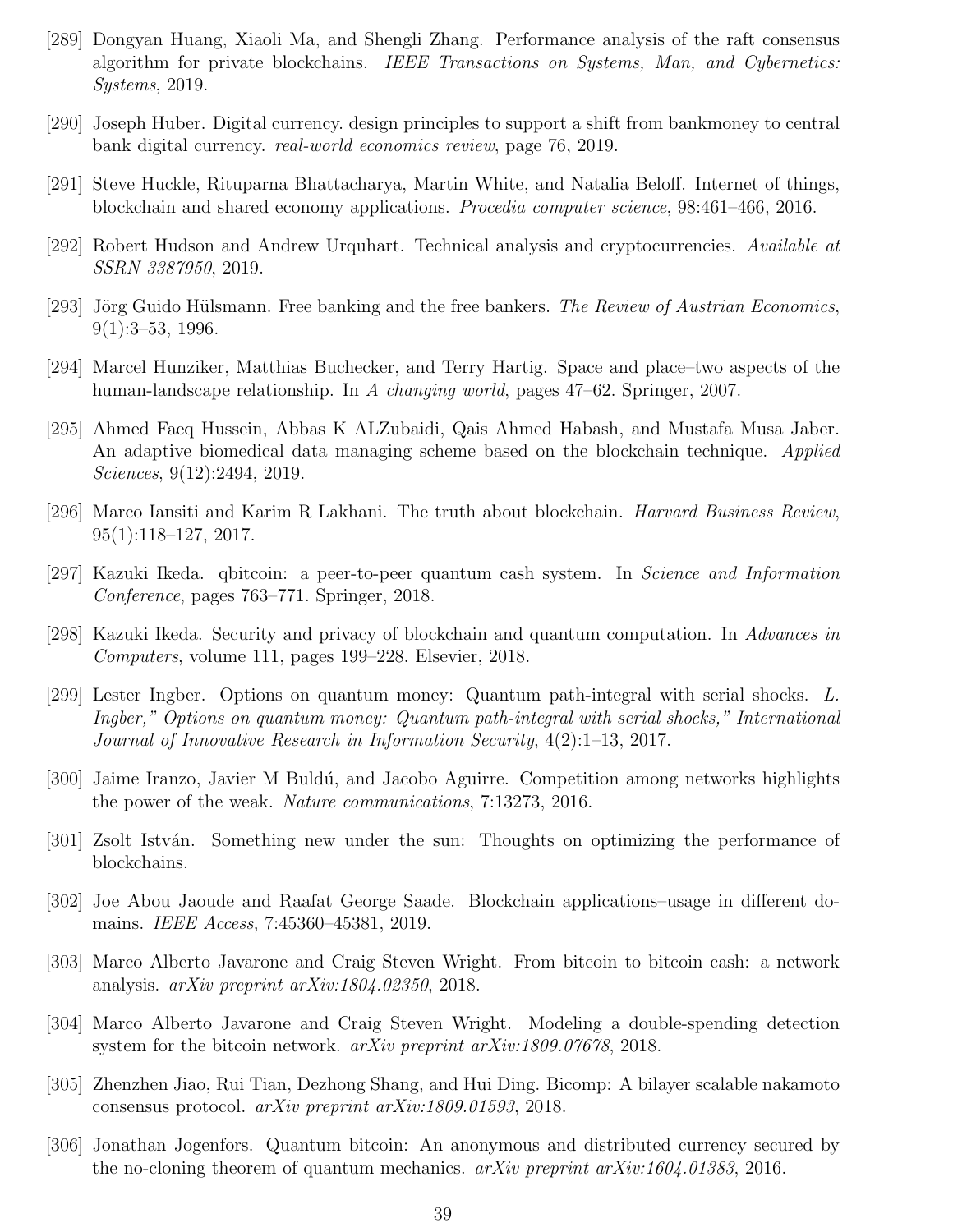- [307] ELLINOR JOHANSSON, KONSTA SUTINEN, JULIUS LASSILA, VALTER LANG, MINNA MARTIKAINEN, and OTHMAR MLehner. Regtech-a necessary tool to keep up with compliance and regulatory changes? JOURNAL OF FINANCE & RISK PERSPECTIVES ISSN 2305-7394, page 71.
- [308] Jani-Pekka Jussila. Reconciling the conflict between the ?immutability?of public and permissionless blockchain technology and the right to erasure under article 17 of the general data protection regulation.
- [309] Charles M Kahn and Tsz-Nga Wong. Should the central bank issue e-money? Money, pages 01–18, 2019.
- [310] Hermann Kaindl and Davor Svetinovic. Avoiding undertrust and overtrust. 2019.
- [311] Anton Kajtazi and Andrea Moro. The role of bitcoin in well diversified portfolios: A comparative global study. International Review of Financial Analysis, 61:143–157, 2019.
- [312] Wojtek Kalinowski. Currency pluralism and economic stability: the swiss experience. *Paris:* Veblen Institute for Economic Reforms, October, 2011.
- [313] Niclas Kannengießer, Sebastian Lins, Tobias Dehling, and Ali Sunyaev. Mind the gap: Tradeoffs between distributed ledger technology characteristics.  $arXiv$  preprint  $arXiv:1906.00861$ , 2019.
- [314] Maria Karajovic, Henry M Kim, and Marek Laskowski. Thinking outside the block: Projected phases of blockchain integration in the accounting industry. Australian Accounting Review, 29(2):319–330, 2019.
- [315] Arzum Karatas and Serap Sahin. Application areas of community detection: A review. In 2018 International Congress on Big Data, Deep Learning and Fighting Cyber Terrorism (IBIG-DELFT), pages 65–70. IEEE, 2018.
- [316] Jonathan Katz and Yehuda Lindell. Introduction to modern cryptography. Chapman and Hall/CRC, 2014.
- [317] Jonathan Katz, Alfred J Menezes, Paul C Van Oorschot, and Scott A Vanstone. Handbook of applied cryptography. CRC press, 1996.
- [318] Anil Savio Kavuri and Alistair Milne. Fintech and the future of financial services: What are the research gaps? 2019.
- [319] Patrik Keller and Rainer Böhme. Hotpow: Finality from proof-of-work quorums.  $arXiv$  preprint arXiv:1907.13531, 2019.
- [320] Seyednima Khezr, Md Moniruzzaman, Abdulsalam Yassine, and Rachid Benlamri. Blockchain technology in healthcare: A comprehensive review and directions for future research. Applied Sciences, 9(9):1736, 2019.
- [321] Lucianna Kiffer, Dave Levin, and Alan Mislove. Analyzing ethereum's contract topology. In Proceedings of the Internet Measurement Conference 2018, pages 494–499. ACM, 2018.
- [322] Evgeniy O Kiktenko, Nikolay O Pozhar, Maxim N Anufriev, Anton S Trushechkin, Ruslan R Yunusov, Yuri V Kurochkin, AI Lvovsky, and AK Fedorov. Quantum-secured blockchain. Quantum Science and Technology, 3(3):035004, 2018.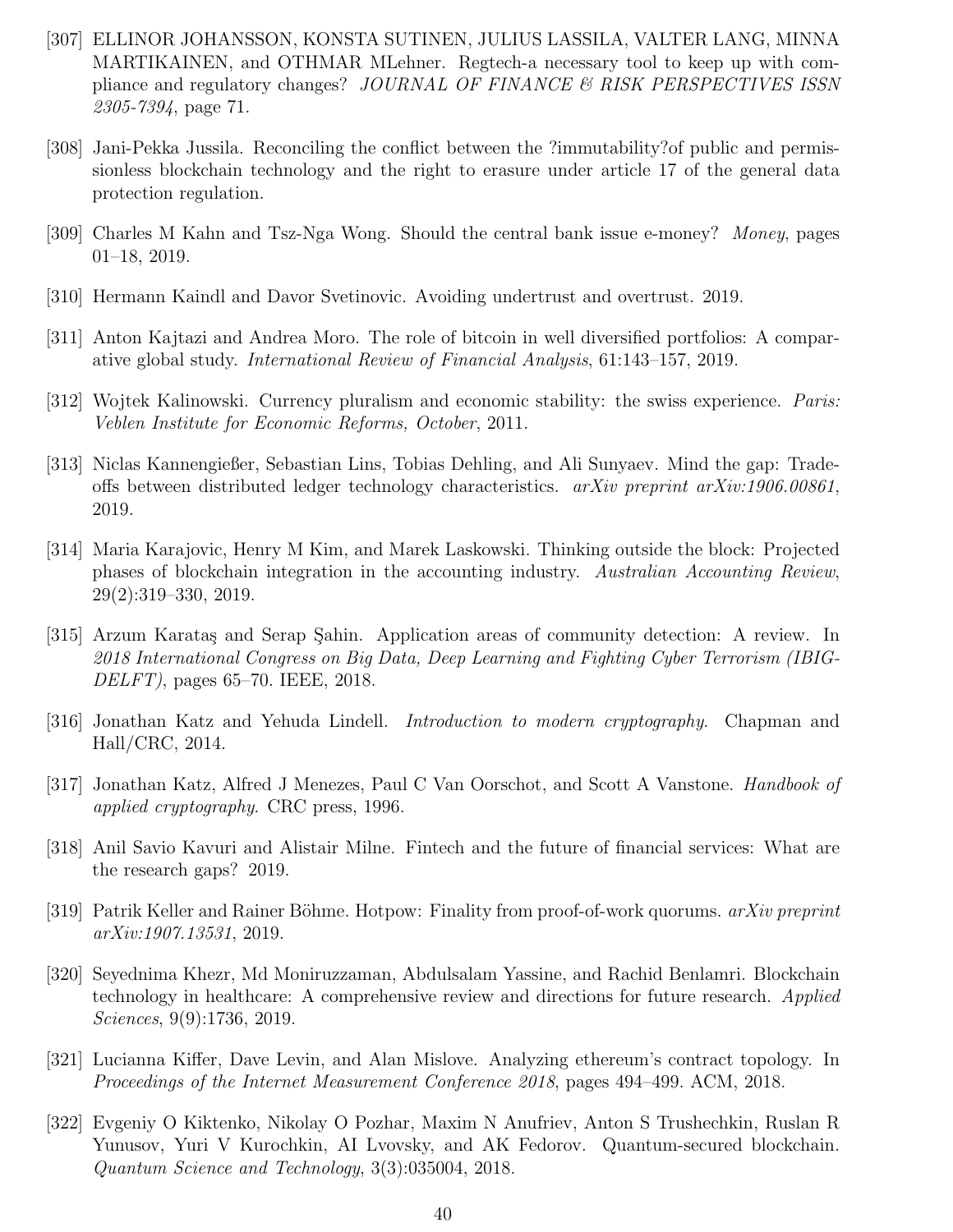- [323] Jongchul Kim. Modern politics as a trust scheme and its relevance to modern banking. Journal of Economic Issues, 47(4):807–826, 2013.
- [324] Rob Kitchin. The data revolution: Big data, open data, data infrastructures and their consequences. Sage, 2014.
- [325] Rob Kitchin. Making sense of smart cities: addressing present shortcomings. Cambridge Journal of Regions, Economy and Society, 8(1):131–136, 2015.
- [326] Rob Kitchin and Martin Dodge. *Code/space: Software and everyday life*. Mit Press, 2011.
- [327] Mitri Kitti. Allocating rights to mine blocks. 2018.
- [328] Robin Klusman and Tim Dijkhuizen. Deanonymisation in ethereum using existing methods for bitcoin. 2018.
- [329] T Koens and E Poll. Assessing interoperability solutions for distributed ledgers. Pervasive and Mobile Computing, page 101079, 2019.
- [330] Tommy Koens and Erik Poll. What blockchain alternative do you need? In Data Privacy Management, Cryptocurrencies and Blockchain Technology, pages 113–129. Springer, 2018.
- [331] T Koensa and E Polla. Assessing interoperability solutions for distributed ledgers extended version, 2018.
- [332] Nicholas Kolokotronis, Konstantinos Limniotis, Stavros Shiaeles, and Romain Griffiths. Secured by blockchain: Safeguarding internet of things devices. IEEE Consumer Electronics Magazine, 8(3):28–34, 2019.
- [333] Cleverence Kombe, Mussa Ally, and Anael Sam. A review on healthcare information systems and consensus protocols in blockchain technology. Int. J. Adv. Technol. Eng. Explor, 5(49):473– 483, 2018.
- [334] JP Koning. R3 reports.
- [335] Padmanabhan Krishnan, Babu Pillai, and Kamanashis Biswas. Validating smart contract execution across a heterogeneous collection: A proposal.
- [336] Max Kubát. Virtual currency bitcoin in the scope of money definition and store of value. Procedia Economics and Finance, 30:409–416, 2015.
- [337] D Richard Kuhn. A data structure for integrity protection with erasure capability. NIST Cybersecurity Whitepaper, 2018.
- [338] Oona Kuikka. Can cryptocurrency come to fulfil the functions of money? an evaluation of cryptocurrency as a global currency. 2019.
- [339] Tsung-Ting Kuo, Hyeon-Eui Kim, and Lucila Ohno-Machado. Blockchain distributed ledger technologies for biomedical and health care applications. Journal of the American Medical Informatics Association, 24(6):1211–1220, 2017.
- [340] Yutaka Kurihara and Akio Fukushima. The market efficiency of bitcoin: A weekly anomaly perspective. Journal of Applied Finance and Banking, 7(3):57, 2017.
- [341] Josef Kurka. Do cryptocurrencies and traditional asset classes influence each other? Finance Research Letters, 31:38–46, 2019.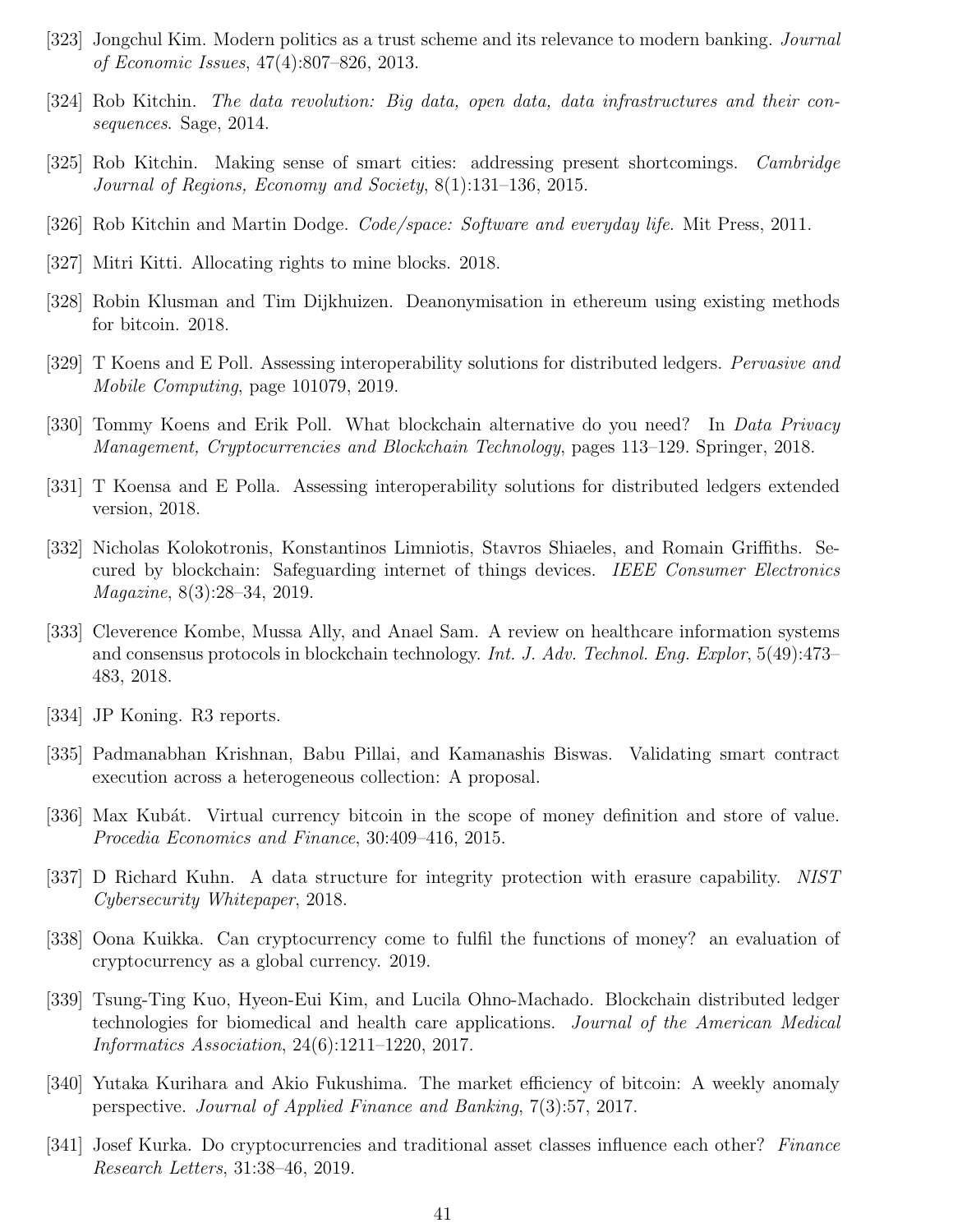- [342] Yujin Kwon, Jian Liu, Minjeong Kim, Dawn Song, and Yongdae Kim. Impossibility of full decentralization in permissionless blockchains. arXiv preprint arXiv:1905.05158, 2019.
- [343] Nikolaos A Kyriazis. A survey on efficiency and profitable trading opportunities in cryptocurrency markets. Journal of Risk and Financial Management, 12(2):67, 2019.
- [344] Patrizio Lain`a et al. Full-reserve banking: Separating money creation from bank lending. Valtiotieteellisen tiedekunnan julkaisuja-Publications of the Faculty of Social Sciences, 2018.
- [345] Esteban Landerreche and Marc Stevens. On immutability of blockchains. In Proceedings of 1st ERCIM Blockchain Workshop 2018. European Society for Socially Embedded Technologies (EUSSET), 2018.
- [346] Olga Lavazova, Tobias Dehling, and Ali Sunyaev. From hype to reality: A taxonomy of blockchain applications. In Proceedings of the 52nd Hawaii International Conference on System Sciences (HICSS 2019), 2019.
- [347] Dat Le Tien and Frank Eliassen. Senopra: Reconciling data privacy and utility via attested smart contract execution. IACR Cryptology ePrint Archive, 2018:1246, 2018.
- [348] Euijong Lee, Young-Duk Seo, and Young-Gab Kim. A nash equilibrium based decision-making method for internet of things. Journal of Ambient Intelligence and Humanized Computing, pages 1–9, 2019.
- [349] Tin Leelavimolsilp, Long Tran-Thanh, and Sebastian Stein. On the preliminary investigation of selfish mining strategy with multiple selfish miners. arXiv preprint arXiv:1802.02218, 2018.
- [350] Ao Lei, Chibueze Ogah, Philip Asuquo, Haitham Cruickshank, and Zhili Sun. A secure key management scheme for heterogeneous secure vehicular communication systems. ZTE Communications, 21:1, 2016.
- [351] Stefanos Leonardos, Daniel Reijsbergen, and Georgios Piliouras. Presto: A systematic framework for blockchain consensus protocols. *arXiv preprint arXiv:1906.06540*, 2019.
- [352] Loic Lesavre, Priam Varin, Peter Mell, Michael Davidson, and James Shook. A taxonomic approach to understanding emerging blockchain identity management systems.  $arXiv$  preprint arXiv:1908.00929, 2019.
- [353] Lawrence Lessig. Code is law. The Industry Standard, 18, 1999.
- [354] Lawrence Lessig. Code: And other laws of cyberspace. ReadHowYouWant. com, 2009.
- [355] Chao-Yang Li, Xiu-Bo Chen, Yu-Ling Chen, Yan-Yan Hou, and Jian Li. A new lattice-based signature scheme in post-quantum blockchain network. IEEE Access, 7:2026–2033, 2018.
- [356] Jiasun Li and William Mann. Initial coin offerings: Current research and future directions. 2019.
- [357] Jirui Li, Xiaoyong Li, Yunquan Gao, Jie Yuan, and Binxing Fang. Dynamic trustworthiness overlapping community discovery in mobile internet of things. IEEE Access, 6:74579–74597, 2018.
- [358] Ming Li, Jian Weng, Anjia Yang, Wei Lu, Yue Zhang, Lin Hou, Jia-Nan Liu, Yang Xiang, and Robert H Deng. Crowdbc: A blockchain-based decentralized framework for crowdsourcing. IEEE Transactions on Parallel and Distributed Systems, 30(6):1251–1266, 2018.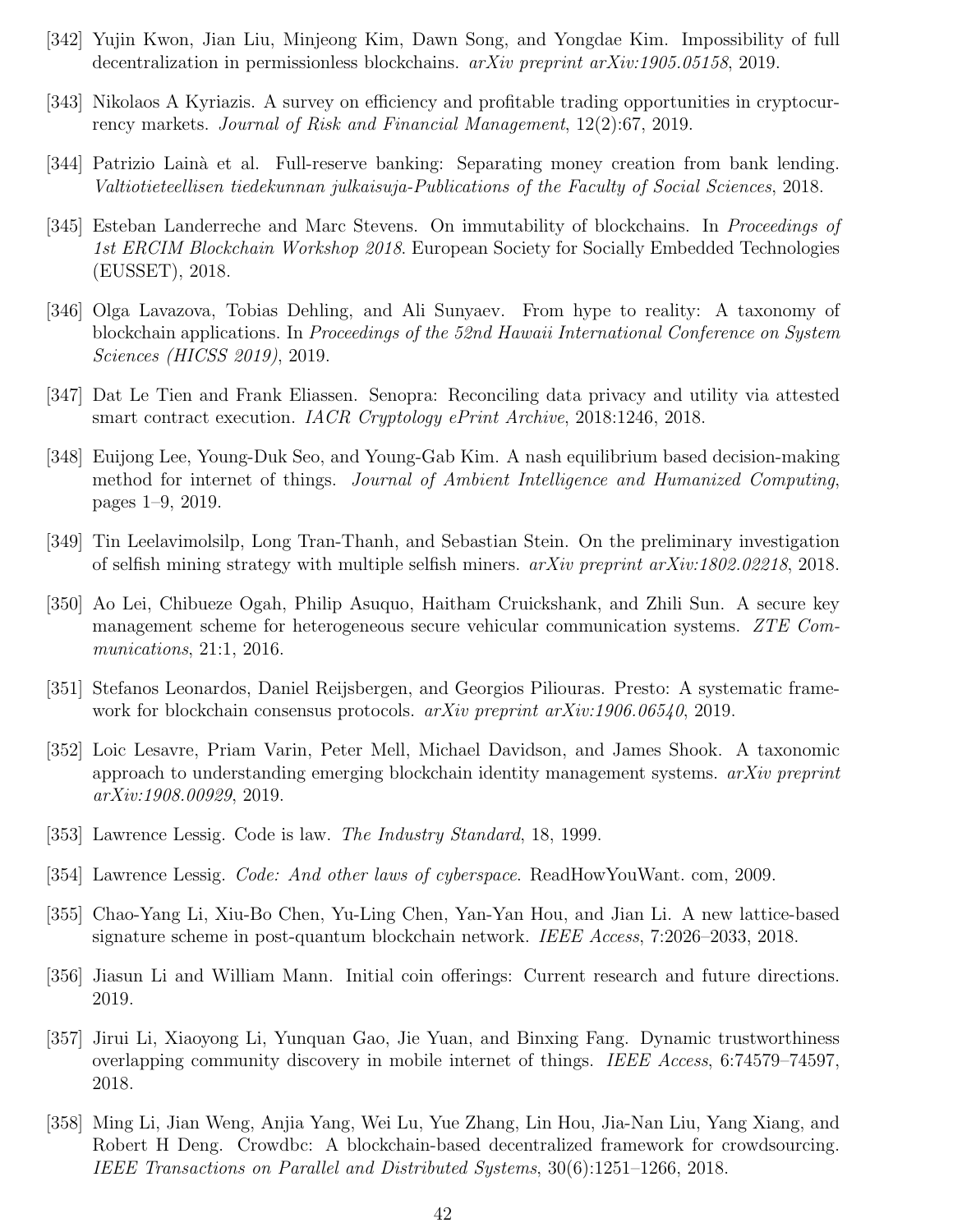- [359] Quan-Lin Li, Jing-Yu Ma, Yan-Xia Chang, Fan-Qi Ma, and Hai-Bo Yu. Markov processes in blockchain systems. arXiv preprint arXiv:1904.03598, 2019.
- [360] Zhong-Cheng Li, Jian-Hua Huang, Da-Qi Gao, Ya-Hui Jiang, and Li Fan. Iscp: An improved blockchain consensus protocol. IJ Network Security, 21(3):359–367, 2019.
- [361] Ioannis Lianos. Blockchain competition. Pre-published version of I. Lianos, Blockchain Competition–Gaining Competitive Advantage in the Digital Economy: Competition Law Implications, in Ph. Hacker, I. Lianos, G. Dimitropoulos  $\mathcal{C}$  S. Eich, Regulating Blockchain: Political and Legal Challenges (forth. OUP, 2019), 2018.
- [362] Matthias Lischke and Benjamin Fabian. Analyzing the bitcoin network: The first four years. Future Internet, 8(1):7, 2016.
- [363] Sichen Liu. Research on token incentive mechanism of open source project-take block chain project as an example. In IOP Conference Series: Earth and Environmental Science, volume 252, page 022029. IOP Publishing, 2019.
- [364] Yukun Liu and Aleh Tsyvinski. Risks and returns of cryptocurrency. Technical report, National Bureau of Economic Research, 2018.
- [365] Yukun Liu, Aleh Tsyvinski, and Xi Wu. Common risk factors in cryptocurrency. Technical report, National Bureau of Economic Research, 2019.
- [366] Ziyao Liu, Nguyen Cong Luong, Wenbo Wang, Dusit Niyato, Ping Wang, Ying-Chang Liang, and Dong In Kim. A survey on applications of game theory in blockchain.  $arXiv$  preprint arXiv:1902.10865, 2019.
- [367] James J Lu and George HL Fletcher. Thinking about computational thinking. In ACM SIGCSE Bulletin, volume 41, pages 260–264. ACM, 2009.
- [368] Yang Lu. Blockchain: A survey on functions, applications and open issues. Journal of Industrial Integration and Management, 3(04):1850015, 2018.
- [369] Julia KT Lutz. Coexistence of cryptocurrencies and central bank issued fiat currencies, a systematic literature review. FiDL Working Papers, 2018.
- [370] Toan Luu Duc Huynh. Spillover risks on cryptocurrency markets: A look from var-svar granger causality and student?st copulas. Journal of Risk and Financial Management, 12(2):52, 2019.
- [371] D Madavi. A comprehensive study on blockchain technology. 2019.
- [372] Damiano Di Francesco Maesa, Andrea Marino, and Laura Ricci. An analysis of the bitcoin users graph: inferring unusual behaviours. In *International Workshop on Complex Networks* and their Applications, pages 749–760. Springer, 2016.
- [373] Damiano Di Francesco Maesa, Andrea Marino, and Laura Ricci. Data-driven analysis of bitcoin properties: exploiting the users graph. International Journal of Data Science and Analytics, 6(1):63–80, 2018.
- [374] Damiano Di Francesco Maesa, Andrea Marino, and Laura Ricci. The bow tie structure of the bitcoin users graph. Applied Network Science, 4(1):56, 2019.
- [375] Véronique Magnier and Patrick Barban. The potential impact of blockchains on corporate governance: a survey on shareholders' rights in the digital era. InterEU law east: journal for the international and european law, economics and market integrations, 5(2):189–226, 2018.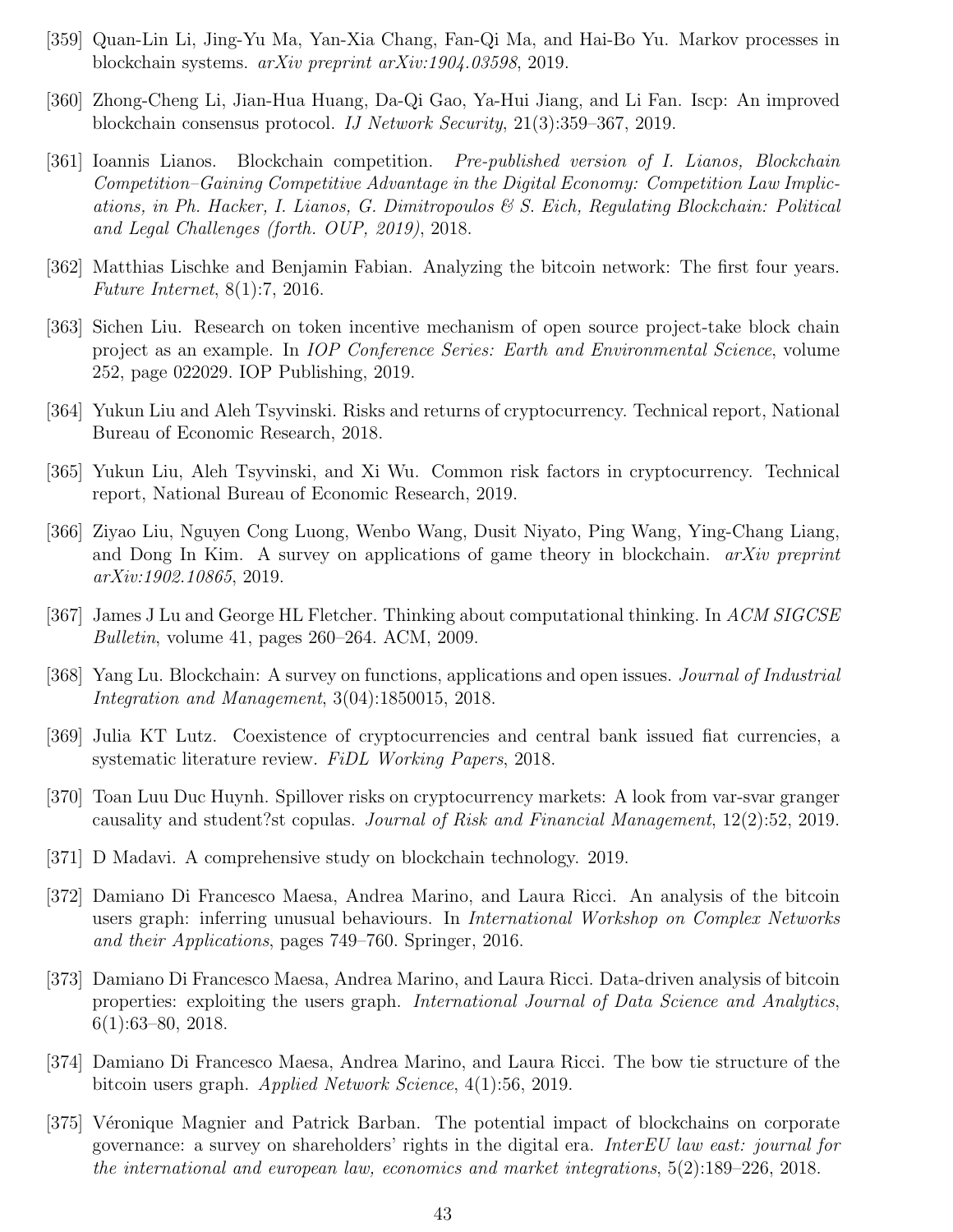- [376] Rose Mahdavieh. Governments' adoption of native cryptocurrency: A case study of iran, russia, and venezuela. 2019.
- [377] Giulio Malavolta, Pedro Moreno-Sanchez, Aniket Kate, Matteo Maffei, and Srivatsan Ravi. Concurrency and privacy with payment-channel networks. In Proceedings of the 2017 ACM SIGSAC Conference on Computer and Communications Security, pages 455–471. ACM, 2017.
- [378] Fragkiskos Malliaros, Christos Giatsidis, Apostolos Papadopoulos, and Michalis Vazirgiannis. The core decomposition of networks: Theory, algorithms and applications. 2019.
- [379] Alex Manuskin, Michael Mirkin, and Ittay Eyal. Ostraka: Secure blockchain scaling by node sharding.  $arXiv$  preprint  $arXiv:1907.03331$ , 2019.
- [380] Franck (editor) Marmoz. Blockchain et droit. 2019.
- [381] Ben R Marshall, Nhut Nick Hoang Nguyen, and Nuttawat Visaltanachoti. Bitcoin liquidity. Nuttawat, Bitcoin Liquidity (May 31, 2019), 2019.
- [382] Francisco Luis Benítez Martínez, María Visitación Hurtado Torres, and Esteban Romero Frías. The ?tokenization? of the eparticipation in public governance: An opportunity to hack democracy. In International Congress on Blockchain and Applications, pages 110–117. Springer, 2019.
- [383] Juri Mattila and Timo Seppälä. Blockchains as a path to a network of systems. An Emerging New Trend of the Digital Platforms in Industry and Society. ETLA-The Research Institute of the Finnish Economy, 2015.
- [384] Roman Matzutt, Jens Hiller, Martin Henze, Jan Henrik Ziegeldorf, Dirk Müllmann, Oliver Hohlfeld, and Klaus Wehrle. A quantitative analysis of the impact of arbitrary blockchain content on bitcoin. In Proceedings of the 22nd International Conference on Financial Cryptography and Data Security (FC). Springer, 2018.
- [385] Bennett T McCallum. The bitcoin revolution. Cato J., 35:347, 2015.
- [386] Dan McGinn, David Birch, David Akroyd, Miguel Molina-Solana, Yike Guo, and William J Knottenbelt. Visualizing dynamic bitcoin transaction patterns. Big data, 4(2):109–119, 2016.
- [387] Wilson S Melo Jr, Alysson Bessani, and Luiz FRC Carmo. How blockchains can help legal metrology. In Proceedings of the 1st Workshop on Scalable and Resilient Infrastructures for Distributed Ledgers, page 5. ACM, 2017.
- [388] Eric Melse. Accounting in three dimensions: a case for momentum revisited. The Journal of Risk Finance, 9(4):334–350, 2008.
- [389] Julio Mendoza, Higinio Mora, Francisco A Pujol, and Miltiadis D Lytras. Social commerce as a driver to enhance trust and intention to use cryptocurrencies for electronic payments. 2018.
- [390] Alessio Meneghetti, Tommaso Parise, Massimiliano Sala, and Daniele Taufer. A survey on efficient parallelization of blockchain-based smart contracts.  $arXiv$  preprint  $arXiv:1904.00731$ , 2019.
- [391] Ralph C Merkle. Secure communications over insecure channels. Communications of the ACM, 21(4):294–299, 1978.
- [392] Amaury Mertens de Wilmars, Ward Vondeling, and Leonardo Iania. Bitcoin as a financial asset: Impact of bitcoin on a well-diversified european portfolio. *Louvain School of Management*, memoirs de master, 2018.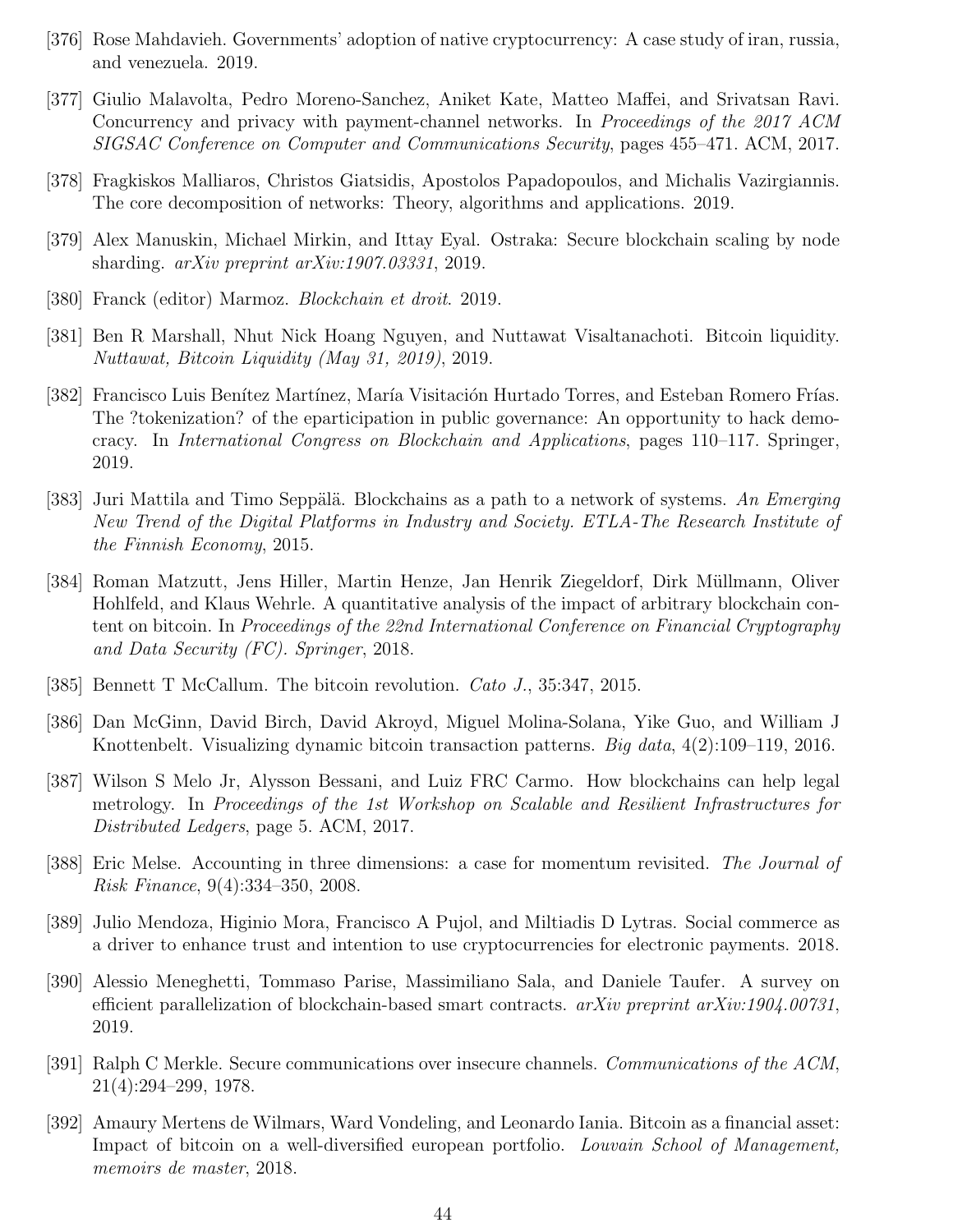- [393] Sebastien Meunier and Danni Zhao-Meunier. Bitcoin, distributed ledgers and the theory of the firm. Available at SSRN 3327971, 2019.
- [394] D König Michael and Stefano Battiston. From graph theory to models of economic networks. a tutorial. In Networks, Topology and Dynamics, pages 23–63. Springer, 2009.
- [395] Ian Miers, Christina Garman, Matthew Green, and Aviel D Rubin. Zerocoin: Anonymous distributed e-cash from bitcoin. In 2013 IEEE Symposium on Security and Privacy, pages 397–411. IEEE, 2013.
- [396] Udo Milkau and Jürgen Bott. Digital currencies and the concept of money as a social agreement. Journal of Payments Strategy & Systems, 12(3):213–231, 2018.
- [397] Andrew Miller, James Litton, Andrew Pachulski, Neal Gupta, Dave Levin, Neil Spring, and Bobby Bhattacharjee. Discovering bitcoin's public topology and influential nodes. et al, 2015.
- [398] Andrew Miller, Malte M¨oser, Kevin Lee, and Arvind Narayanan. An empirical analysis of linkability in the monero blockchain.(2017), 2017.
- [399] Alistair Milne. Argument by false analogy: The mistaken classification of bitcoin as token money. Available at SSRN 3290325, 2018.
- [400] Tian Min and Wei Cai. A security case study for blockchain games. arXiv preprint arXiv:1906.05538, 2019.
- [401] Tian Min, Hanyi Wang, Yaoze Guo, and Wei Cai. Blockchain games: A survey. arXiv preprint arXiv:1906.05558, 2019.
- [402] Vojislav B Mišic, Jelena Mišic, and Xiaolin Chang. On forks and fork characteristics in a bitcoin-like distribution network.
- [403] Jon Moen. Central banking. *Handbook of Cliometrics*, pages 1–25, 2019.
- [404] Victor Molina, Marta Kersten-Oertel, and Tristan Glatard. A conceptual marketplace model for iot generated personal data. arXiv preprint arXiv:1907.03047, 2019.
- [405] Louise Møller, Frank Gertsen, Stine Schmieg Johansen, and Claus Rosenstand. Characterizing digital disruption in the general theory of disruptive innovation. In ISPIM Innovation Symposium, page 1. The International Society for Professional Innovation Management (ISPIM), 2017.
- [406] Pedro Moreno-Sanchez, Navin Modi, Raghuvir Songhela, Aniket Kate, and Sonia Fahmy. Mind your credit: Assessing the health of the ripple credit network. In Proceedings of the 2018 World Wide Web Conference, pages 329–338. International World Wide Web Conferences Steering Committee, 2018.
- [407] Malte Moser. Anonymity of bitcoin transactions. 2013.
- [408] Malte Möser and Rainer Böhme. Anonymous alone? measuring bitcoin?s second-generation anonymization techniques. In 2017 IEEE European Symposium on Security and Privacy Workshops (EuroS&PW), pages  $32-41$ . IEEE,  $2017$ .
- [409] Catherine Mulligan, J Zhu Scott, Sheila Warren, and JP Rangaswami. Blockchain beyond the hype: A practical framework for business leaders. In white paper of the World Economic Forum, 2018.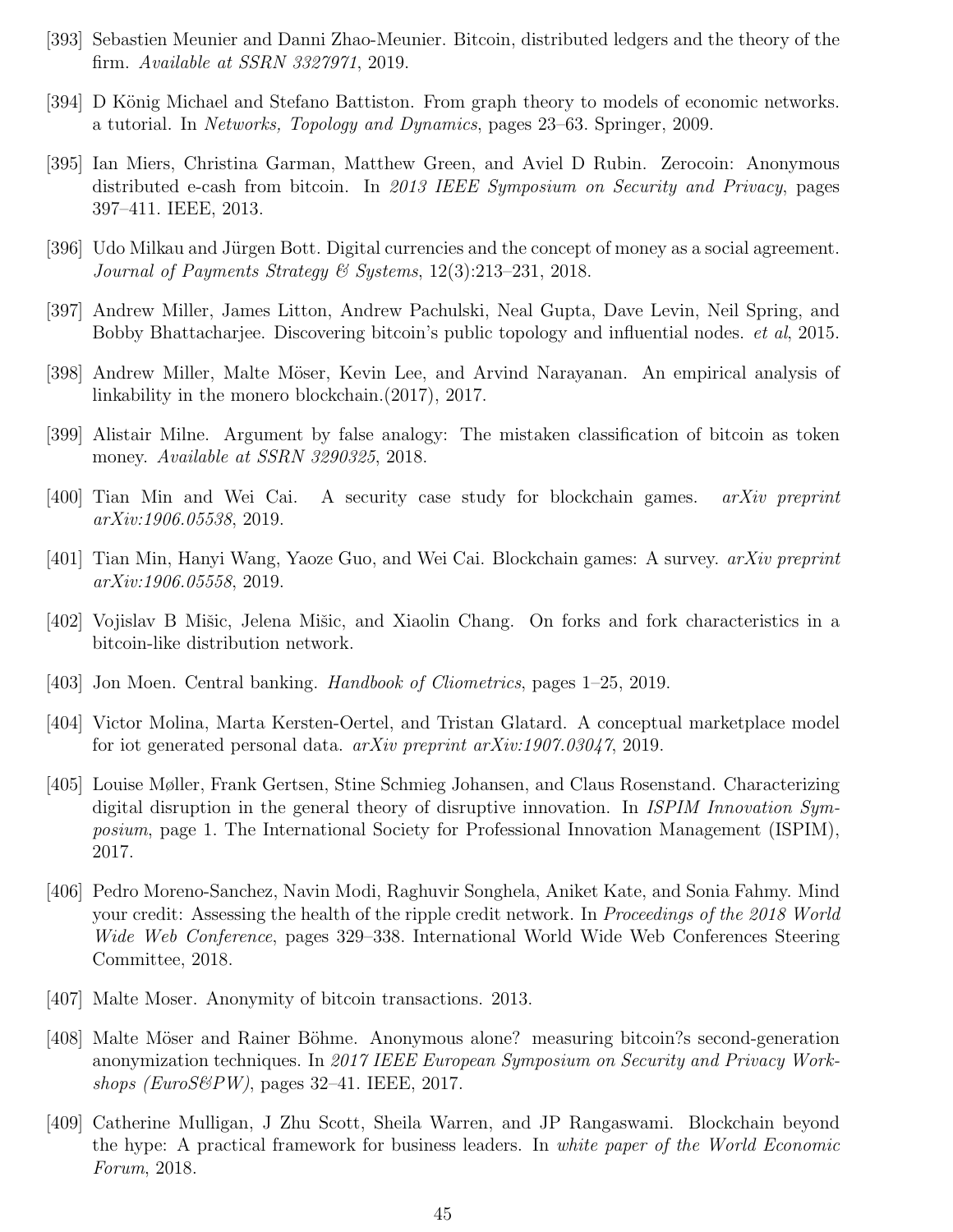- [410] Hossein Nabilou. How to regulate bitcoin? decentralized regulation for a decentralized cryptocurrency. Decentralized Regulation for a Decentralized Cryptocurrency (March 26, 2019), 2019.
- [411] Hossein Nabilou and André Prüm. Central banks and regulation of cryptocurrencies. Review of Banking and Financial Law, Forthcoming, 2019.
- [412] D Nagarajan, M Lathamaheswari, Said Broumi, and J Kavikumar. Blockchain single and interval valued neutrosophic graphs. Neutrosophic Sets and Systems, page 23, 2019.
- [413] Satoshi Nakamoto. Bitcoin: A peer-to-peer electronic cash system. 2008.
- [414] Voraprapa Nakavachara, Tanapong Potipiti, and Thanawan Lertmongkolnam. Should all blockchain-based digital assets be classified under the same asset class? Available at SSRN 3437279, 2019.
- [415] Arvind Narayanan, Joseph Bonneau, Edward Felten, Andrew Miller, and Steven Goldfeder. Bitcoin and cryptocurrency technologies: a comprehensive introduction. Princeton University Press, 2016.
- [416] Arvind Narayanan and Jeremy Clark. Bitcoin's academic pedigree. Communications of the  $ACM$ , 60(12):36–45, 2017.
- [417] Jennifer Callen Naviglia. The Technological, Economic and Regulatory Challenges of Digital Currency: An Exploratory Analysis of Federal Judicial Cases Involving Bitcoin. PhD thesis, Robert Morris University, 2017.
- [418] Nawari O Nawari and Shriraam Ravindran. Blockchain and building information modeling (bim): Review and applications in post-disaster recovery. Buildings, 9(6):149, 2019.
- [419] Kartik Nayak, Srijan Kumar, Andrew Miller, and Elaine Shi. Stubborn mining: Generalizing selfish mining and combining with an eclipse attack. In 2016 IEEE European Symposium on Security and Privacy (EuroS&P), pages  $305-320$ . IEEE, 2016.
- [420] Michele Benedetto Neitz. The influencers: Facebook's libra, public blockchains, and the ethical considerations of centralization. North Carolina Journal of Law and Technology, Forthcoming. Available at SSRN: https://ssrn.com/abstract=3441981, 2019.
- [421] Till Neudecker and Hannes Hartenstein. Short paper: An empirical analysis of blockchain forks in bitcoin.
- [422] Till Neudecker and Hannes Hartenstein. Network layer aspects of permissionless blockchains. IEEE Communications Surveys & Tutorials, 21(1):838–857, 2018.
- [423] Mark Ed Newman, Albert-László Ed Barabási, and Duncan J Watts. *The structure and dy*namics of networks. Princeton University Press, 2006.
- [424] Mark EJ Newman and Michelle Girvan. Finding and evaluating community structure in networks. Physical review E, 69(2):026113, 2004.
- [425] Cong T Nguyen, Dinh Thai Hoang, Diep N Nguyen, Dusit Niyato, Huynh Tuong Nguyen, and Eryk Dutkiewicz. Proof-of-stake consensus mechanisms for future blockchain networks: Fundamentals, applications and opportunities. IEEE Access, 7:85727–85745, 2019.
- [426] Jianting Ning, Hung Dang, Ruomu Hou, and Ee-Chien Chang. Keeping time-release secrets through smart contracts. IACR Cryptology ePrint Archive, 2018:1166, 2018.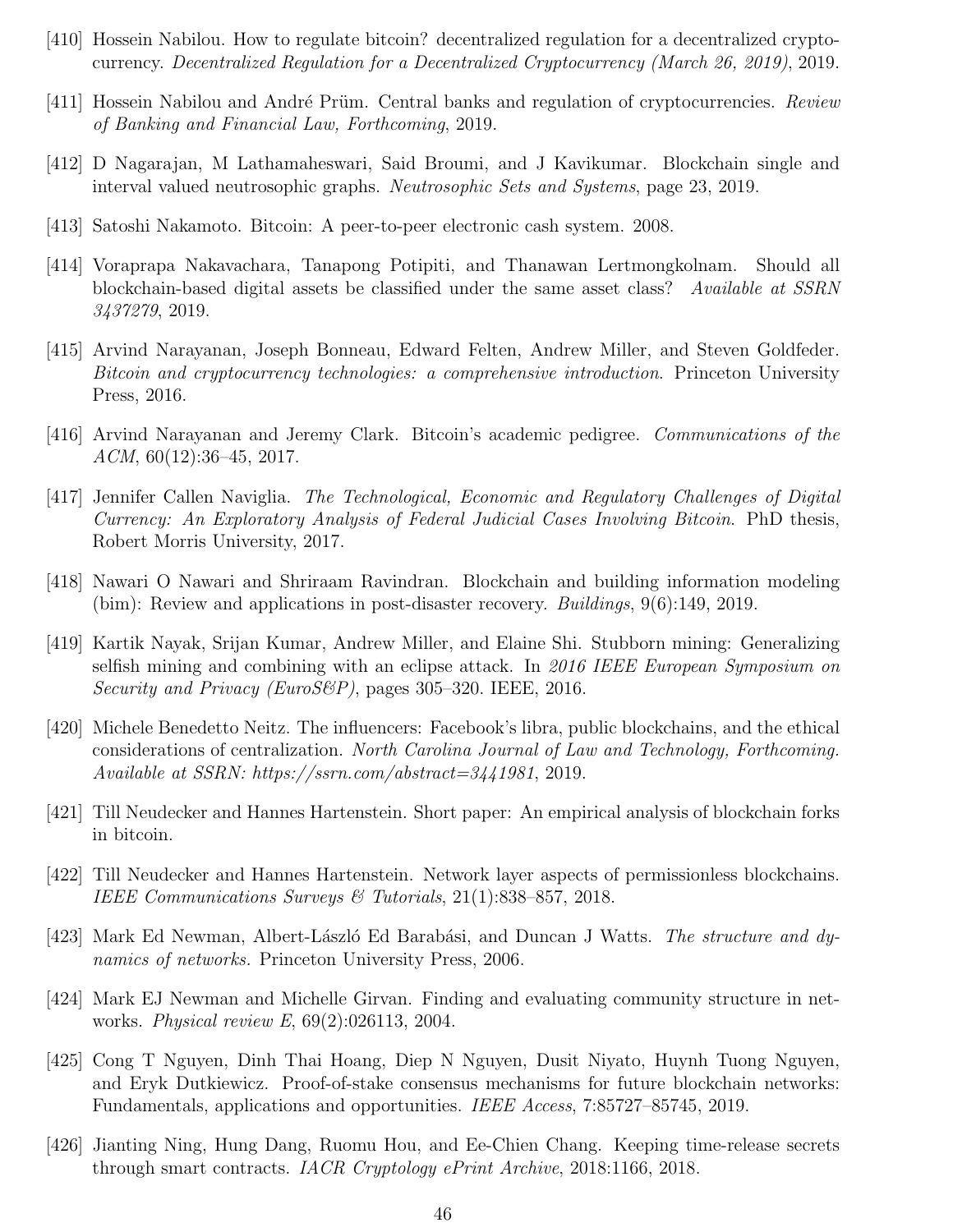- [427] Shunya Noda, Kyohei Okumura, and Yoshinori Hashimoto. A lucas critique to the difficulty adjustment algorithm of the bitcoin system. Available at SSRN 3410460, 2019.
- [428] Juha Nokelainen. Analysing the effects of general data protection regulation article 17 on blockchain technology.
- [429] Micha Ober, Stefan Katzenbeisser, and Kay Hamacher. Structure and anonymity of the bitcoin transaction graph. Future internet, 5(2):237–250, 2013.
- [430] Marcus O?Dair. Risks of adoption. In Distributed Creativity, pages 81–94. Springer, 2019.
- [431] Frédérique Oggier, Silivanxay Phetsouvanh, and Anwitaman Datta. Entropic centrality for non-atomic flow networks. In 2018 International Symposium on Information Theory and Its Applications (ISITA), pages 50–54. IEEE, 2018.
- [432] Frédérique Oggier, Silivanxay Phetsouvanh, and Anwitaman Datta. Entropy-based graph clustering-a simulated annealing approach. In 2018 International Symposium on Information Theory and Its Applications (ISITA), pages 242–246. IEEE, 2018.
- [433] Kazumasa Oguro, Ryo Ishida, and Masaya Yasuoka. Voluntary provision of public goods and cryptocurrency. Technical report, Research Institute of Economy, Trade and Industry (RIETI), 2018.
- [434] Jeong Hun Oh and Kevin Nguyen. The growing role of cryptocurrency: What does it mean for central banks and governments? International Telecommunications Policy Review, 25(1):33–55, 2018.
- [435] F Xavier Olleros and Majlinda Zhegu. Research handbook on digital transformations. Edward Elgar Publishing, 2016.
- [436] Svein Ølnes, Jolien Ubacht, and Marijn Janssen. Blockchain in government: Benefits and implications of distributed ledger technology for information sharing, 2017.
- [437] Günce Keziban Orman, Vincent Labatut, and Hocine Cherifi. Comparative evaluation of community detection algorithms: a topological approach. Journal of Statistical Mechanics: Theory and Experiment, 2012(08):P08001, 2012.
- [438] Reggie O'Shields. Smart contracts: Legal agreements for the blockchain. NC Banking Inst., 21:177, 2017.
- [439] Peder Østbye. Model risk in cryptocurrency governance reliability assessments. 2018.
- [440] Peder Østbye. Collusion risk and responsibility in public cryptocurrency protocol development. Available at SSRN 3354868, 2019.
- [441] Peder Østbye. Who is liable if a public cryptocurrency protocol fails? Available at SSRN 3423681, 2019.
- [442] Anwar Hasan Abdullah Othman, Syed Musa Alhabshi, Razali Haron, et al. Journal of financial economic policy.
- [443] Gareth Owenson, Mo Adda, et al. Proximity awareness approach to enhance propagation delay on the bitcoin peer-to-peer network. In 2017 IEEE 37th International Conference on Distributed Computing Systems (ICDCS), pages 2411–2416. IEEE, 2017.
- [444] Anssi Paasi. Geography, space and the re-emergence of topological thinking. *Dialogues in* Human Geography, 1(3):299–303, 2011.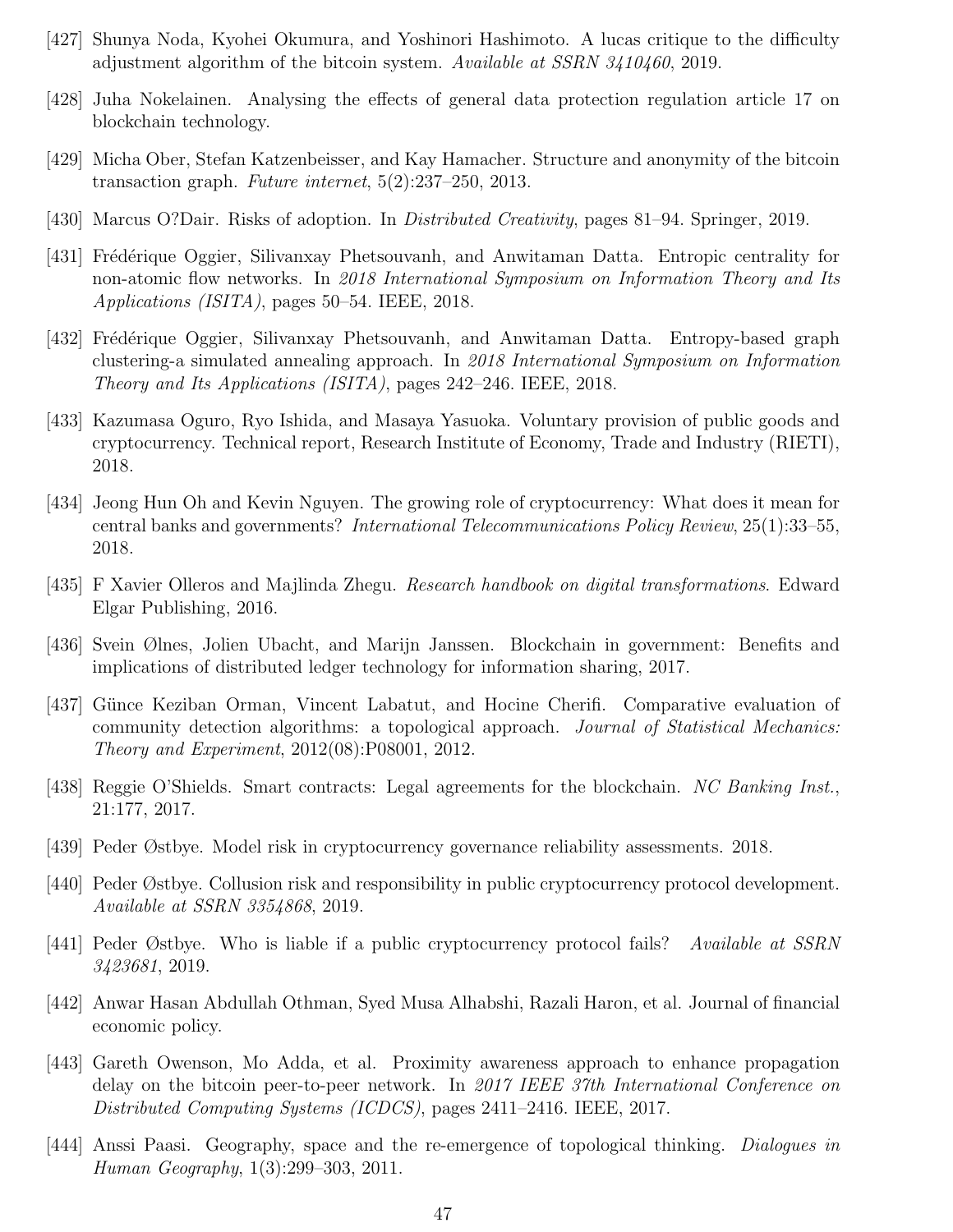- [445] John F Padgett and Paul D McLean. Organizational invention and elite transformation: The birth of partnership systems in renaissance florence. American journal of Sociology, 111(5):1463–1568, 2006.
- [446] Ugo Pagallo, Eleonora Bassi, Marco Crepaldi, and Massimo Durante. Chronicle of a clash foretold: Blockchains and the gdpr's right to erasure. In JURIX, pages 81–90, 2018.
- [447] Emiliano Pagnotta and Andrea Buraschi. An equilibrium valuation of bitcoin and decentralized network assets. Available at SSRN 3142022, 2018.
- [448] K Palanivel. Blockchain architecture to higher education systems.
- [449] Nikolaos Papadis, Sem Borst, Anwar Walid, Mohamed Grissa, and Leandros Tassiulas. Stochastic models and wide-area network measurements for blockchain design and analysis. In IEEE INFOCOM 2018-IEEE Conference on Computer Communications, pages 2546–2554. IEEE, 2018.
- [450] Giuseppe Pappalardo, Tiziana Di Matteo, Guido Caldarelli, and Tomaso Aste. Blockchain inefficiency in the bitcoin peers network.  $EPI Data Science, 7(1):30, 2018$ .
- [451] Francesco Parino, Mariano G Beiró, and Laetitia Gauvin. Analysis of the bitcoin blockchain: socio-economic factors behind the adoption. *EPJ Data Science*, 7(1):38, 2018.
- [452] Sehyun Park, Seongwon Im, Youhwan Seol, and Jeongyeup Paek. Nodes in the bitcoin network: Comparative measurement study and survey. IEEE Access, 7:57009–57022, 2019.
- [453] Rafael Pass, Lior Seeman, and Abhi Shelat. Analysis of the blockchain protocol in asynchronous networks. In Annual International Conference on the Theory and Applications of Cryptographic Techniques, pages 643–673. Springer, 2017.
- [454] Ingolf Gunnar Anton Pernice, Sebastian Henningsen, Roman Proskalovich, Martin Florian, Hermann Elendner, and Björn Scheuermann. Monetary stabilization in cryptocurrencies-design approaches and open questions. In IGA Pernice, S Henningsen, R Proskalovich, H Elendner and B Scheuermann." Monetary Stabilization in Cryptocurrencies-Design Approaches and Open Questions" 2019 Crypto Valley Conference on Blockchain Technology (CVCBT). IEEE, 2019.
- [455] Viktor PETER, Juan PAREDES, Moisés ROSADO RIVIAL, Eduardo SOTO SEPÚLVEDA, and Diego A HERMOSILLA ASTORGA. Blockchain meets energy: digital solutions for a decentralized and decarbonized sector, 2019.
- [456] Silivanxay Phetsouvanh, Frédérique Oggier, and Anwitaman Datta. Egret: Extortion graph exploration techniques in the bitcoin network. In 2018 IEEE International Conference on Data Mining Workshops (ICDMW), pages 244–251. IEEE, 2018.
- [457] Ross Christopher Phillips. The Predictive Power of Social Media within Cryptocurrency Markets. PhD thesis, UCL (University College London), 2019.
- [458] Marc Pilkington. Bitcoin through the lenses of complexity theory: Some non-orthodox implications for economic theorizing. Handbook of the Geographies of Money and Finance, Pollard, J. & Martin, R.(eds.), Edward Elgar, 2017.
- [459] Babu Pillai, Kamanashis Biswas, and Vallipuram Muthukkumarasamy. Blockchain interoperable digital objects. In International Conference on Blockchain, pages 80–94. Springer, 2019.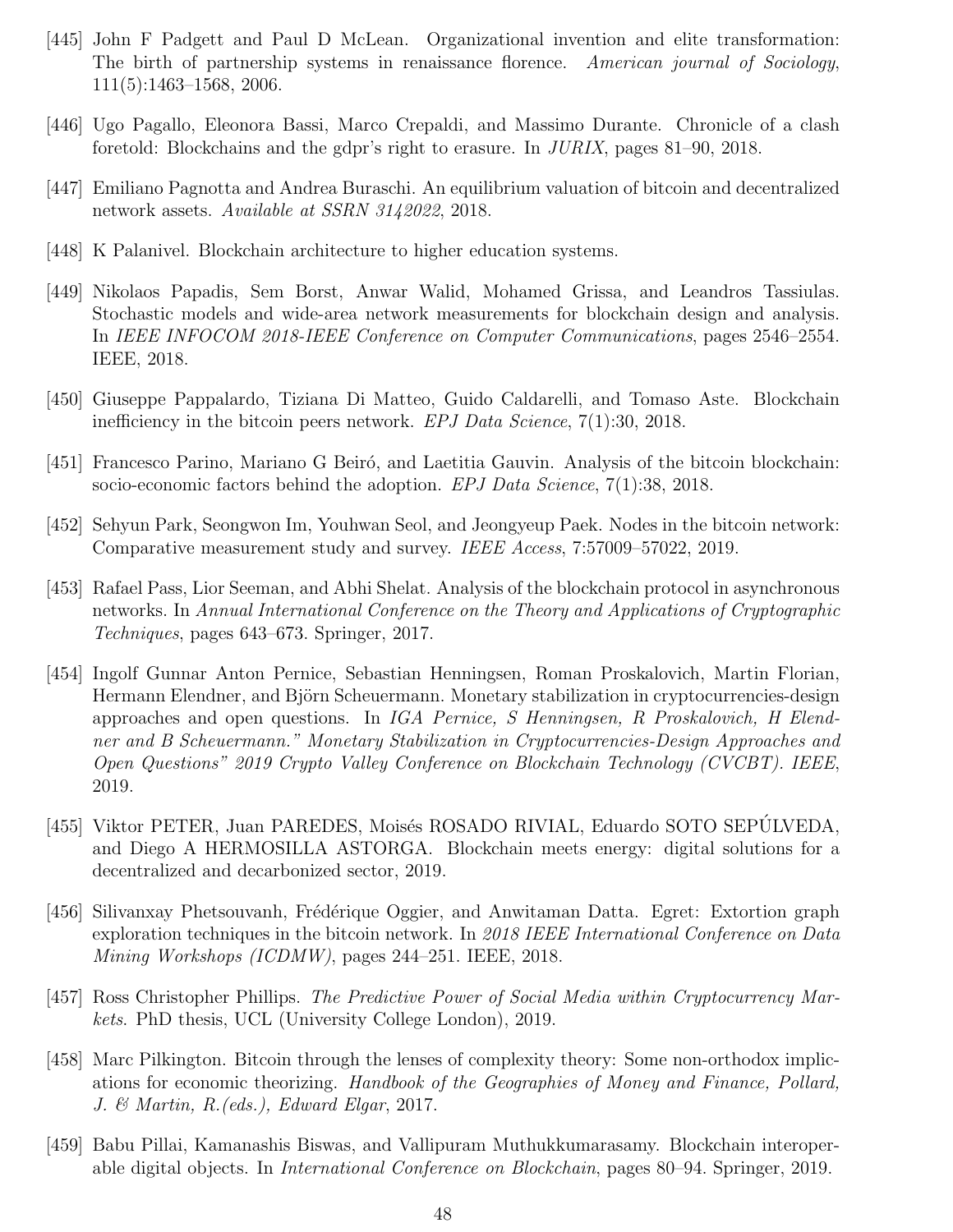- [460] Erica Pimentel, Emilio Boulianne, Shayan Eskandari, and Jeremy Clark. Systemizing the challenges of auditing blockchain-based assets. Available at SSRN 3359985, 2019.
- [461] Andrea Pinna, Simona Ibba, Gavina Baralla, Roberto Tonelli, and Michele Marchesi. A massive analysis of ethereum smart contracts empirical study and code metrics. IEEE Access, 7:78194– 78213, 2019.
- [462] Emmanouil Platanakis, Charles Sutcliffe, and Andrew Urquhart. Optimal vs na¨ıve diversification in cryptocurrencies. Economics Letters, 171:93–96, 2018.
- [463] Emmanouil Platanakis and Andrew Urquhart. Portfolio management with cryptocurrencies: The role of estimation risk. Economics Letters, 177:76–80, 2019.
- [464] Geoffrey Poitras et al. The early history of financial economics, 1478–1776. Books, 2000.
- [465] Eugenia Politou, Efthimios Alepis, and Constantinos Patsakis. Forgetting personal data and revoking consent under the gdpr: Challenges and proposed solutions. Journal of Cybersecurity, 4(1):tyy001, 2018.
- [466] Eugenia Politou, Fran Casino, Efthimios Alepis, and Constantinos Patsakis. Blockchain mutability: Challenges and proposed solutions. arXiv preprint arXiv:1907.07099, 2019.
- [467] Michael E Porter and James E Heppelmann. How smart, connected products are transforming competition. Harvard business review, 92(11):64–88, 2014.
- [468] Maria Potop-Butucaru. Are blockchains a challenge for distributed computing? available at https://www.college-de-france.fr/site/rachid-guerraoui/symposium-2019-04-12-12h00.htm, 2019.
- [469] Julien Prat and Benjamin Walter. An equilibrium model of the market for bitcoin mining. 2018.
- [470] Wanda Presthus and Nicholas Owen O?Malley. Motivations and barriers for end-user adoption of bitcoin as digital currency. Procedia Computer Science, 121:89–97, 2017.
- [471] Rui Qin, Yong Yuan, Shuai Wang, and Fei-Yue Wang. Economic issues in bitcoin mining and blockchain research. In 2018 IEEE Intelligent Vehicles Symposium (IV), pages 268–273. IEEE, 2018.
- [472] Guerraoui Rachid, Kuznetsov Petr, Monti Matteo, Pavlovic Matej, and Seredinschi Dragos-Adrian. At2: Asynchronous trustworthy transfers. arXiv preprint arXiv:1812.10844, 2018.
- [473] Mayank Raikwar, Danilo Gligoroski, and Katina Kralevska. Sok of used cryptography in blockchain. arXiv preprint arXiv:1906.08609, 2019.
- [474] Del Rajan and Matt Visser. Quantum blockchain using entanglement in time. Quantum *Reports*,  $1(1):3-11$ , 2019.
- [475] Luis Felipe M Ramos and João Marco C Silva. Privacy and data protection concerns regarding the use of blockchains in smart cities. 2019.
- [476] Alejandro Ranchal-Pedrosa and Vincent Gramoli. Platypus: a partially synchronous offchain protocol for blockchains. arXiv preprint arXiv:1907.03730, 2019.
- [477] Max Raskin and David Yermack. Digital currencies, decentralized ledgers, and the future of central banking. Technical report, National Bureau of Economic Research, 2016.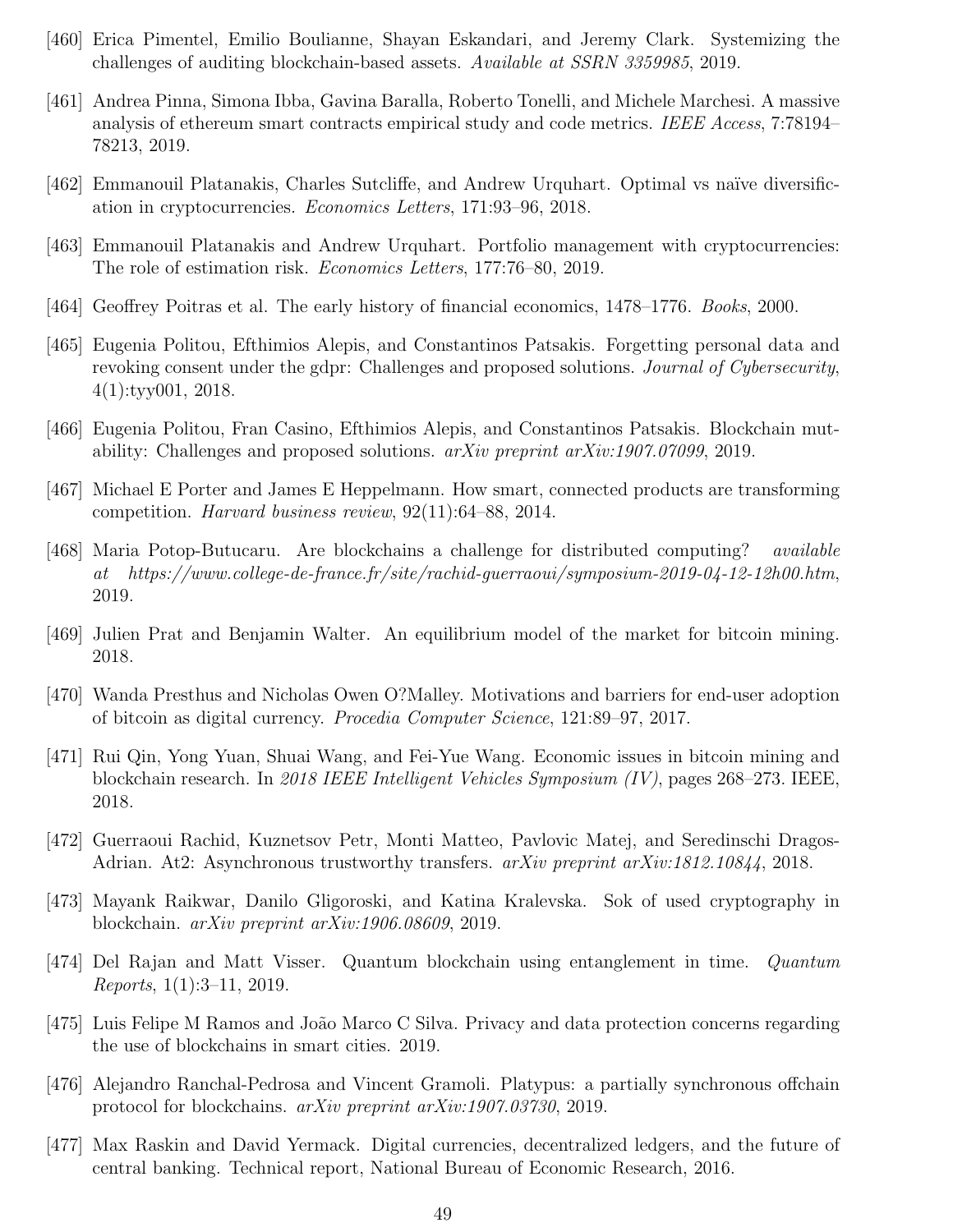- [478] Michel Rauchs, Andrew Glidden, Brian Gordon, Gina C Pieters, Martino Recanatini, Francois Rostand, Kathryn Vagneur, and Bryan Zheng Zhang. Distributed ledger technology systems: a conceptual framework. 2018.
- [479] Siraj Raval. Decentralized applications: harnessing Bitcoin's blockchain technology. " O'Reilly Media, Inc.", 2016.
- [480] Anjanette H Raymond and Abbey Stemler. Trusting strangers: Dispute resolution in the crowd. Cardozo J. Conflict Resol., 16:357, 2014.
- [481] Michel Raynal and Jiannong Cao. Anonymity in distributed read/write systems: an introductory survey. In International Conference on Networked Systems, pages 122–140. Springer, 2018.
- [482] Asad Razzaq, Muhammad Murad Khan, Ramzan Talib, Arslan Dawood Butt, Noman Hanif, Sultan Afzal, and Muhammad Razeen Raouf. Use of blockchain in governance: A systematic.
- [483] Melissa Adriana Simoes Saial Real and Hamed Haddadi. Designing an open source iot hub: bridging interoperability and security gaps with mqtt and your android device.
- [484] Pierre Reibel, Haaroon Yousaf, and Sarah Meiklejohn. Short paper: An exploration of code diversity in the cryptocurrency landscape.
- [485] Pierre Reibel, Haaroon Yousaf, and Sarah Meiklejohn. Why is a ravencoin like a tokendesk? an exploration of code diversity in the cryptocurrency landscape.  $arXiv$  preprint  $arXiv:1810.08420$ , 2018.
- [486] Cazabet Remy, Baccour Rym, and Latapy Matthieu. Tracking bitcoin users activity using community detection on a network of weak signals. In *International conference on complex* networks and their applications, pages 166–177. Springer, 2017.
- [487] Mitchel Resnick. Decentralized modeling and decentralized thinking. In *Modeling and simula*tion in science and mathematics education, pages 114–137. Springer, 1999.
- [488] Marten Risius and Kai Spohrer. A blockchain research framework. Business & Information Systems Engineering, 59(6):385–409, 2017.
- [489] Charles Rist. *Précis des mécanismes économiques élémentaires*. Recueil Sirey, 1947.
- [490] Charles Rist et al. Histoire des doctrines relatives au crédit et à la monnaie depuis john law jusqu'à nos jours. 1938.
- [491] Ronald L Rivest, Adi Shamir, and Leonard Adleman. A method for obtaining digital signatures and public-key cryptosystems. Communications of the ACM, 21(2):120–126, 1978.
- [492] Peter Robinson. The merits of using ethereum mainnet as a coordination blockchain for ethereum private sidechains. arXiv preprint arXiv:1906.04421, 2019.
- [493] Brandon Rodenburg and Stephen P Pappas. Blockchain and quantum computing. Retrieved from, 2017.
- [494] Elias Rohrer, Julian Malliaris, and Florian Tschorsch. Discharged payment channels: Quantifying the lightning network's resilience to topology-based attacks. *arXiv preprint* arXiv:1904.10253, 2019.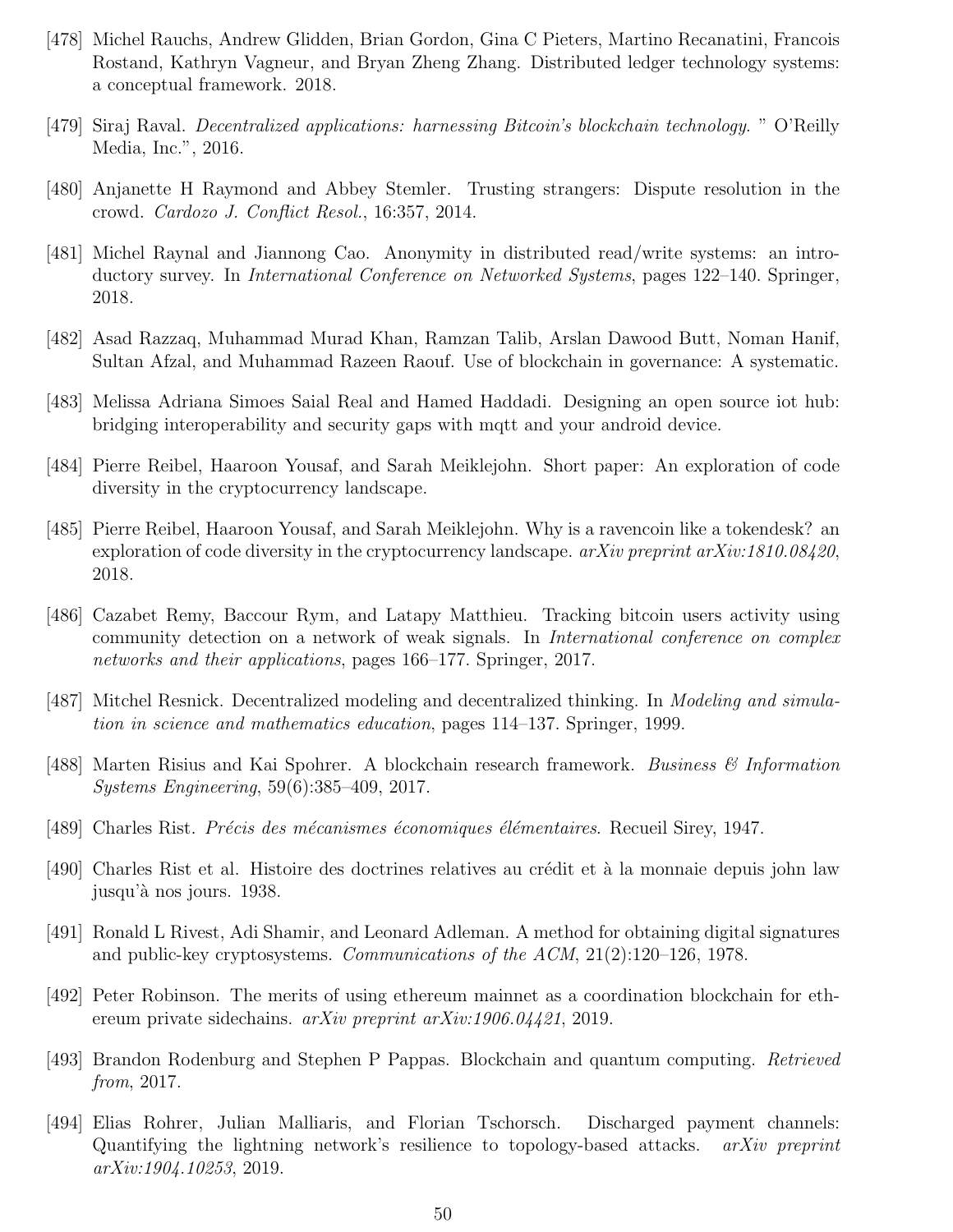- [495] Matteo Romiti, Aljosha Judmayer, Alexei Zamyatin, and Bernhard Haslhofer. A deep dive into bitcoin mining pools: An empirical analysis of mining shares.  $arXiv$  preprint  $arXiv:1905.05999$ , 2019.
- [496] Burton Rosenberg. Handbook of financial cryptography and security. CRC Press, 2010.
- [497] Meni Rosenfeld. Analysis of bitcoin pooled mining reward systems. arXiv preprint arXiv:1112.4980, 2011.
- [498] Ioanid Rosu and Fahad Saleh. Evolution of shares in a proof-of-stake cryptocurrency. Available at SSRN 3377136, 2019.
- [499] Muhammad Saad, Jeffrey Spaulding, Laurent Njilla, Charles Kamhoua, Sachin Shetty, DaeHun Nyang, and Aziz Mohaisen. Exploring the attack surface of blockchain: A systematic overview. arXiv preprint arXiv:1904.03487, 2019.
- [500] Fahad Saleh. Volatility and welfare in a crypto economy. Available at SSRN 3235467, 2018.
- [501] Mohamad Saleh. Cryptonomics: Investment behaviour in the cryptocurrency market.
- [502] Tara Salman, Raj Jain, and Lav Gupta. Probabilistic blockchains: A blockchain paradigm for collaborative decision-making.
- [503] Cagla Salmensuu. The general data protection regulation and the blockchains. Liikejuridiikka, 1, 2018.
- [504] Ayelet Sapirshtein, Yonatan Sompolinsky, and Aviv Zohar. Optimal selfish mining strategies in bitcoin. In International Conference on Financial Cryptography and Data Security, pages 515–532. Springer, 2016.
- [505] Shehu M Sarkintudu, Huda H Ibrahim, and Alawiyah Bt Abdwahab. Taxonomy development of blockchain platforms: Information systems perspectives. In AIP Conference Proceedings, volume 2016, page 020130. AIP Publishing, 2018.
- [506] Or Sattath. On the insecurity of quantum bitcoin mining. *arXiv preprint arXiv:1804.08118*, 2018.
- [507] Satu Elisa Schaeffer. Graph clustering. Computer science review, 1(1):27–64, 2007.
- [508] Mirko Schedlbauer and Kerstin Wagner. Blockchain beyond digital currencies-a structured literature review on blockchain applications. Available at SSRN 3298435, 2018.
- [509] Nathan Schneider. Decentralization: an incomplete ambition. Journal of Cultural Economy, pages 1–21, 2019.
- [510] Alexander Schoenhals, Thomas Hepp, Stephan Leible, Philip Ehret, and Bela Gipp. Overview of licensing platforms based on distributed ledger technology. In Proceedings of the 52nd Hawaii International Conference on System Sciences, 2019.
- [511] Hans Jochen Scholl and Manuel Pedro Rodríguez Bolívar. Regulation as both enabler of technology use and global competitive tool: The gibraltar case. Government Information Quarterly, 2019.
- [512] Stefan Schulte, Marten Sigwart, Philipp Frauenthaler, and Michael Borkowski. Towards blockchain interoperability.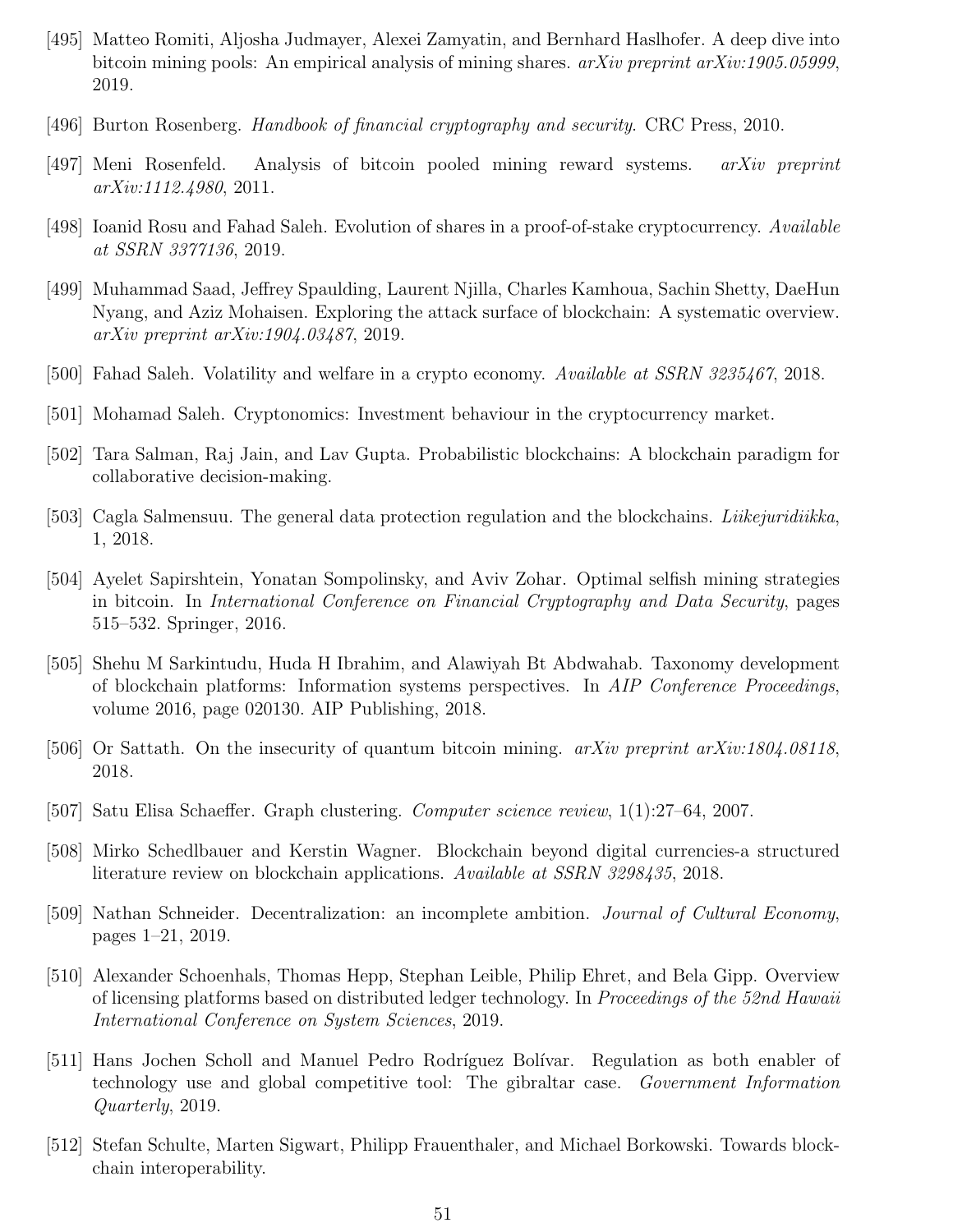- [513] Sothearath Seang and Dominique Torre. Proof of work and proof of stake consensus protocols: a blockchain application for local complementary currencies, 2018.
- [514] Larry J Sechrest. White's free-banking thesis: A case of mistaken identity. The Review of Austrian Economics, 2(1):247–257, 1988.
- [515] Larry J Sechrest. Free banking: Theory, history, and a laissez-faire model. Ludwig von Mises Institute, 1993.
- [516] Nexhibe Sejfuli-Ramadani, Erenis Ramadani, Florim Idrizi, and Verda Misimi. Blockchain: General overview of the architecture, security and reliability. *Journal of Natural Sciences and* Mathematics of UT, 3(5-6):64–68, 2018.
- [517] George A Selgin. La théorie de la banque libre. Les belles lettres, 1991.
- [518] István András Seres, László Gulyás, Dániel A Nagy, and Péter Burcsi. Topological analysis of bitcoin's lightning network. arXiv preprint arXiv:1901.04972, 2019.
- [519] Nicolae Sfetcu. Blockchain design and modelling. 2019.
- [520] Ali Shahaab, Ben Lidgey, Chaminda Hewage, and Imtiaz Khan. Applicability and appropriateness of distributed ledgers consensus protocols in public and private sectors: A systematic review. IEEE Access, 7:43622–43636, 2019.
- [521] Yahya Shahsavari, Kaiwen Zhang, and Chamseddine Talhi. Performance modeling and analysis of the bitcoin inventory protocol. 2019.
- [522] S Shalini and H Santhi. A survey on various attacks in bitcoin and cryptocurrency. In 2019 International Conference on Communication and Signal Processing (ICCSP), pages 0220–0224. IEEE, 2019.
- [523] Savva Shanaev, Satish Sharma, Binam Ghimire, and Arina Shuraeva. Taming the blockchain beast? regulatory implications for the cryptocurrency market. Research in International Business and Finance, page 101080, 2019.
- [524] Savva Shanaev, Satish Sharma, Arina Shuraeva, and Binam Ghimire. The marginal cost of mining, metcalfe's law and cryptocurrency value formation: Causal inferences from the instrumental variable approach. Metcalfe's Law and Cryptocurrency Value Formation: Causal Inferences from the Instrumental Variable Approach (June 7, 2019), 2019.
- [525] Gagan Deep Sharma, Mansi Jain, Mandeep Mahendru, and Sanchita Bansal. Emergence of bitcoin as an investment alternative. International Journal of Business and Information, 14(1), 2019.
- [526] QingChun ShenTu and JianPing Yu. Research on anonymization and de-anonymization in the bitcoin system. arXiv preprint arXiv:1510.07782, 2015.
- [527] Alan T Sherman, Farid Javani, Haibin Zhang, and Enis Golaszewski. On the origins and variations of blockchain technologies. IEEE Security & Privacy,  $17(1)$ :72–77, 2019.
- [528] Nataša Siencnik. A mapping practice of everyday life.
- [529] Pierre L Siklos. Central banks into the breach: from triumph to crisis and the road ahead. Oxford University Press, 2017.
- [530] Fernando Correia da Silva. Option pricing under jump-diffusion processes: calibration to the bitcoin options market. PhD thesis, 2018.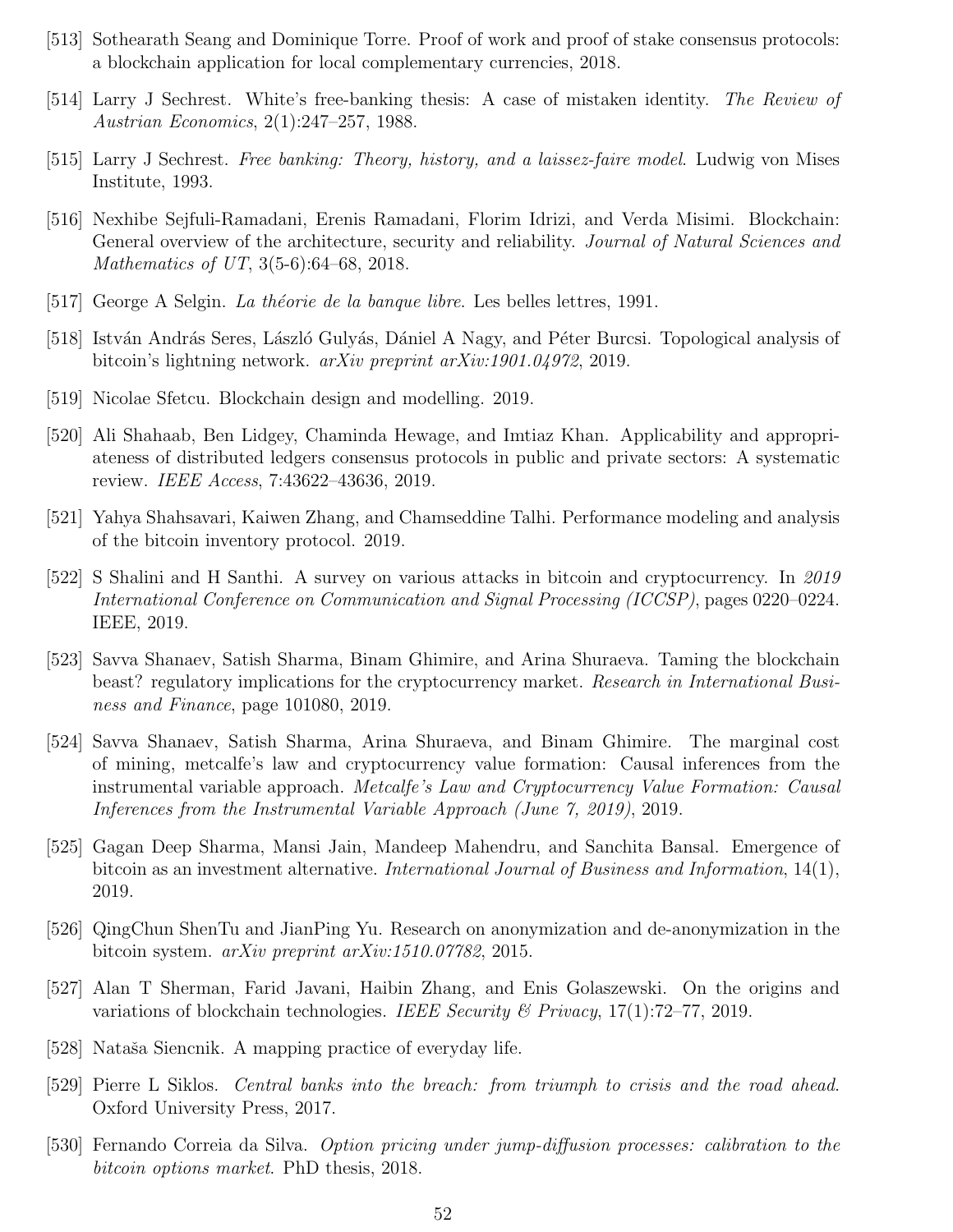- [531] Awadhesh Pratap Singh and Vikrant Kulkarni. Bitcoin?upsides, downsides and bone of contention?a deep dive. 2019.
- [532] Bikramaditya Singhal, Gautam Dhameja, and Priyansu Sekhar Panda. *Beginning Blockchain:* A Beginner's Guide to Building Blockchain Solutions. Springer, 2018.
- [533] Vasilios A Siris, Pekka Nikander, Spyros Voulgaris, Nikos Fotiou, Dmitrij Lagutin, and George C Polyzos. Interledger approaches. IEEE Access, 7:89948–89966, 2019.
- [534] Brianne Smith. The life-cycle and character of crypto-assets: A framework for regulation and investor protection. Journal of Accounting and Finance, 19(1), 2019.
- [535] Christie Smith and Aaron Kumar. Crypto-currencies–an introduction to not-so-funny moneys. Journal of Economic Surveys, 32(5):1531–1559, 2018.
- [536] Vladimir Soloviev and Andrey Belinskiy. Methods of nonlinear dynamics and the construction of cryptocurrency crisis phenomena precursors. arXiv preprint arXiv:1807.05837, 2018.
- [537] Thorsten Sommer, Gergana Deppe, Valerie Stehling, Max Haberstroh, and Frank Hees. Request for comments: Proposal of a blockchain for the automatic management and acceptance of student achievements. arXiv preprint arXiv:1806.09335, 2018.
- [538] Derek Sorensen. Establishing standards for consensus on blockchains. In International Conference on Blockchain, pages 18–33. Springer, 2019.
- [539] Chris Speed, Deborah Maxwell, and Larissa Pschetz. Blockchain city: Economic, social and cognitive ledgers. In Data and the City, pages 141–155. Routledge, 2017.
- [540] Sarah Spiekermann, Alessandro Acquisti, Rainer Böhme, and Kai-Lung Hui. The challenges of personal data markets and privacy. Electronic markets, 25(2):161–167, 2015.
- [541] William Stallings. Cryptography and network security: principles and practice. Pearson Upper Saddle River, 2017.
- [542] I Stewart, D Ilie, Alexei Zamyatin, Sam Werner, MF Torshizi, and William J Knottenbelt. Committing to quantum resistance: a slow defence for bitcoin against a fast quantum computing attack. Royal Society open science, 5(6):180410, 2018.
- [543] Nicholas Stifter, Philipp Schindler, Aljosha Judmayer, Alexei Zamyatin, Andreas Kern, and Edgar R Weippl. Echoes of the past: Recovering blockchain metrics from merged mining. IACR Cryptology ePrint Archive, 2018:1134, 2018.
- [544] Helmut Stix et al. Ownership and purchase intention of crypto-assets–survey results. Technical report, 2019.
- [545] Xin Sun, Quanlong Wang, Piotr Kulicki, and Mirek Sopek. A simple voting protocol on quantum blockchain. International Journal of Theoretical Physics, 58(1):275–281, 2019.
- [546] Xin Sun, Quanlong Wang, Piotr Kulicki, and Xishun Zhao. Quantum-enhanced logic-based blockchain i: Quantum honest-success byzantine agreement and qulogicoin. *arXiv preprint* arXiv:1805.06768, 2018.
- [547] Melanie Swan. Blockchain: Blueprint for a new economy. " O'Reilly Media, Inc.", 2015.
- [548] Melanie Swan. Blockchain economic networks: Economic network theory?systemic risk and blockchain technology. In Business Transformation through Blockchain, pages 3–45. Springer, 2019.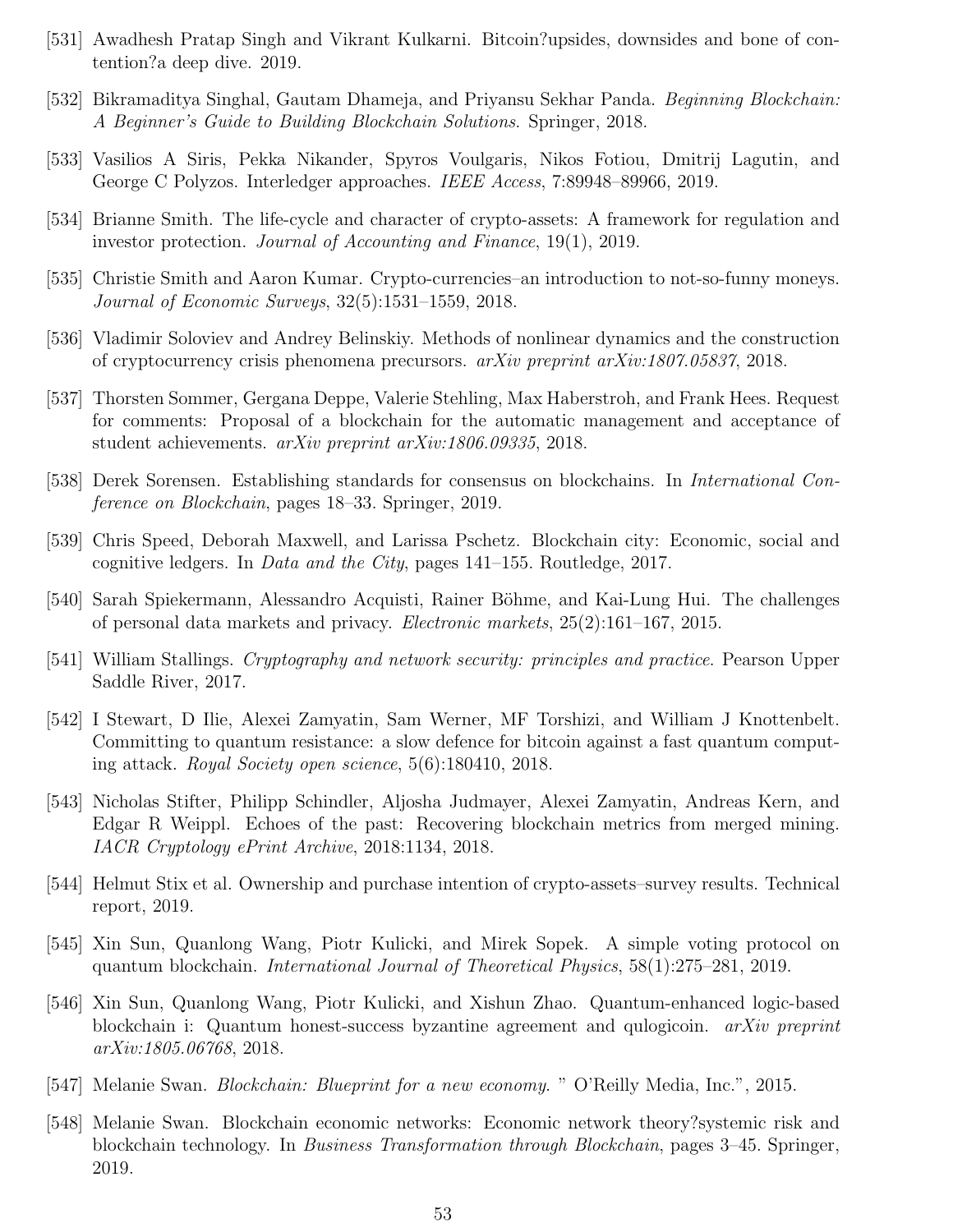- [549] Melanie Swan, Jason Potts, Soichiro Takagi, Frank Witte, and Paolo Tasca. Blockchain Economics: Implications Of Distributed Ledgers-Markets, Communications Networks, And Algorithmic Reality, volume 1. World Scientific, 2019.
- [550] Latanya Sweeney. k-anonymity: A model for protecting privacy. International Journal of Uncertainty, Fuzziness and Knowledge-Based Systems, 10(05):557–570, 2002.
- [551] Nick Szabo. Money, blockchains, and social scalability. *Unenumerated, February*, 9, 2017.
- [552] Pawel Szalachowski, Daniël Reijsbergen, Ivan Homoliak, and Siwei Sun. Strongchain: Transparent and collaborative proof-of-work consensus. arXiv preprint arXiv:1905.09655, 2019.
- [553] Soichiro Takagi. Does blockchain decentralize everything: An insight from organizational economics. Blockchain Economics: Implications Of Distributed Ledgers-Markets, Communications Networks, And Algorithmic Reality, 1:25, 2019.
- [554] Don Tapscott and Alex Tapscott. *Blockchain revolution: how the technology behind bitcoin is* changing money, business, and the world. Penguin, 2016.
- [555] Palveshey Tariq and Mark Jamison. Never trust bitcoin: Blockchain technology–the misnomer of a'trustless' system. 2019.
- [556] Paolo Tasca, Tomaso Aste, Loriana Pelizzon, and Nicolas Perony. Banking beyond banks and money. Springer, 2016.
- [557] Paolo Tasca and Claudio J Tessone. A taxonomy of blockchain technologies: Principles of identification and classification. Ledger, 4, 2019.
- [558] Paul J Taylor, Tooska Dargahi, Ali Dehghantanha, Reza M Parizi, and Kim-Kwang Raymond Choo. A systematic literature review of blockchain cyber security. Digital Communications and Networks, 2019.
- [559] Tarik Tazdaït. L'analyse économique de la confiance. De Boeck Supérieur, 2008.
- [560] Antonio Tenorio-Fornés, Viktor Jacynycz, David Llop-Vila, Antonio Sánchez-Ruiz, and Samer Hassan. Towards a decentralized process for scientific publication and peer review using blockchain and ipfs. In Proceedings of the 52nd Hawaii International Conference on System Sciences, 2019.
- [561] Isabel Thielmann and Benjamin E Hilbig. Trust: An integrative review from a person–situation perspective. Review of General Psychology, 19(3):249, 2015.
- [562] Stefan Thomas and Evan Schwartz. A protocol for interledger payments. URL https://interledger. org/interledger. pdf, 2015.
- [563] Ariane Tichit, Pascal Lafourcade, and Vincent Mazenod. Les monnaies virtuelles décentralisées sont-elles des dispositifs d?avenir? Revue Interventions économiques. Papers in Political Economy, (59), 2018.
- [564] Roberto Tonelli, Giuseppe Destefanis, Michele Marchesi, and Marco Ortu. Smart contracts software metrics: a first study. arXiv preprint arXiv:1802.01517, 2018.
- [565] Deepak K Tosh, Sachin Shetty, Xueping Liang, Charles Kamhoua, and Laurent Njilla. Consensus protocols for blockchain-based data provenance: Challenges and opportunities. In 2017 IEEE 8th Annual Ubiquitous Computing, Electronics and Mobile Communication Conference (UEMCON), pages 469–474. IEEE, 2017.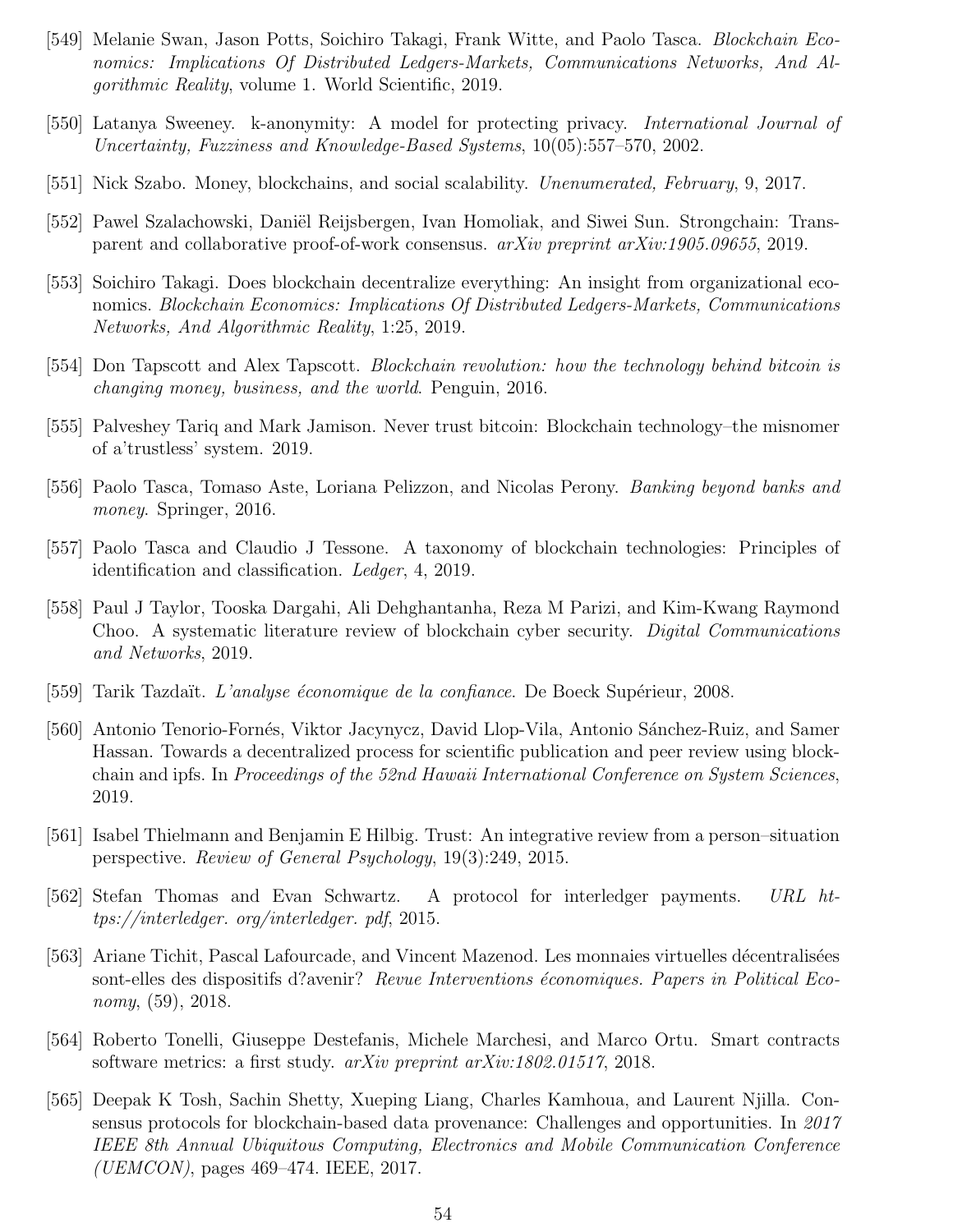- [566] Muoi Tran, Inho Choi, Gi Jun Moon, Anh V Vu, and Min Suk Kang. A stealthier partitioning attack against bitcoin peer-to-peer network.
- [567] Lawrence J Trautman and Taft Dorman. Bitcoin as asset class. 2018.
- [568] Nguyen Binh Truong, Kai Sun, Gyu Myoung Lee, and Yike Guo. Gdpr-compliant personal data management: A blockchain-based solution. arXiv preprint arXiv:1904.03038, 2019.
- [569] Florian Tschorsch and Björn Scheuermann. Bitcoin and beyond: A technical survey on decentralized digital currencies. IEEE Communications Surveys  $\mathcal{B}$  Tutorials, 18(3):2084–2123, 2016.
- [570] Stefano Ugolini et al. The evolution of central banking: theory and history. Springer, 2017.
- [571] Sélinde van Engelenburg, Marijn Janssen, and Bram Klievink. A blockchain architecture for reducing the bullwhip effect. In *International Symposium on Business Modeling and Software* Design, pages 69–82. Springer, 2018.
- [572] Marianne Verdier. La blockchain et l'intermédiation financière. *Revue d'économie financière*,  $(1):67–87, 2018.$
- [573] Wattana Viriyasitavat and Danupol Hoonsopon. Blockchain characteristics and consensus in modern business processes. Journal of Industrial Information Integration, 13:32–39, 2019.
- [574] Galyna Volokhova and Anastasiia Volokhova. Corporate identity of blockchain-based companies. Sustainable development under the conditions of European integration. Part II, page 448, 2019.
- [575] Friedrich A Von Hayek. *Denationalisation of money: The argument refined*. Ludwig von Mises Institute, 2009.
- [576] Nick Vyas, Aljosja Beije, and Bhaskar Krishnamachari. *Blockchain and the Supply Chain:* Concepts, Strategies and Practical Applications. Kogan Page, 2019.
- [577] Canhui Wang, Xiaowen Chu, and Qin Yang. Measurement and analysis of the bitcoin networks: A view from mining pools. arXiv preprint arXiv:1902.07549, 2019.
- [578] Jingzhong Wang, Mengru Li, Yunhua He, Hong Li, Ke Xiao, and Chao Wang. A blockchain based privacy-preserving incentive mechanism in crowdsensing applications. IEEE Access, 6:17545–17556, 2018.
- [579] Junyao Wang, Shenling Wang, Junqi Guo, Yanchang Du, Shaochi Cheng, and Xiangyang Li. A summary of research on blockchain in the field of intellectual property. Procedia computer science, 147:191–197, 2019.
- [580] Licheng Wang, Xiaoying Shen, Jing Li, Jun Shao, and Yixian Yang. Cryptographic primitives in blockchains. Journal of Network and Computer Applications, 127:43–58, 2019.
- [581] Wenbo Wang, Dinh Thai Hoang, Peizhao Hu, Zehui Xiong, Dusit Niyato, Ping Wang, Yonggang Wen, and Dong In Kim. A survey on consensus mechanisms and mining strategy management in blockchain networks. IEEE Access, 7:22328–22370, 2019.
- [582] Yue Wang, Changbing Tang, Feilong Lin, Zhonglong Zheng, and Zhongyu Chen. Pool strategies selection in pow-based blockchain networks: Game-theoretic analysis. IEEE Access, 7:8427– 8436, 2019.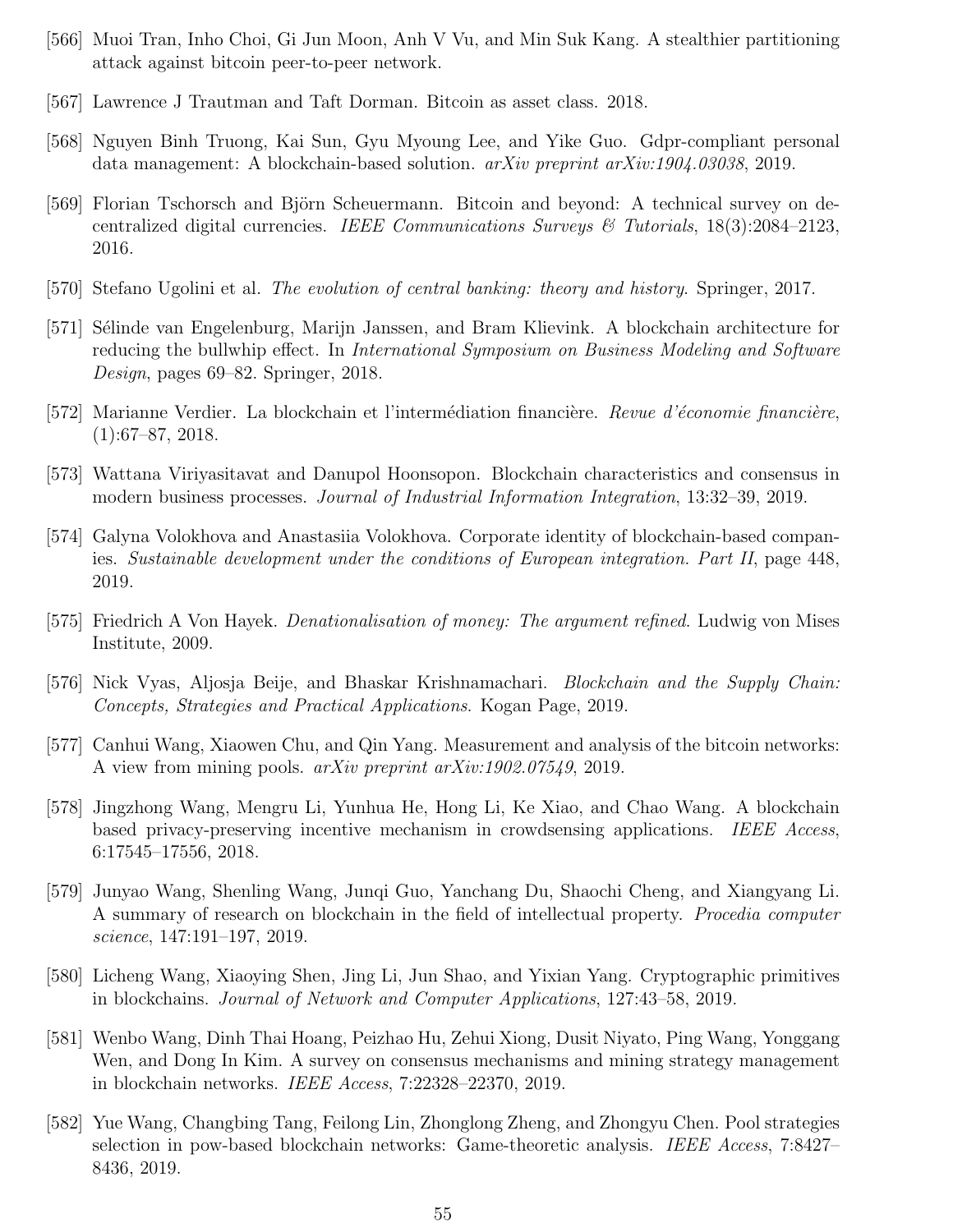- [583] Florian Wessling, Christopher Ehmke, Ole Meyer, and Volker Gruhn. Towards blockchain tactics: Building hybrid decentralized software architectures. In 2019 IEEE International Conference on Software Architecture Companion (ICSA-C), pages 234–237. IEEE, 2019.
- [584] Martin Westerkamp. Verifiable smart contract portability. *arXiv preprint arXiv:1902.03868*, 2019.
- [585] Lawrence H White. Free banking in scotland: reply to a dissenting view. Cato J., 10:809, 1990.
- [586] Lawrence H White. *Competition and currency: Essays on free banking and money*. NYU Press, 1992.
- [587] Lawrence H White et al. Why didn't hayek favor laissez faire in banking? History of Political Economy, 31(4; WIN):753–769, 1999.
- [588] Lawrence Henry White et al. Free banking in Britain: Theory, experience, and debate, 1800- 1845. Cambridge University Press Cambridge, 1984.
- [589] Stephen Williamson et al. Central bank digital currency: Welfare and policy implications. In 2019 Meeting Papers, number 386. Society for Economic Dynamics, 2019.
- [590] Jeannette M Wing. Computational thinking. Communications of the ACM, 49(3):33–35, 2006.
- [591] Jeannette M Wing. Computational thinking and thinking about computing. Philosophical Transactions of the Royal Society A: Mathematical, Physical and Engineering Sciences, 366(1881):3717–3725, 2008.
- [592] Catherine Wood, Brett Winton, Kellen Carter, Sebastian Benkert, Lisa Dodd, and Joseph Bradley. How blockchain technology can enhance ehr operability. 2016.
- [593] Aaron Wright and Primavera De Filippi. Decentralized blockchain technology and the rise of lex cryptographia. Available at SSRN 2580664, 2015.
- [594] Tim Wu. When code isn't law. Va. L. Rev., 89:679, 2003.
- [595] Karl Wüst and Arthur Gervais. Do you need a blockchain? In 2018 Crypto Valley Conference on Blockchain Technology (CVCBT), pages 45–54. IEEE, 2018.
- [596] Yang Xiao, Ning Zhang, Wenjing Lou, and Y Thomas Hou. A survey of distributed consensus protocols for blockchain networks. arXiv preprint arXiv:1904.04098, 2019.
- [597] Min Xu, Xingtong Chen, and Gang Kou. A systematic review of blockchain. Financial Innovation, 5(1):27, 2019.
- [598] Xiwei Xu, Ingo Weber, and Mark Staples. Architecture for blockchain applications. Springer, 2019.
- [599] Xiwei Xu, Ingo Weber, Mark Staples, Liming Zhu, Jan Bosch, Len Bass, Cesare Pautasso, and Paul Rimba. A taxonomy of blockchain-based systems for architecture design. In 2017 IEEE International Conference on Software Architecture (ICSA), pages 243–252. IEEE, 2017.
- [600] Aman Yadav, Ninger Zhou, Chris Mayfield, Susanne Hambrusch, and John T Korb. Introducing computational thinking in education courses. In Proceedings of the 42nd ACM technical symposium on Computer science education, pages 465–470. ACM, 2011.
- [601] Dylan Yaga, Peter Mell, Nik Roby, and Karen Scarfone. Blockchain technology overview. arXiv preprint arXiv:1906.11078, 2019.